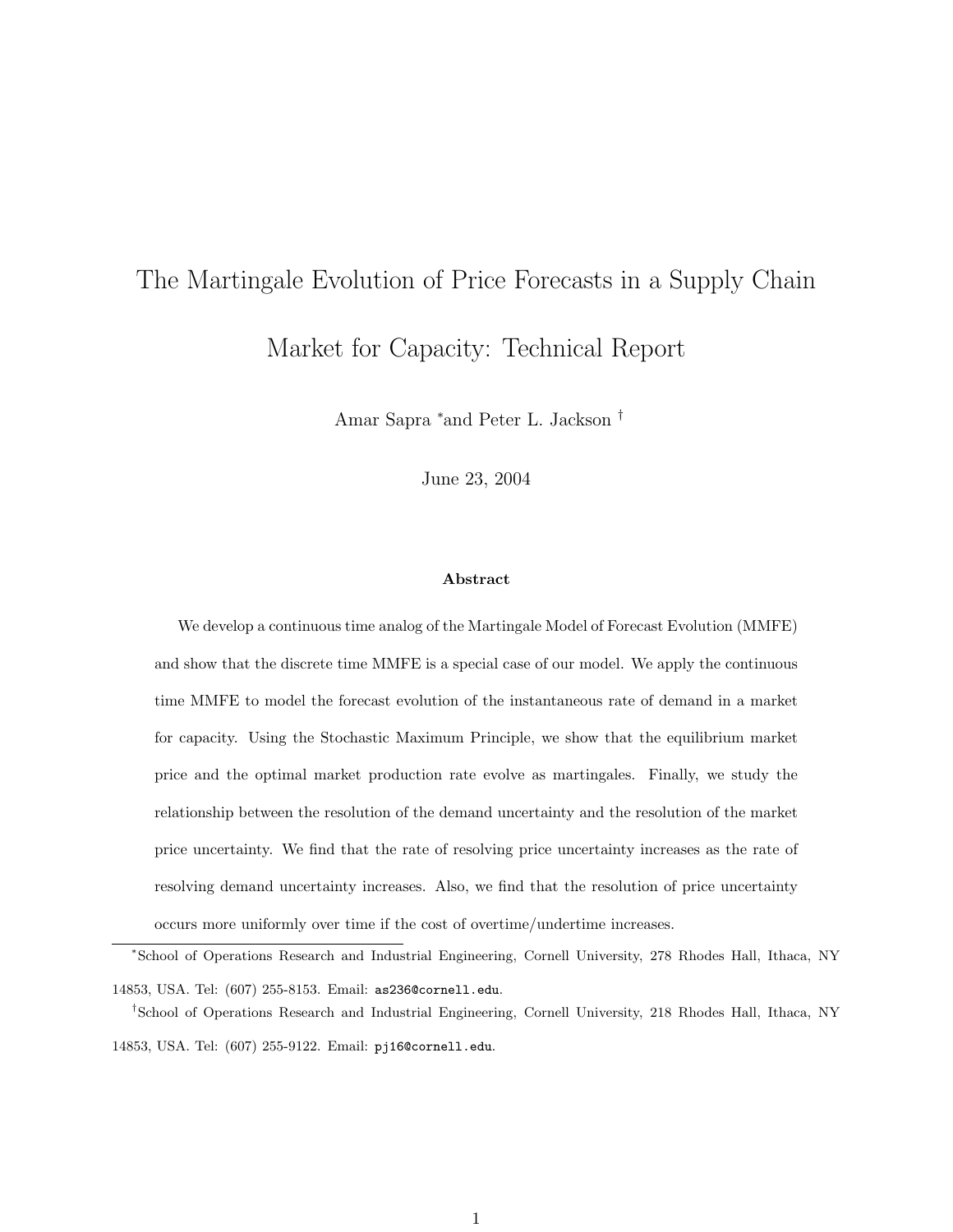# 1 Introduction

The Martingale Model of Forecast Evolution (MMFE), developed by Graves et al. (1986) and Heath and Jackson (1994), provides a framework to model evolution of forecasts in a discrete time setting. Heath and Jackson (1994) assume that forecast update in any period for demand in a future period is a normally distributed zero-mean random variable which is independent of previous forecast updates. This assumption implies that the forecasts evolve as a Martingale process, thus lending the model its name. Hausman (1969) provides the pioneering effort in the development of MMFE by suggesting that the series of ratios of successive forecasts might evolve as a quasi-Markovian system. Several research models in the supply chain management have used the MMFE to capture evolution of forecasts. (See Iida and Zipkin (2003), Lu et al. (2003), Dong and Lee (2001), Gullu (1996), Toktay and Wein (2001).) In this paper, we apply the MMFE within the context of a market for supply chain capacity.

In this paper, we develop the continuous time analog of the additive MMFE model. In our model, we assume that the forecast for the *rate of demand* at any instant  $t, 0 < t < \infty$ , evolves as a continuous Martingale process over  $[0, t]$ . The forecast at any instant s of the rate of demand for any  $t \geq s$ , is thus equal to the conditional expectation of the rate of demand given all the available information until s.

In the second half of the paper, we apply the continuous time MMFE model to study the evolution of the equilibrium price in a market for capacity. Our goal is to study how the resolution of demand uncertainty translates to the resolution of uncertainty of the equilibrium price. Using the Stochastic Maximum Principle, we obtain closed form solutions for optimal production and market price trajectories and show that they evolve as Martingales. We also derive the forecasting process corresponding to the equilibrium variables. This allows us to observe how the resolution in exogenous uncertainty which affects the market through the demand process, filters through to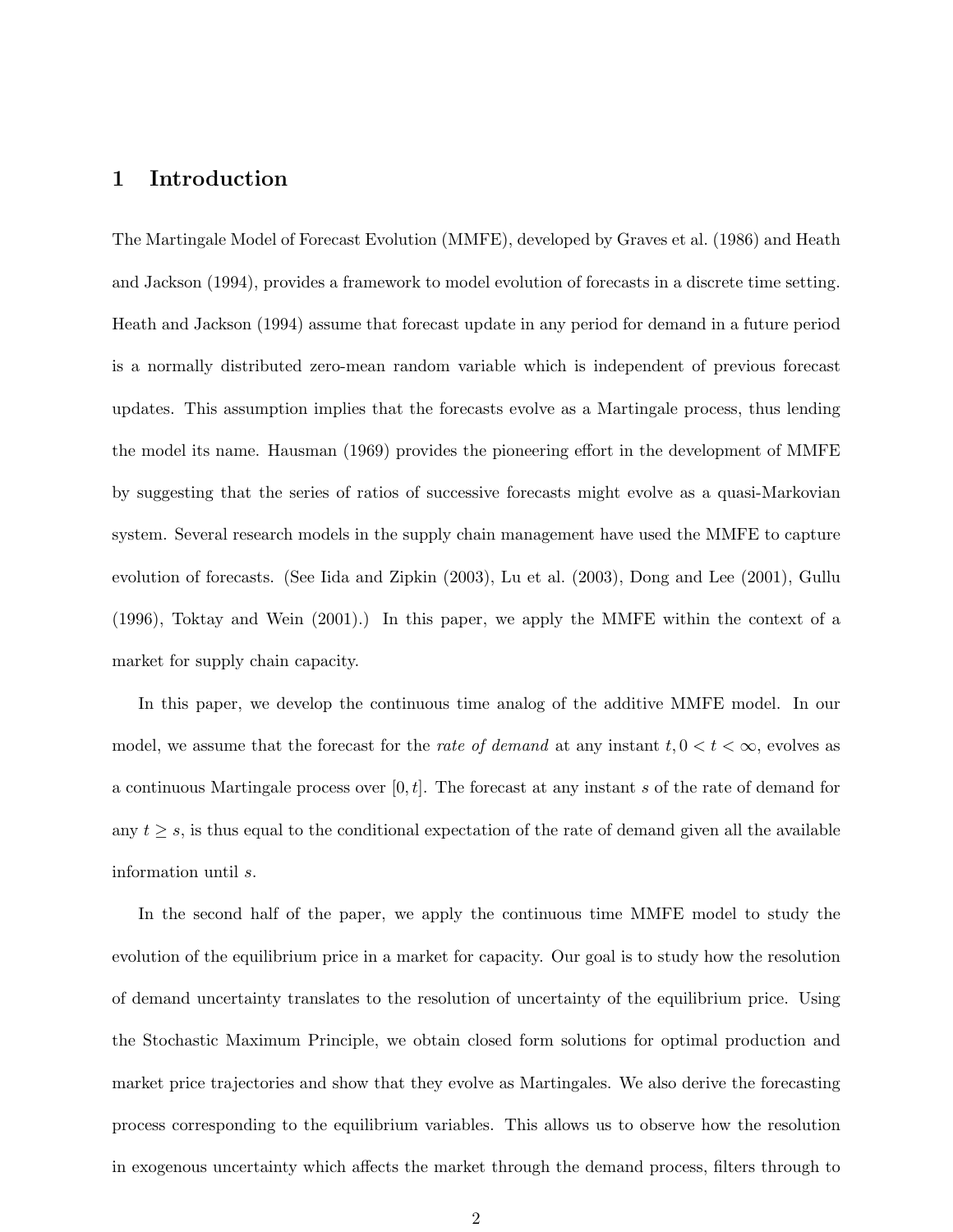the optimal variables. We find that as the rate of resolution of demand uncertainty increases, the rate of resolution of price uncertainty also increases.

We also study the impact of supply chain cost parameters on the the rate of resolving price uncertainty. In a surprising result, we find that the resolution of uncertainty for the market price gets affected by the cost parameters. For a fixed rate of resolution of demand uncertainty, the resolution of price uncertainty occurs more uniformly over time as the cost of overtime/undertime increases with respect to the cost of holding inventory. On the other hand, if the cost of overtime/undertime reduces relative to holding/shortfall cost, then the resolution of price uncertainty is less uniform over time. In fact, the rate of resolution of uncertainty increases as the instant of the realization of the price draws closer.

Rest of the paper is structured as follows. In Section 2, we develop the continuous time analog of the additive Martingale Model of Forecast Evolution. In Section 3, we present an application of the continuous time MMFE to a market for capacity. In Section 4, we discuss the resolution of uncertainty in price and conclude in Section 5.

## 2 Continuous Time Martingale Model of Forecast Evolution

We develop a Weiner's process model for the continuous resolution of forecasts for the exogenous demand of a generic good in a generic market. Let  $f(s,t)$  denote the forecast at time s of the rate of demand of that good at time t and, let  $d_s f(s,t)$  denote the forecast update at time s. Thus  $f(t,t)$ represents the actual demand at time t. Let  $\mathbf{W}(\cdot) (\equiv (W_1(\cdot), W_2(\cdot), ..., W_n(\cdot))$  be an n-dimensional Weiner's process defined on a complete probability space  $(\Omega, \mathcal{F}, \mathcal{P})$  and let  $\mathcal{F}_t$  be the filtration.

Assumption 2.0.1.  $\mathcal{F}_t = \sigma\{\mathbf{W}(s): 0 \le s \le t\}$ . Further,  $\mathcal{F}_0$  is  $\mathcal{P}-complete$  and  $\mathcal{P}-dependence$ .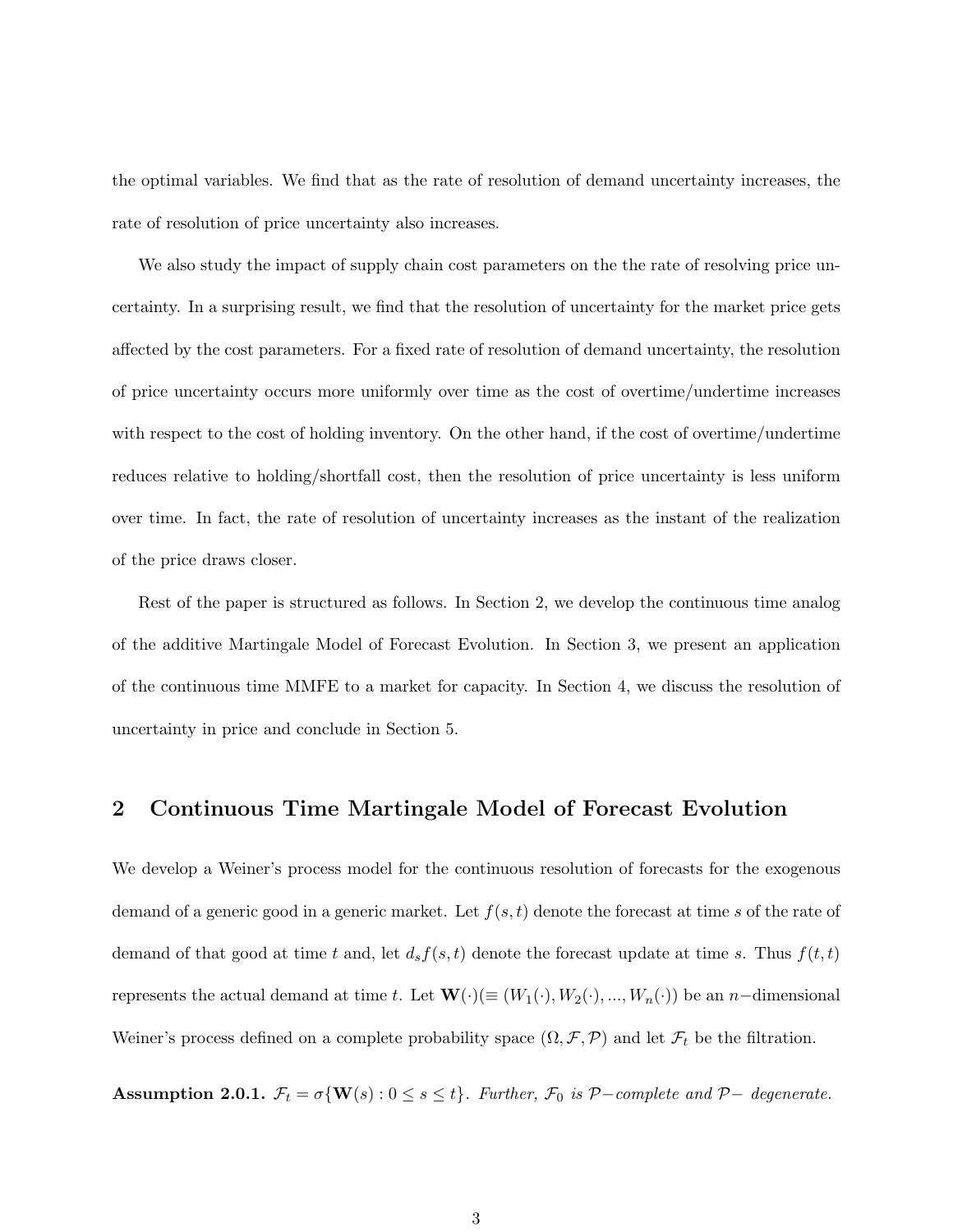Compared to the assumption on the filtration in Heath and Jackson (1994), Assumption 2.0.1 is more restrictive. However, as we shall see, the specification of filtration automatically ensures that  $d_s f(s,t)$  is uncorrelated with  $d_{s_1} f(s_1,t)$ , for  $s_1 < s$ .

We assume that the forecasting process,  $f(\cdot, t)$  evolves as a Martingale. Therefore, the forecast at time s of the rate of demand at t is the conditional expectation of  $f(t, t)$  given the information in  $\mathcal{F}_s$ . We formally state the second assumption as follows.

Assumption 2.0.2.  $f(\cdot, t) : \Omega \times [0, t] \to \mathcal{R}$  is a square-integrable Martingale for any given  $t \in$  $[0, \infty)$ .

Using Theorem 4.15, Karatzas and Shreve (1991), if  $f(s,t)$  is in  $\mathcal{L}^2$  for every  $s \leq t$  and is measurable with respect to  $\mathcal{F}_s$ , then there exist progressively measurable  $\sigma_i \in \mathcal{L}^2$ ,  $i = 1, ..., n$  such that:

$$
f(t,t) = f(0,t) + \sum_{i=1}^{n} \int_0^t \sigma_i(s,t)dW_i(s)
$$
  
=  $f(0,t) + \int_0^t \sigma(s,t)d\mathbf{W}(s)^T$ ,

where  $\sigma = (\sigma_1, \sigma_2, ..., \sigma_n)$ . Hence,

$$
f(s,t) := E(f(t,t)|\mathcal{F}_s) = f(0,t) + \int_0^s \sigma(u,t) d\mathbf{W}(u)^T,
$$

which implies,

$$
d_s f(s,t) = \sigma(s,t) d\mathbf{W}(s)^T = \sum_{i=1}^n \sigma_i(s,t) dW_i(s).
$$

Remark 1: Observe that at this stage, unlike Heath and Jackson (1994), we do not assume that  $d_s f(s, t)$  is stationary in  $t - s$ . We shall, however, make this assumption later when specifying  $\sigma(s,t).$ 

**Remark 2:** It is easily seen that  $d_s f(s,t)$  is uncorrelated with  $d_{s_1} f(s_1,t)$  for  $s_1 < s$ .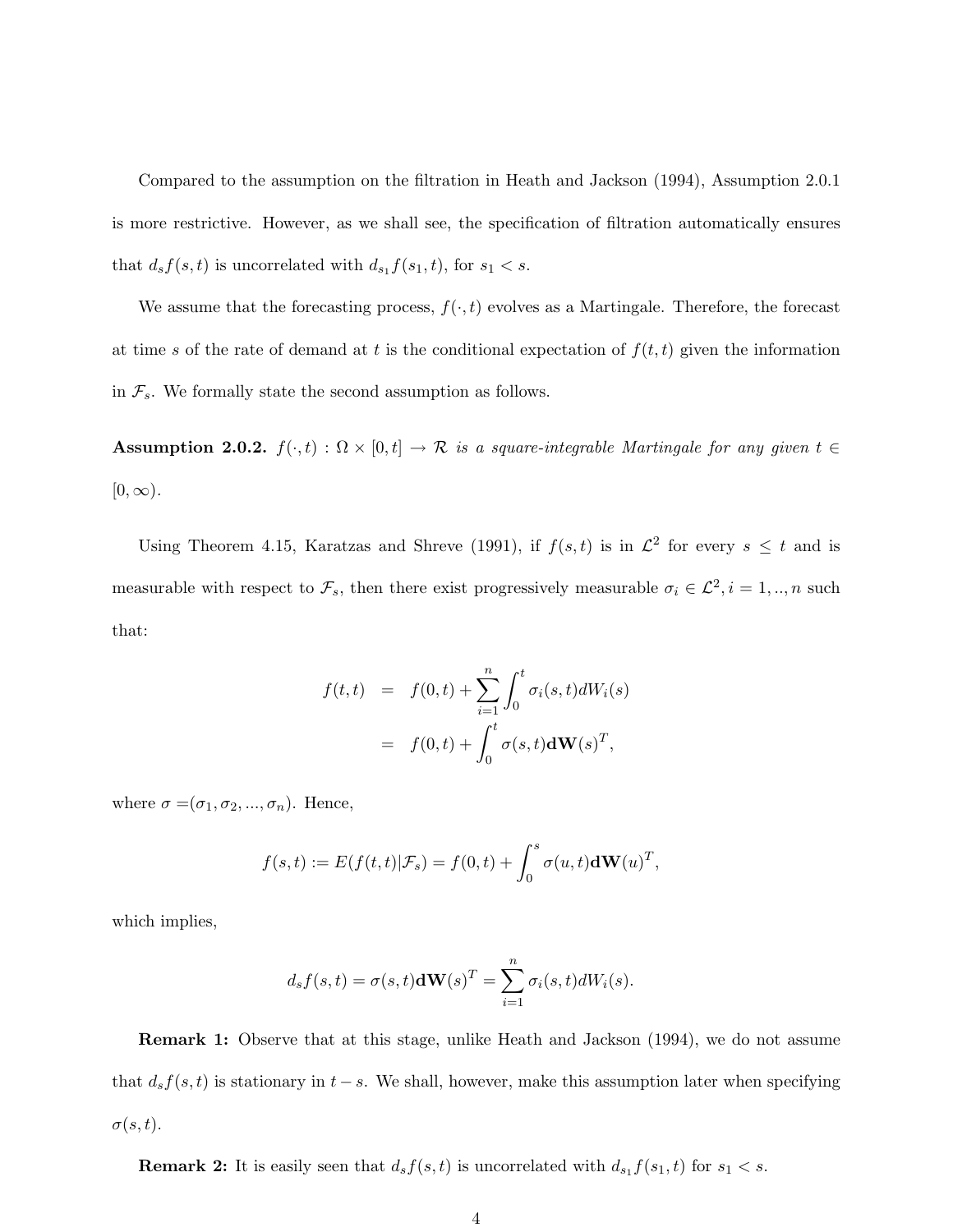#### 2.1 Additive Model

For the rest of this section, we shall assume  $\sigma(\cdot,t)$  is independent of  $\omega$ . Let  $F(s,t)$  be the forecast at s of the cumulative demand until  $t \geq s$ . Thus  $F(t, t)$  represents the actual cumulative demand until t. Define the realized demand over an infinitesimal interval  $(t, t + dt)$  as,

$$
dF(t,t) = f(t,t)dt + \sigma(t,t)\mathbf{d}\mathbf{W}(t)^{T}.
$$
\n(2.1)

Note that we refer the drift term in the equation for instantaneous demand as the rate of demand. Indeed, our definition for the rate of demand is special since rate of demand multiplied by the length of the infinitesimal interval is not the same as the total demand during the interval.

We assume that the diffusion coefficient  $\sigma(\cdot, \cdot)$  in the definition of cumulative demand (2.1) has the same functional form as the forecast update coefficient. Indeed, this is not necessary for any of the results in this paper to hold true. We make this assumption for the following intuitive reason. At any time instant s, the forecast update for the rate of demand at  $t > s$  has a variance proportional to  $\sigma^2(s,t)$ . Therefore, we assume that the variance of the uncertainty in demand over  $(t, t + dt)$  that is resolved at the last instant be proportional to  $\sigma^2(t, t)$  and hence the diffusion coefficient.

The expression for  $F(s, t)$  is obtained as,

$$
F(s,t) = \int_0^s \int_0^v \sigma(u,v) d\mathbf{W}(u)^T dv + \int_0^s \sigma(v,v) d\mathbf{W}(v)^T + \int_0^t f(0,v) dv
$$
  
+ 
$$
\int_s^t \int_0^s \sigma(u,v) d\mathbf{W}(u)^T dv.
$$

It is easily seen that  $F(\cdot, t)$  evolves as a Martingale. We state the result formally in the following corollary.

Corollary 2.1.1.  $F(\cdot, t) : \Omega \times [0, t] \to \mathcal{R}$  is a Martingale Process.

Proof. See the Appendix.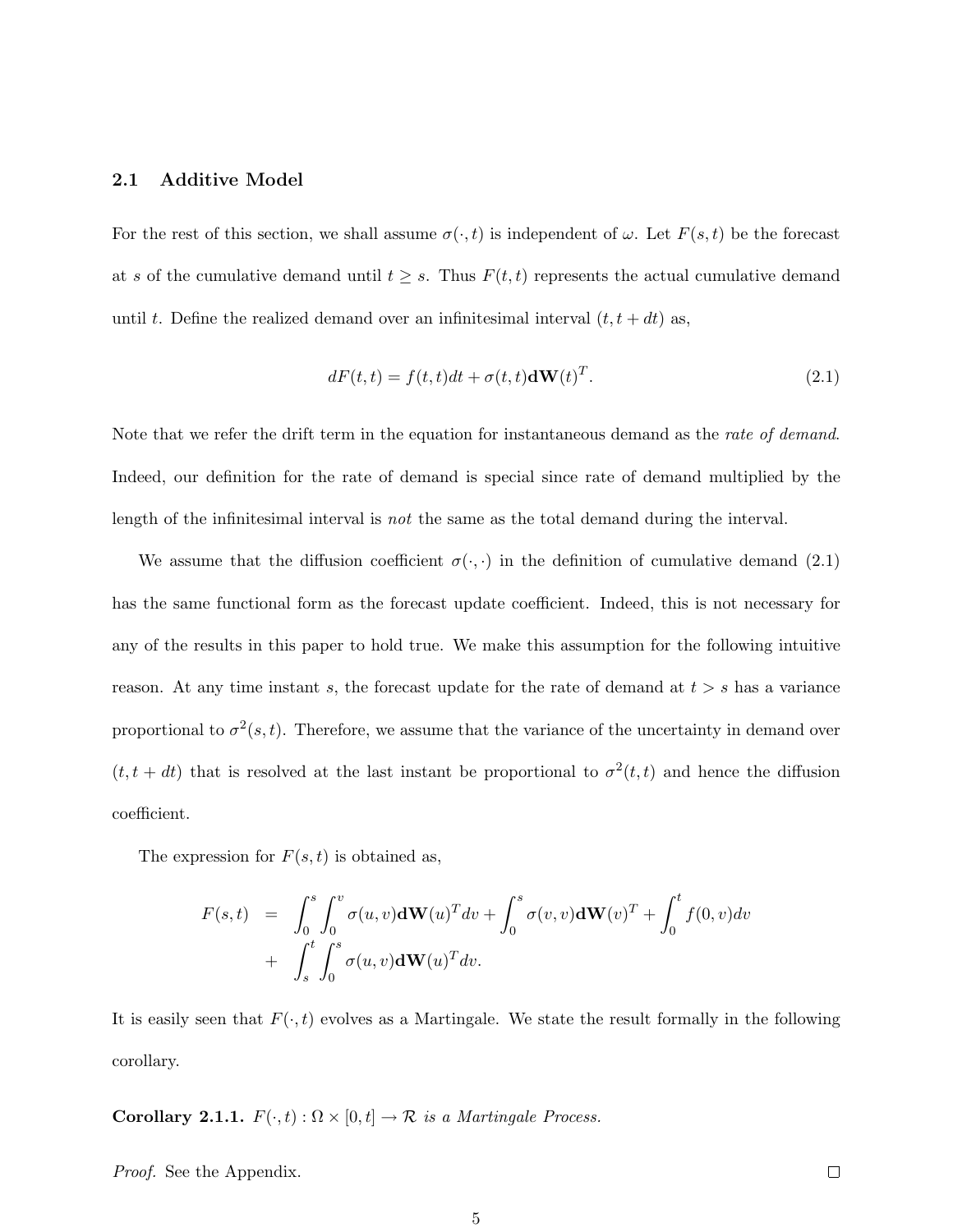In the following lemma, we present a result which will help us in comparing our model to the discrete time MMFE model.

Lemma 2.1.2.  $Cov(f(s,t), f(s,t_1)) = \int_0^s \sigma(u,t) \sigma^T(u,t_1) du, s < t \leq t_1$ .

Proof.

$$
Cov(f(s,t), f(s,t_1)) = E\left(\int_0^s \sigma(u,t) d\mathbf{W}(u)^T\right) \left(\int_0^s \sigma(u,t_1) d\mathbf{W}(u)^T\right)
$$
  
= 
$$
\int_0^s \sigma(u,t) \sigma^T(u,t_1) du.
$$

So, we are led to describe the model of forecast evolution as,

$$
F(s,t) = \int_0^s \int_0^v \sigma(u,v) d\mathbf{W}(u)^T dv + \int_0^s \sigma(v,v) d\mathbf{W}(v)^T + \int_0^t f(0,v) dv
$$
  
+ 
$$
\int_s^t \int_0^s \sigma(u,v) d\mathbf{W}(u)^T dv.
$$

We refer to this model as the Continuous-Time Martingale Model of Forecast Evolution (CT-MMFE).

#### 2.2 Relationship with the Discrete Time Model

In this subsection, we establish the relationship between CTMMFE and the discrete time MMFE model. In particular, we show that the model presented in Heath and Jackson Heath and Jackson (1994) is a special case of CTMMFE. To obtain results in this section, we need the following result in order to be able to interchange the stochastic and the Lebesgue integral. Let  $\mathcal{C}([0,T] \times [0,T]; \mathcal{R}^n)$  be the set of all continuous functions  $\Phi : [0, T] \times [0, T] \to \mathbb{R}^n$ . We state the result for a one-dimensional Weiner's process only, but the result can be easily extended to an  $n$  - dimensional Weiner's process.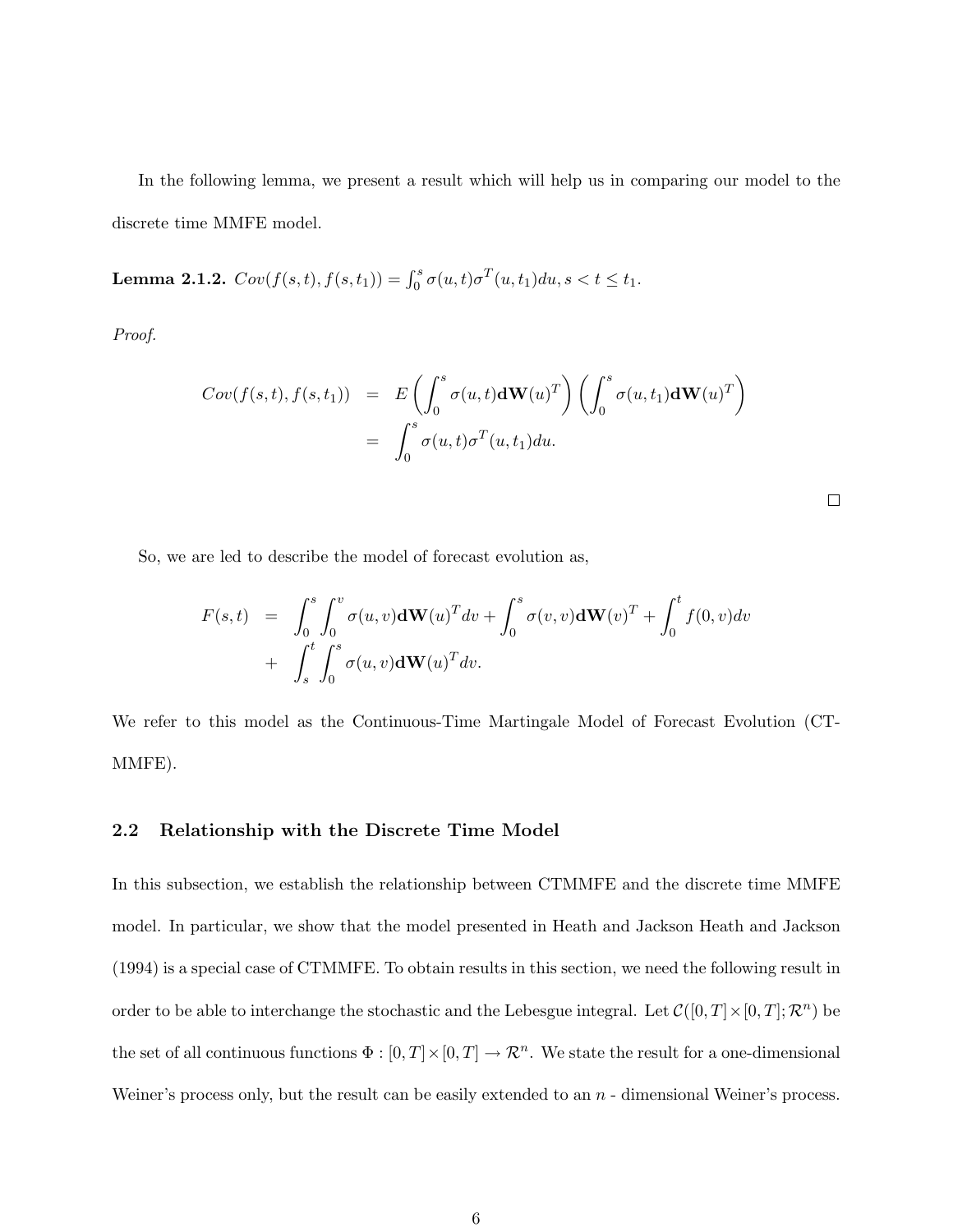Proposition 2.2.1. (A special case of Lemma 4.1, Ikeda and Watanabe (1989), pp116): Let  $(\Omega, \mathcal{F}, \{\mathcal{F}_t\}_{t\geq 0}, \mathcal{P})$  be a filtered probability space and let  $W(\cdot)$  be Weiner's process defined on it. Let  $Q_1 \in \mathcal{C}([0,T] \times [0,T]; \mathcal{R}^1)$ . Then,

1.

$$
\int_0^u \int_0^t Q_1(s, t) dW(s) dt = \int_0^u \int_s^u Q_1(s, t) dt dW(s), \tag{2.2}
$$

 $\Box$ 

2.

$$
\int_0^{u_1} \int_0^{u_2} Q_1(s, t) dW(s) dt = \int_0^{u_2} \int_0^{u_1} Q_1(s, t) dt dW(s).
$$

Proof. See the Appendix.

For ease of exposition only, the lower bound of the integrals is 0 on the LHS in (2.2). The proof can be extended easily to the case when the lower bound of the integrals is strictly positive.

For any  $s, t_1, t_2 \in \mathcal{N}$  such that  $s + 1 \le t_1 \le t_2$ , let  $\delta_{s,t_1}$  be the forecast at s of the cumulative demand occurring in  $(t_1 - 1, t_1]$ , and let  $\delta_{s,t_2}$  be the forecast at s of cumulative demand occurring in  $(t_2 - 1, t_2]$ . Therefore,

$$
\delta_{s,t_1} = F(s,t_1) - F(s,t_1 - 1) = \int_{t_1-1}^{t_1} f(0,v)dv + \int_{t_1-1}^{t_1} \int_0^s \sigma(u,v) d\mathbf{W}(u)^T dv,
$$
  

$$
\delta_{s,t_2} = F(s,t_2) - F(s,t_2 - 1) = \int_{t_2-1}^{t_2} f(0,v)dv + \int_{t_2-1}^{t_2} \int_0^s \sigma(u,v) d\mathbf{W}(u)^T dv.
$$

The variable  $\delta_{s,t_j}$  represents the forecast of demand in (discrete) time period j made at time s. In the following lemma, we obtain the covariance of forecasts for two periods in the future.

**Lemma 2.2.2.** Let  $\sigma(\cdot, \cdot) \in C([0, T] \times [0, T]; \mathcal{R}^n)$ . Then,

$$
Cov(\delta_{s,t_1}, \delta_{s,t_2}) = \int_0^s \left( \int_{t_1-1}^{t_1} \sigma(u, z) dz \right) \left( \int_{t_2-1}^{t_2} \sigma(u, z) dz \right)^T du.
$$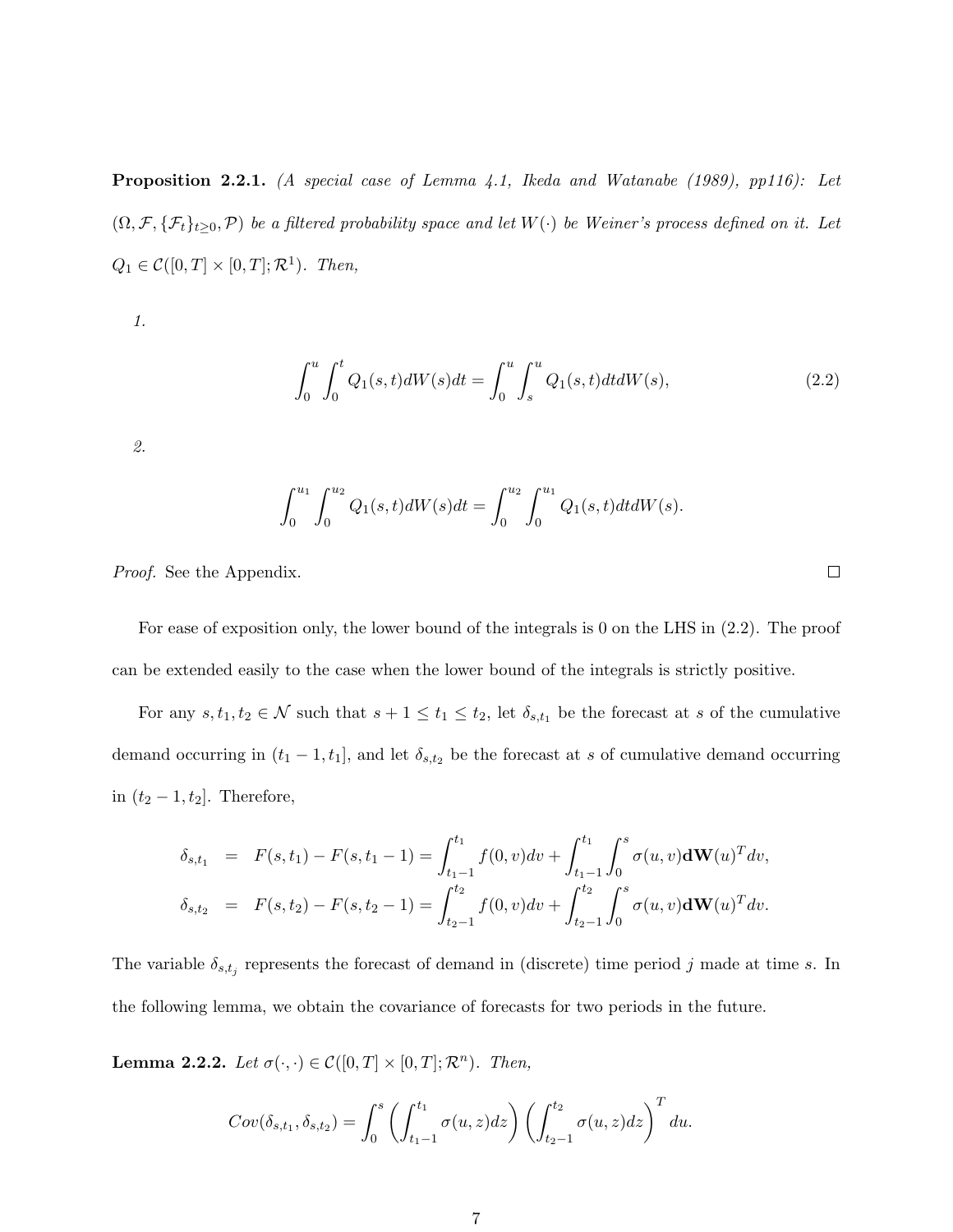Proof.

$$
Cov(\delta_{s,t_1}, \delta_{s,t_2}) = Cov\left(\int_{t_1-1}^{t_1} \int_0^s \sigma(u, z) d\mathbf{W}(u)^T dz, \int_{t_2-1}^{t_2} \int_0^s \sigma(u, z) d\mathbf{W}(u)^T dz\right)
$$
  
= Cov\left(\int\_0^s \int\_{t\_1-1}^{t\_1} \sigma(u, z) dz d\mathbf{W}(u)^T, \int\_0^s \int\_{t\_2-1}^{t\_2} \sigma(u, z) dz d\mathbf{W}(u)^T\right),

where

$$
\int_0^s \int_{t_1-1}^{t_1} \sigma(u, z) dz \mathbf{d} \mathbf{W}(u)^T = \sum_{i=1}^n \int_0^s \int_{t_1-1}^{t_1} \sigma_i(u, z) dz dW_i(u)^T.
$$

The last step follows using Proposition 2.2.1. Therefore,

$$
Cov(\delta_{s,t_1}, \delta_{s,t_2}) = \int_0^s \left( \int_{t_1-1}^{t_1} \sigma(u, z) dz \right) \left( \int_{t_2-1}^{t_2} \sigma(u, z) dz \right)^T du.
$$

 $\Box$ 

The above result illustrates that the forecasts of demand in different discrete time periods have a well-defined (deterministic) correlation structure.

#### 2.2.1 Exponential Models

In this subsection, we assume that  $\sigma_i(u, t)$  is an exponential function of  $t - u$ . The model in this subsection is identical to the exponential model considered by Heath and Jara (2003). According to the Stone-Weierstrass Theorem, the algebra of functions  $\{e^{-\lambda v} : \lambda \ge 0\}$  can approximate, as closely as desired, any continuous function defined on  $[a, b]$  for any  $0 \le a < b$ . Therefore, any continuous  $\sigma_i$  can be approximated arbitrarily closely by

$$
\sigma_i(u,t) \approx \sum_{l=1}^m \xi_{il} \exp(\lambda_l(u-t)),
$$
\n(2.3)

for suitably large m. Note that the same set of  $\{\lambda_l, 1 \leq l \leq m\}$  can be used to approximate all the

 $\sigma_i$ .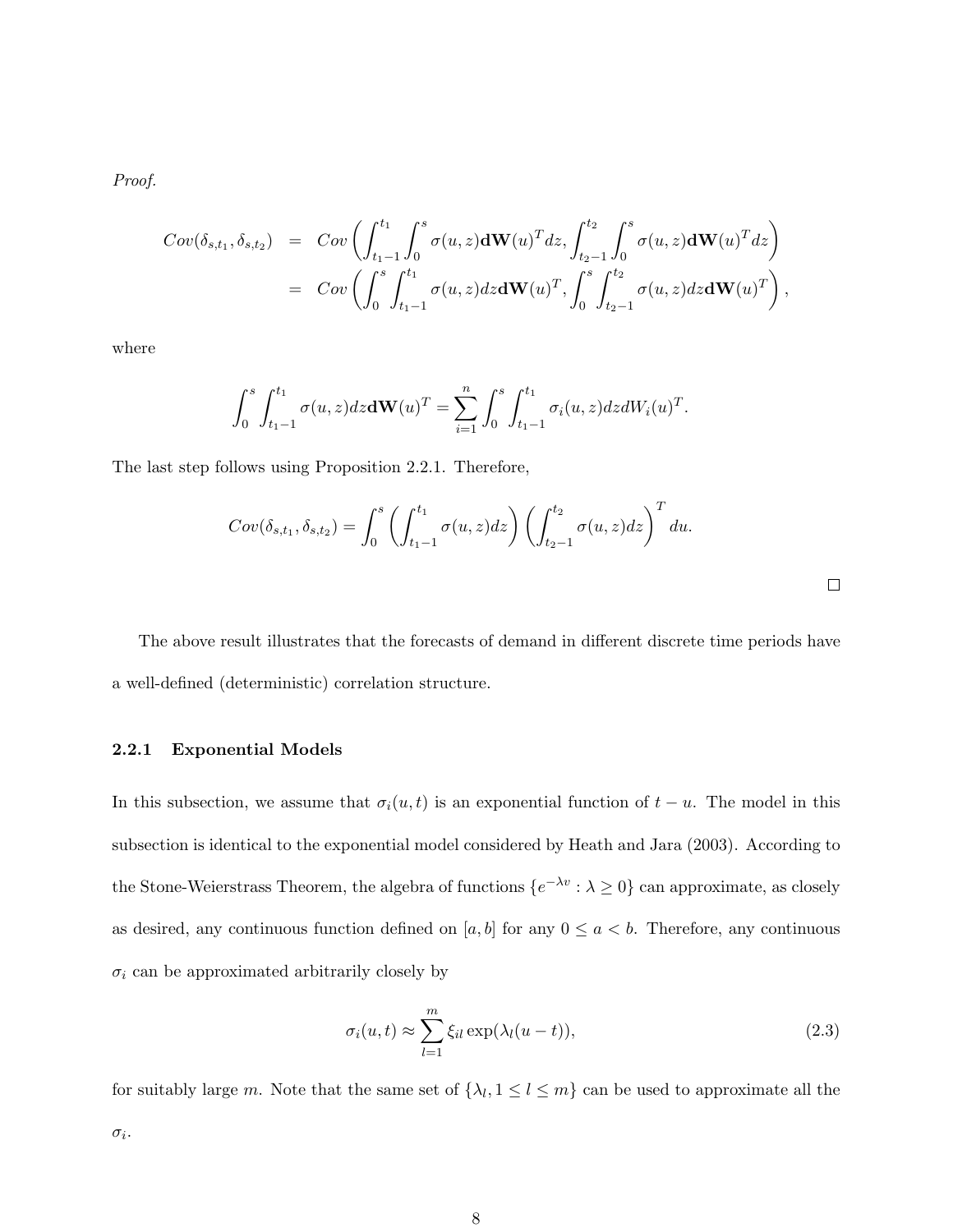Corollary 2.2.3. Let  $\sigma_i(u, t)$  be approximated as in (2.3). Then, for  $s, t_1, t_2 \in \mathcal{N}$ ,  $s + 1 \le t_1 \le t_2$ :

$$
Cov(\delta_{s,t_1}, \delta_{s,t_2}) = \sum_{i=1}^n \sum_{1 \leq l \leq p \leq m} \frac{\xi_{il} \xi_{ip} e^{-(\lambda_l t_1 + \lambda_p t_2)} (e^{(\lambda_l + \lambda_p)s} - 1)(1 - e^{\lambda_l})(1 - e^{\lambda_p})}{\lambda_l \lambda_p (\lambda_l + \lambda_p)}.
$$

Next, we show that the forecast update over a discrete length of time can be written as a sum of normally distributed random variables. Following the same notation as in Heath and Jackson (1994), let  $\varepsilon_{s,t_1} = \delta_{s,t_1} - \delta_{s-1,t_1}$ ,  $s \le t_1 - 1$  be the forecast update during  $(s-1, s]$  for demand in  $(t_1 - 1, t_1]$  where  $s + 1 \le t_1$ . Then:

$$
\varepsilon_{s,t_1} = \int_{t_1-1}^{t_1} \int_{s-1}^s \sigma(u, z) d\mathbf{W}(u)^T dz
$$

$$
= \int_{s-1}^s \left( \int_{t_1-1}^{t_1} \sigma(u, z) dz \right) d\mathbf{W}(u)^T
$$

where the last step follows using Proposition 2.2.1. Now, assuming  $\sigma_i$  is approximated as in (2.3):

$$
\varepsilon_{s,t_1} = \sum_{i=1}^n \int_{s-1}^s \int_{t_1-1}^{t_1} \sum_{l=1}^m \xi_{il} e^{\lambda_l (u-z)} dz dW_i(u)
$$
  
\n
$$
= \sum_{i=1}^n \int_{s-1}^s \sum_{l=1}^m \frac{\xi_{il}}{\lambda_l} (e^{\lambda_l (u-t_1+1)} - e^{\lambda_l (u-t_1)}) dW_i(u)
$$
  
\n
$$
= \int_{s-1}^s \mathbf{c}_{t_1}(u) d\mathbf{W}(u)^T
$$

where  $\mathbf{c}_{t_1}(u)$  is a  $1 \times n$  vector whose  $i^{th}$  element is given by:

$$
\sum_{l=1}^{m} \frac{\xi_{il}}{\lambda_l} (\exp(\lambda_l(u - t_1 + 1)) - \exp(\lambda_l(u - t_1)))
$$

which is of similar nature as in Heath and Jackson (1994). Using "time-Substitution" ( McKean  $(1969)$ ,

$$
\varepsilon_{s,t_1} = \sum_{i=1}^n W_i(H_i(s,t_1))
$$

where

$$
H_i(s, t_1) = \int_{s-1}^s \left( \sum_{l=1}^m \frac{\xi_{il}}{\lambda_l} (\exp(\lambda_l(u - t_1 + 1)) - \exp(\lambda_l(u - t_1))) \right)^2 du,
$$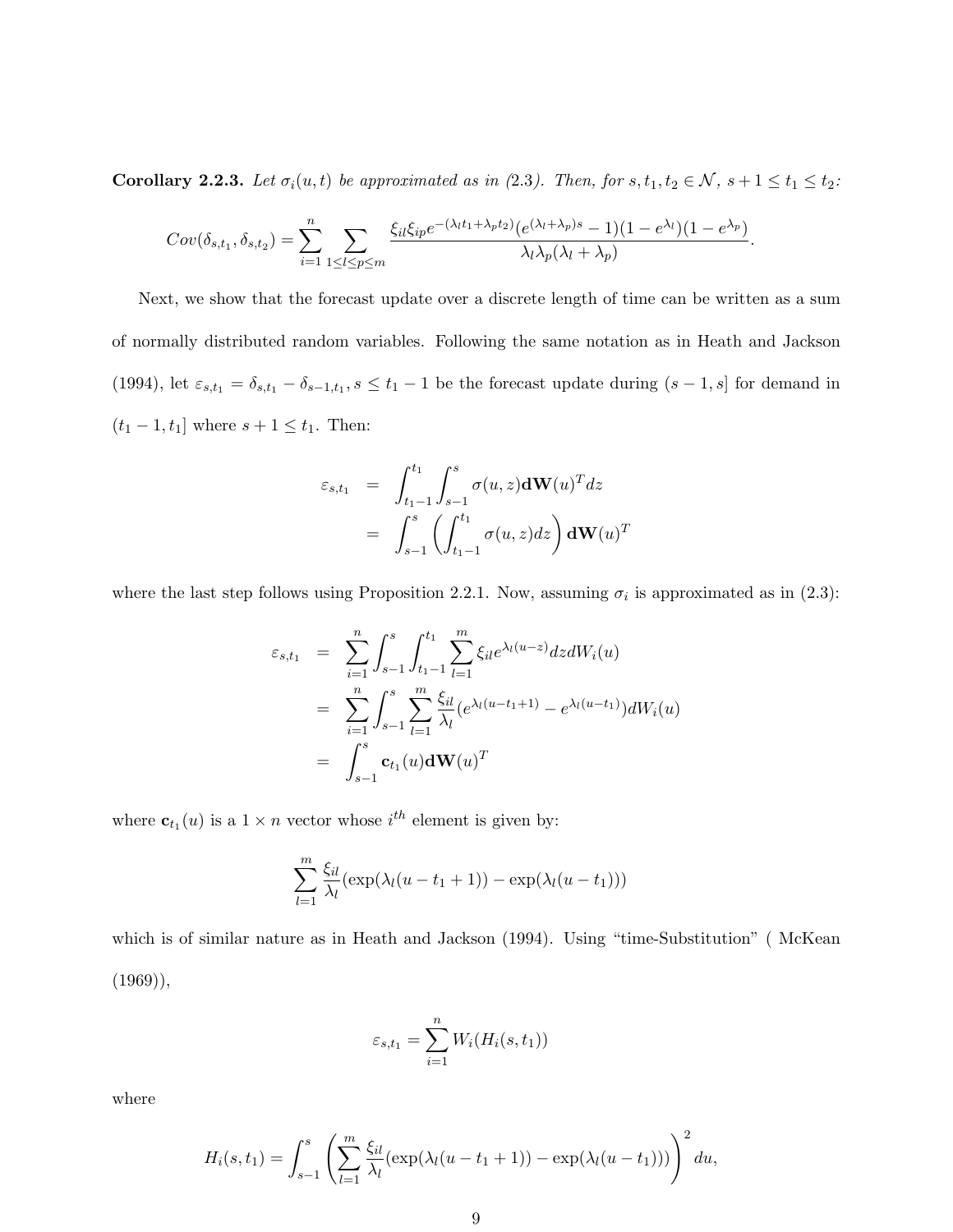implying that  $\varepsilon_{s,t_1}$  is normally distributed with mean 0 and variance  $\sum_{i=1}^{n} H_i(s,t_1)$ .

It is easily seen that any finite-dimensional variance-covariance matrix for discrete-time can be approximated by a suitable choice of the parameters  $\{\xi_{il}, \lambda_l\}$ . Following Heath and Jackson (1994), let  $\Sigma$  denote the variance-covariance matrix of forecast updates at time s. The following corollary provides the entries of  $\Sigma$ .

**Corollary 2.2.4.** Let  $\sigma_i(u, t)$  be approximated as in (2.3). Then, for  $s, t_1, t_2 \in \mathcal{N}$ ,  $s + 1 \le t_1 \le t_2$ , the covariance of forecast updates for  $t_1$  and  $t_2$  is equal to:

$$
Cov(\varepsilon_{s,t_1}, \varepsilon_{s,t_2}) = \sum_{i=1}^n \sum_{1 \leq l \leq p \leq m} \frac{\xi_{il}\xi_{ip}e^{\lambda_l(s-t_1) + \lambda_p(s-t_2)} \left(e^{-(\lambda_l + \lambda_p)} - e^{\lambda_p} + e^{-\lambda_l}\right)}{\lambda_l\lambda_p(\lambda_l + \lambda_p)}.
$$

The above corollary illustrates that the covariance of forecast updates at  $t_1, t_2 \geq s + 1$  depends only on "time-to-go", that is,  $t_1 - s$  and  $t_2 - s$ , which is in alignment with the stationary nature of approximation (2.3) for  $\sigma$ . The link between the CTMMFE and the discrete time MMFE of Heath and Jackson (1994) should now be clear, with the addition of assumptions of the exponential structure of  $\sigma_i$ ,  $i = 1 \cdots n$ , and the stationarity of this structure, we can derive the discrete time MMFE as a special case of CTMMFE.

# 3 Application of MMFE: The Market Model for Capacity

In this section, we present an application of the continuous time MMFE model. We consider a simple, continuous-time market for the commitment of production capacity to the actual production of a single homogeneous product. The market has numerous agents of two types: owners of capacity and customers of capacity. The customers of the capacity (whom we refer to as "buyers") form an interface between the owners of the capacity (whom we refer to as "sellers") and the end-consumers of the product. We restrict our attention to interactions between sellers and buyers, and the end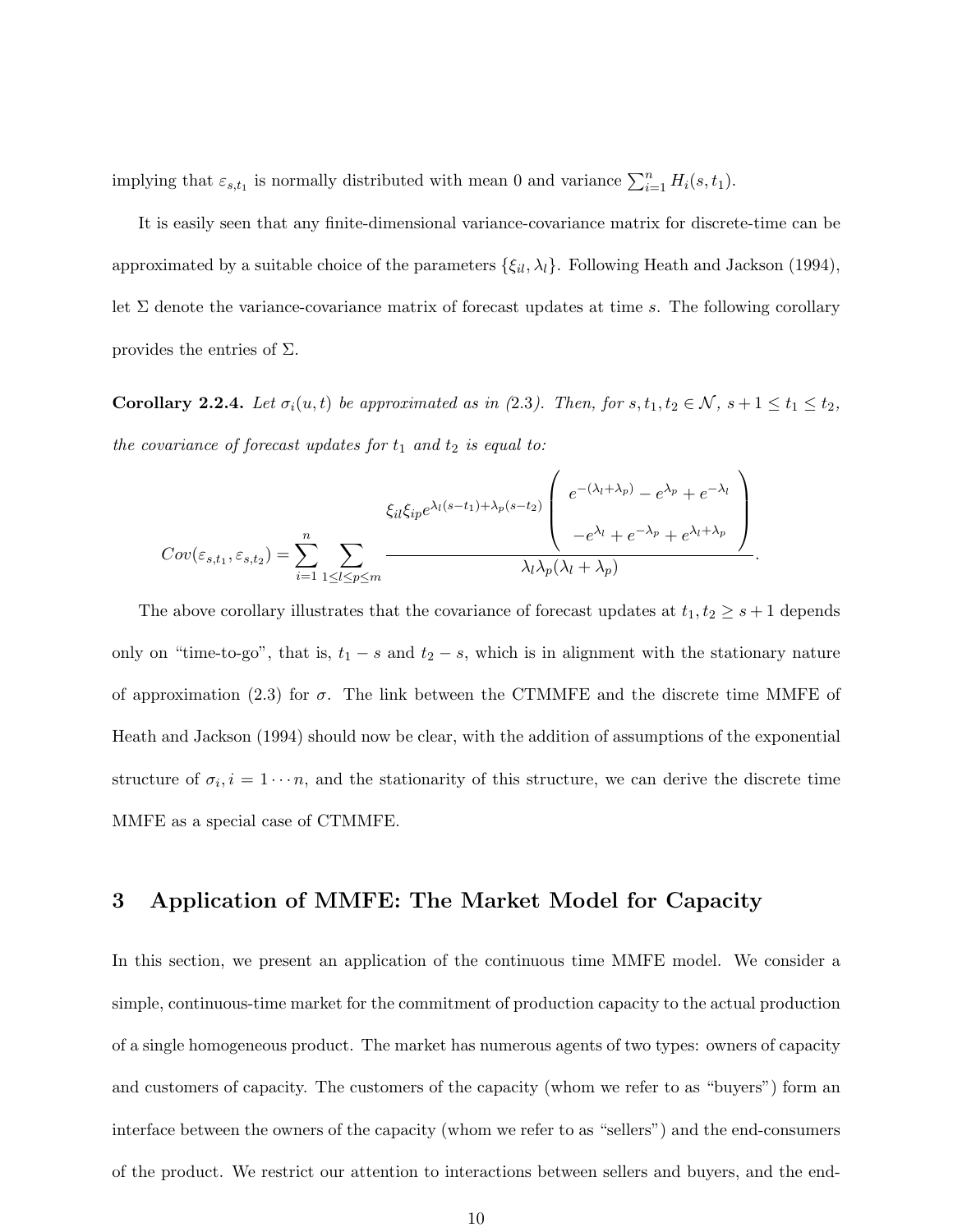consumers and their demand are an exogenous component to this model. We assume that all the agents are rational and risk-neutral but do not play any games. Because of the nature of the model, consideration of game-theoretic aspects is not likely to add much value to the model. In a finite horizon model with repeated interactions among agents, combined with inability of agents to influence prices; the likelihood of strategic behavior diminishes significantly.

In the market for capacity, the equilibrium price at every instant is determined by the balance of supply and demand for capacity. Each of the buyers determines the instantaneous rate of order placement to minimize the sum of her expected purchasing cost and the expected inventory holding/shortage cost over a finite horizon. We assume that the price paid by a buyer in the capacity market does not affect the price charged by the buyer in the consumer market. Therefore, the revenue earned by the buyer in the consumer market is not part of the objective function for the buyer.

Similarly, each seller chooses the instantaneous rate of production to minimize the expected cost of capacity-production mismatch less the revenue generated by the sale of capacity to buyers. Sellers are penalized if the rate of production is not equal to the installed capacity. Production beyond installed capacity may be carried out by overtime, extra shifts, etc. Underutilization of the capacity also incurs a penalty. The sole source of revenue for sellers is the purchases made by the buyers in the capacity market.

In the market for capacity, the function of carrying inventory/incurring backorders is implemented by buyers only: sellers do not hold inventory. The oil industry provides an example of such a market structure. Crude oil sellers (who own oil wells) can adjust oil production to handle the uncertainty in the demand of buyers. The markets for other natural resources such as metals, animal products and natural gas also fall into the same category. The phenomenon of outsourcing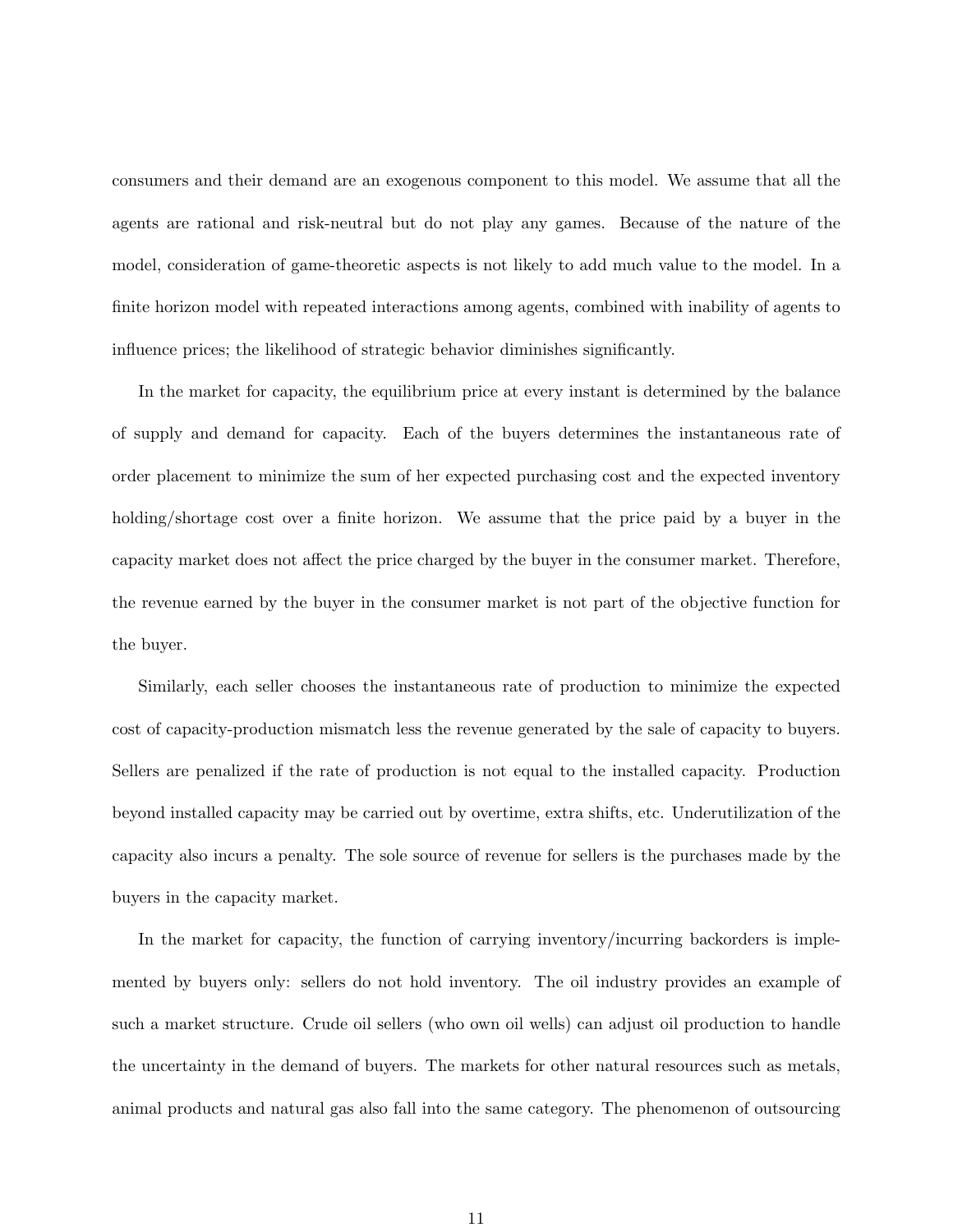is also giving rise of such sellers/capacity owners who produce as per the orders placed by the customers and operate in a make-to-order fashion.

Each buyer estimates the consumer demand. We use the continuous time Martingale Model of Forecast Evolution to model the end-consumer demand faced by any buyer. Therefore, the estimate of the rate of end-consumer demand for any time instant can be decomposed into two components. The first component is deterministic and is equal to the forecast of the rate of demand at the beginning of the horizon. The second component is stochastic and comprises the forecast updates until that instant.

Any buyer's decision regarding the order quantity is dependent on future prices in the capacity market. If the buyer expects the price to be high in the future, she will place an order for a higher quantity; vice-versa when she expects the price to drop. We invoke the hypothesis of Rational Expectations (Muth Muth (1961)) in order to model how prices evolve in the capacity market. Under this approach, each agent views the evolution of prices as an exogenous stochastic process and plans his or her actions relative to a particular specification of that process. For a rational agent to adopt or select a particular specification of the price process, that specification must be consistent with market equilibrium. In particular, we assume that each agent possesses perfect information and is capable of deducing what actions all other agents would plan if those agents planned according to the same price process specification that he or she has chosen. From this, each agent could deduce whether the specified process process will result in supply-demand imbalances in the present or at any time in the future. No rational agent will adopt a price process specification that can be deduced to result in dis-equilibrium if adopted by all. Under the rational expectations hypothesis, therefore, we restrict attention to those price processes which will result in equilibrium, if adopted by all. Furthermore, no rational agent will adopt a price process specification that is different from that adopted by the majority of other agents since the realized price process will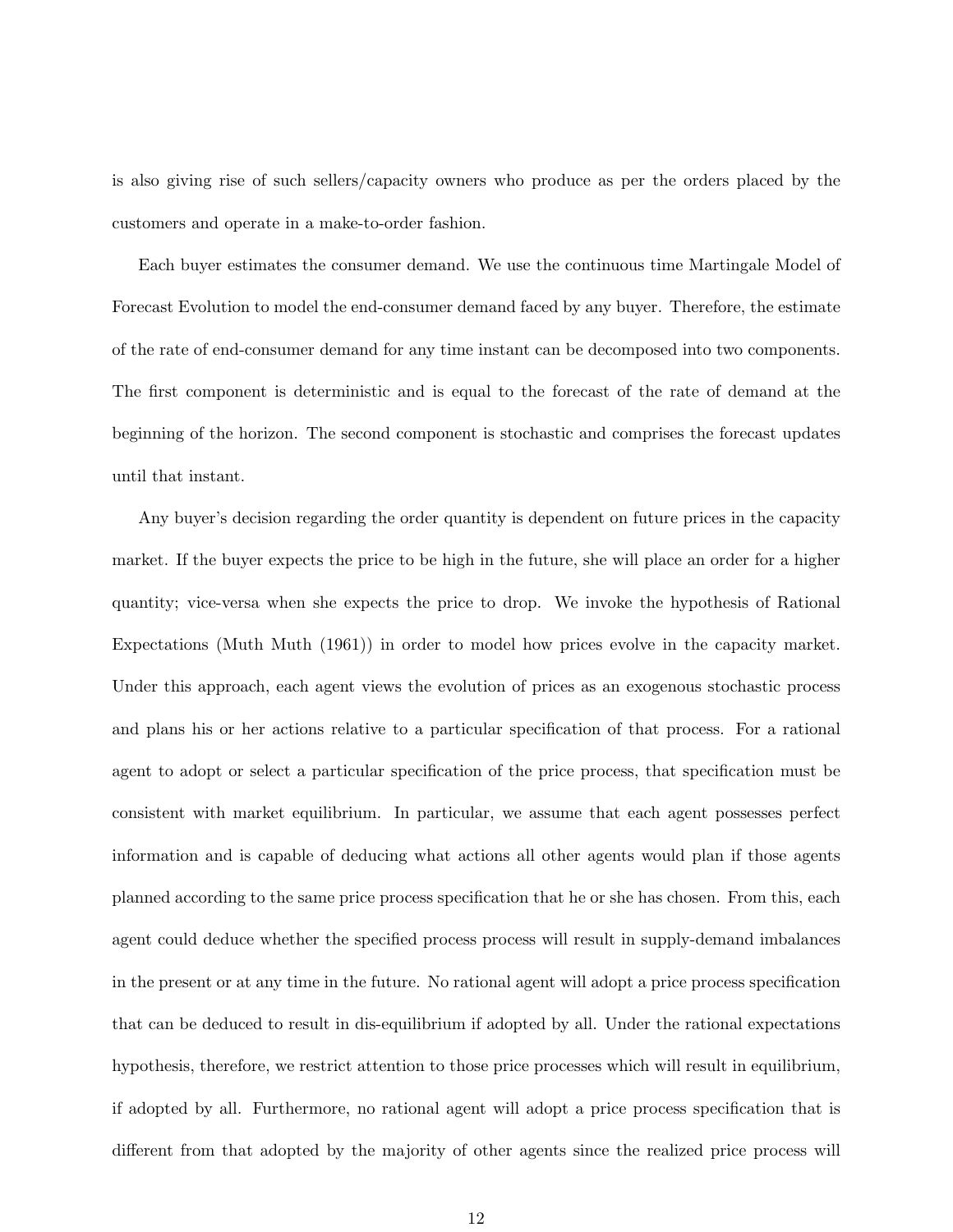tend to follow that adopted by the majority. Based on this argument, we assume that all agents base their plans on the same price process specification and that this specification has the property that it clears the market, in the sense of aggregated planned actions of supply and demand, at all instances in the present and future. We also assume the existence of powerful, rapid, market mechanisms such as arbitrage that force the realized price process to follow the universally adopted price process specification, Clearly, this is an idealized view of a market economy but it brings the analysis of price behavior within the scope of the tools of stochastic control.

Rational Expectations theory was first proposed by John Muth (Muth (1961)) in 1961; Sargent (2003) provides a concise but rich introduction to the theory of rational expectations. This theory lends structure to the expectation formation by economic agents and its subsequent impact on decision making by the agents and on outcomes. In an uncertain environment with multiple decision makers where the outcome can not be dictated by a single agent, this theory provides a valuable foundation on which economic models can be built. An economic model based in a market setting is one example of such an application. This is the primary reason we have invoked this hypothesis to construct and analyze our model.

The theory of rational expectations has been used to analyze various economic situations, examples being the efficient markets theory of asset prices, the permanent income theory of consumption, and the price evolution of storable commodities (Sargent (2003)). We discuss the literature on commodity price evolution in detail here since the theory's models share some features with our model as well. The goal of such models is to study the impact of speculation on price stabilization of storable commodities like wheat. There are three types of agents in the market: producers, speculators, and consumers. In each period, producers bring the "harvest" to the market and sell it to speculators. The speculators decide how much of the supply to sell; the remainder is stored for the next period. The consumers of the commodity have price-dependent demand. The decision of the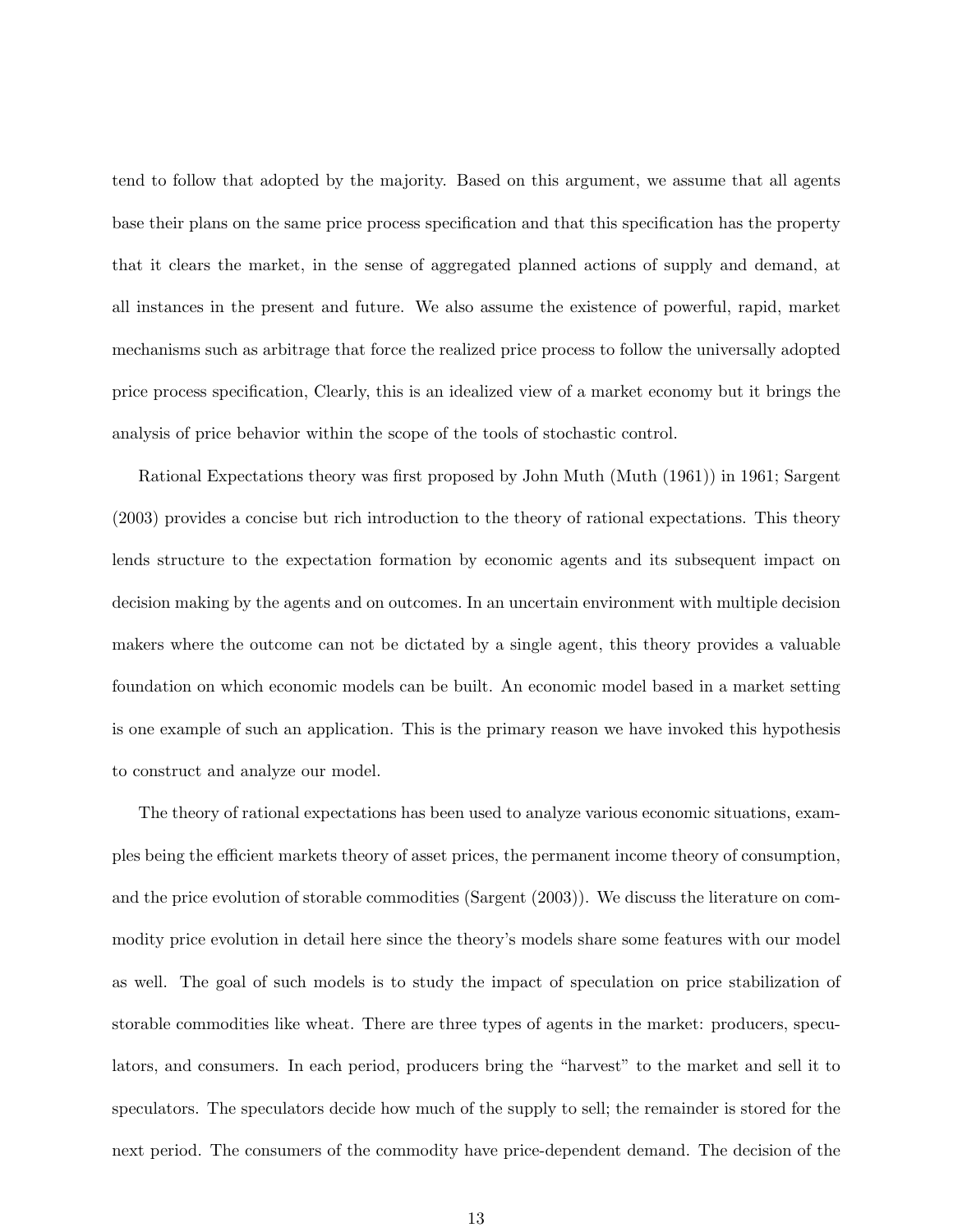speculators regarding selling quantity affects prices. The speculators are the sole decision makers in this model. The uncertainty regarding the "harvest" in the future brings risk to the speculators. From the modeling perspective, understanding the formation of the expectations regarding prices in the future is critical for modeling the behavior of speculators. This is how rational expectations theory is used in these models. The pioneering effort in this area was led by Samuelson (1971). Some other articles dealing with this problem are Chambers and Bailey (1996), Deaton and Laroque (1992), and Scheinkman and Schechtman (1983). A comprehensive review is provided in Wright and Williams (1991).

Apart from the rational expectations hypothesis, our model is similar to commodity markets literature in utilizing the concept of using inventories to take advantage of prices. On the other hand, there are some differences too. While our model is based in a continuous time setting, commodity market models are based in discrete time settings. Our model differs also in terms of the objective, problem formulation, and solution techniques employed.

Another research area that shares some characteristics with our model is the Peak Load Pricing theory. The objective is to determine the capacity to be installed and the price to be charged by a social welfare maximizing decision maker for a non-storable commodity (like electricity) for which the demand is price-elastic but is non-uniform across time. A review of papers on this topic is provided in Crew et al. (1995). Our model shares the idea of using the price to shift the demand for capacity (inter-temporal nature of demand) with peak load pricing theory models. We differ in the problem formulation and the analysis approach.

Modeling of demand as a Weiner's process and a subsequent application of the Maximum Principle as a solution technique in production planning problem was first used by Sethi and Thompson (1981). They consider a linear-quadratic cost model in which the objective is to find optimal production levels to minimize cost incurred due to production and inventory levels being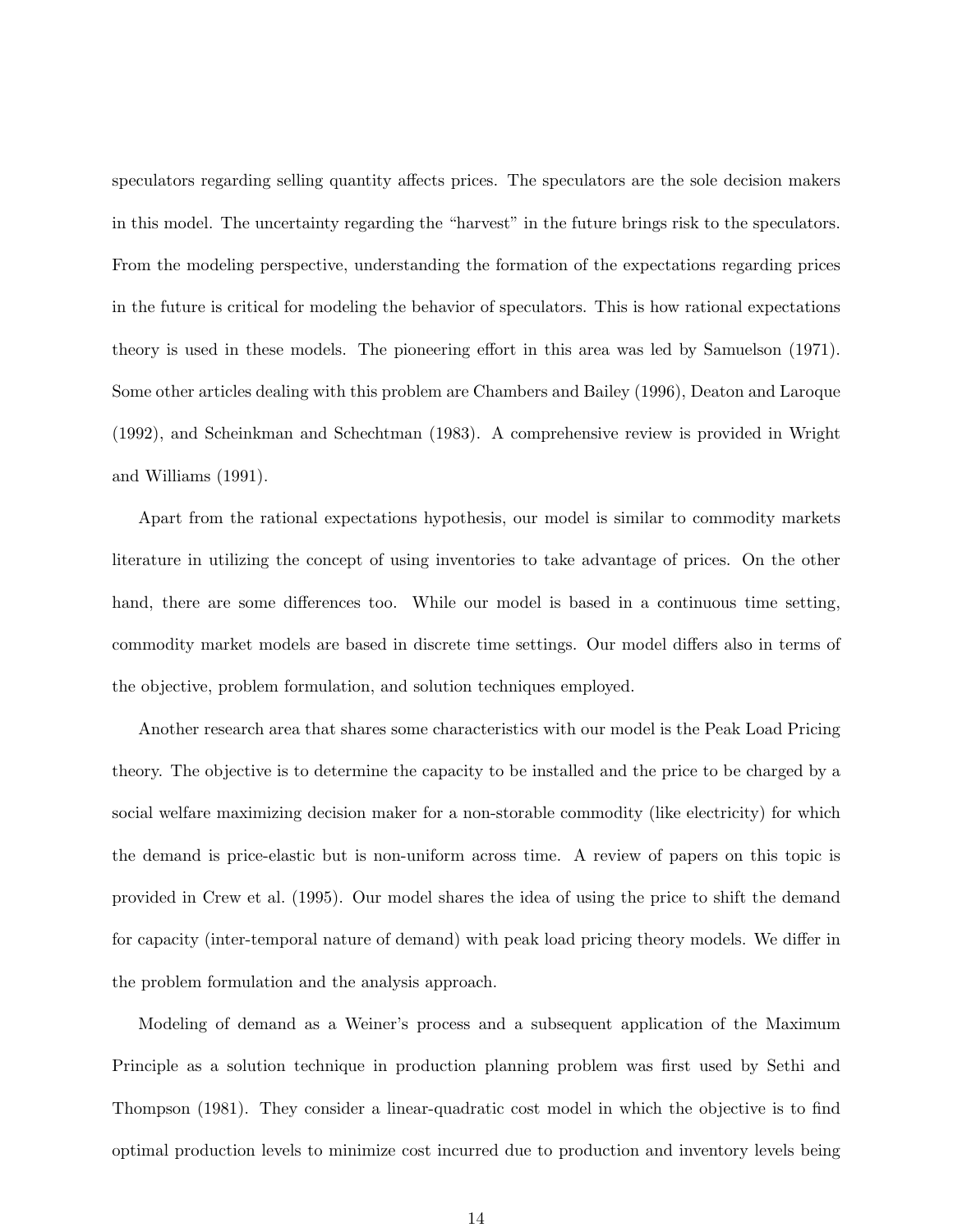different from factory optimal levels for both finite and infinite horizons. Allowing production to be negative (in other words, disposal is permitted), they obtain closed form expressions for optimal production rates in feedback form. Bensoussan et al. (1984) consider a similar model for an infinite horizon in which the rate of production is constrained to be non-negative and characterize the optimal feedback solution. Fleming et al. (1987) also consider an infinite horizon production planning problem but they assume demand to evolve as a continuous time Markov chain with finite states. They consider a cost model involving convex holding/shortage and production costs and show existence of a unique optimal feedback production policy.

Finally, a detailed review of supply chain coordination models can be found in Cachon (2002). These models have focused on the design of contracts between buyers and sellers. The intertemporal nature of demand elasticity is not considered in any of the models reviewed by Cachon (2002). That is, most of the supply chain coordination models have not considered the ability of supply chain buyers to shift their demand forward or backward in time through the use of inventory or backorders. Indeed, in a B2C setting, it may be argued that consumers do not have the resources or the need to hold large amount of inventory for strategic reasons and therefore, the demand in any period depends on that period's price only. The same argument does not hold in a B2B setting because the supply chain buyer could gain substantially by shifting the time of her demand.

We are aware of only one model that considers the possibility of changing the time of buyer demand for strategic reasons. In a deterministic setting, Anand et al. (2002) discuss the notion of strategic inventory using a 2-period model in a supply chain consisting of one seller and one buyer. They show that the buyer may carry inventory from first period to the last period, only for strategic reasons. In this paper also, buyers hold inventory or incur backorders, merely to take advantage of current low prices or potentially lower prices in the future.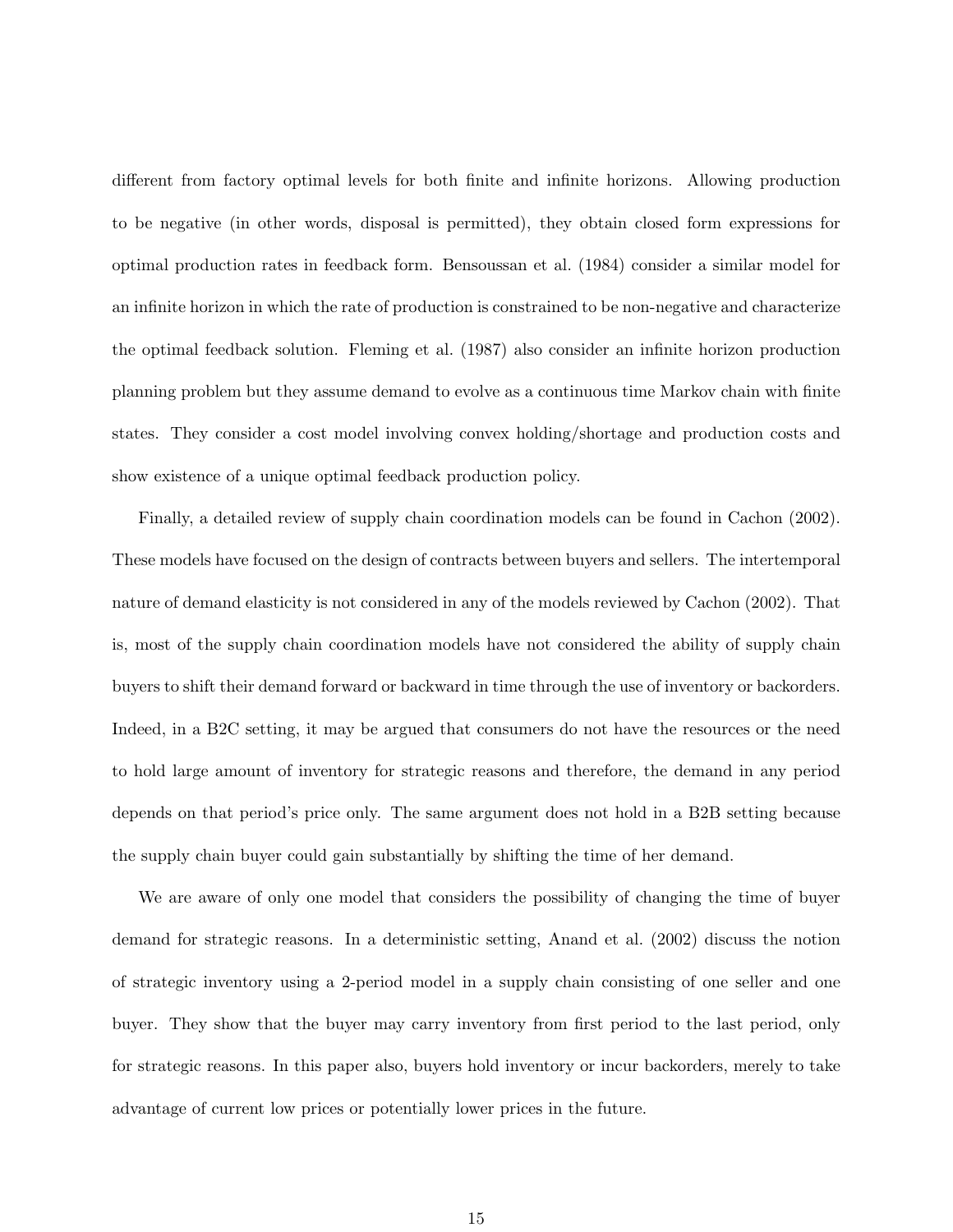We are not aware of any supply chain coordination models that consider multiple supply chain interactions in a stochastic setting and this work makes a contribution in that regard as well.

#### 3.1 Notation

There are S sellers in this market. These sellers own production facilities and accept production orders. We assume that sellers cannot change the level of capacity installed. Let  $C_k$  denote the capacity of seller k. The sellers can engage in overtime and outsourcing as well as undertime so it is not necessary for production to exactly equal capacity at any time.

Let  $Y_k(t)$  denote the cumulative production by seller k through time t. We assume  $Y_k(0) = 0$ . Let  $y_k(t)$  be the instantaneous rate of production of seller k at time t. The rate of production,  $y_k(t)$ , is a control variable. The relationship between  $Y_k(t)$  and  $y_k(t)$  is given by:

$$
dY_k(t) = y_k(t)dt, t \in [0, T].
$$

There are B buyers in the market who place production orders and satisfy demand from endconsumers. Let  $X_j(t)$  denote the cumulative orders for production placed by buyer j through time t, and let  $X_{0j}$  denote the initial inventory of buyer j. Let  $x_j(t)$  be the instantaneous order rate placed by buyer  $j$  at time  $t$ . Therefore,

$$
dX_j(t) = x_j(t)dt.
$$

Let  $F_i(t, t)$  denote the cumulative demand from end-consumers for the sales of buyer j through time t. This demand process is exogenous to the model. Presumably, buyer j's product is sufficiently differentiated from that of other buyers' products that we can ignore competition among buyers for shares of end-consumer demand. We assume the end-consumer demand process to consist of a linear, a seasonal, a forecast update, and a Weiner's process component. We use the following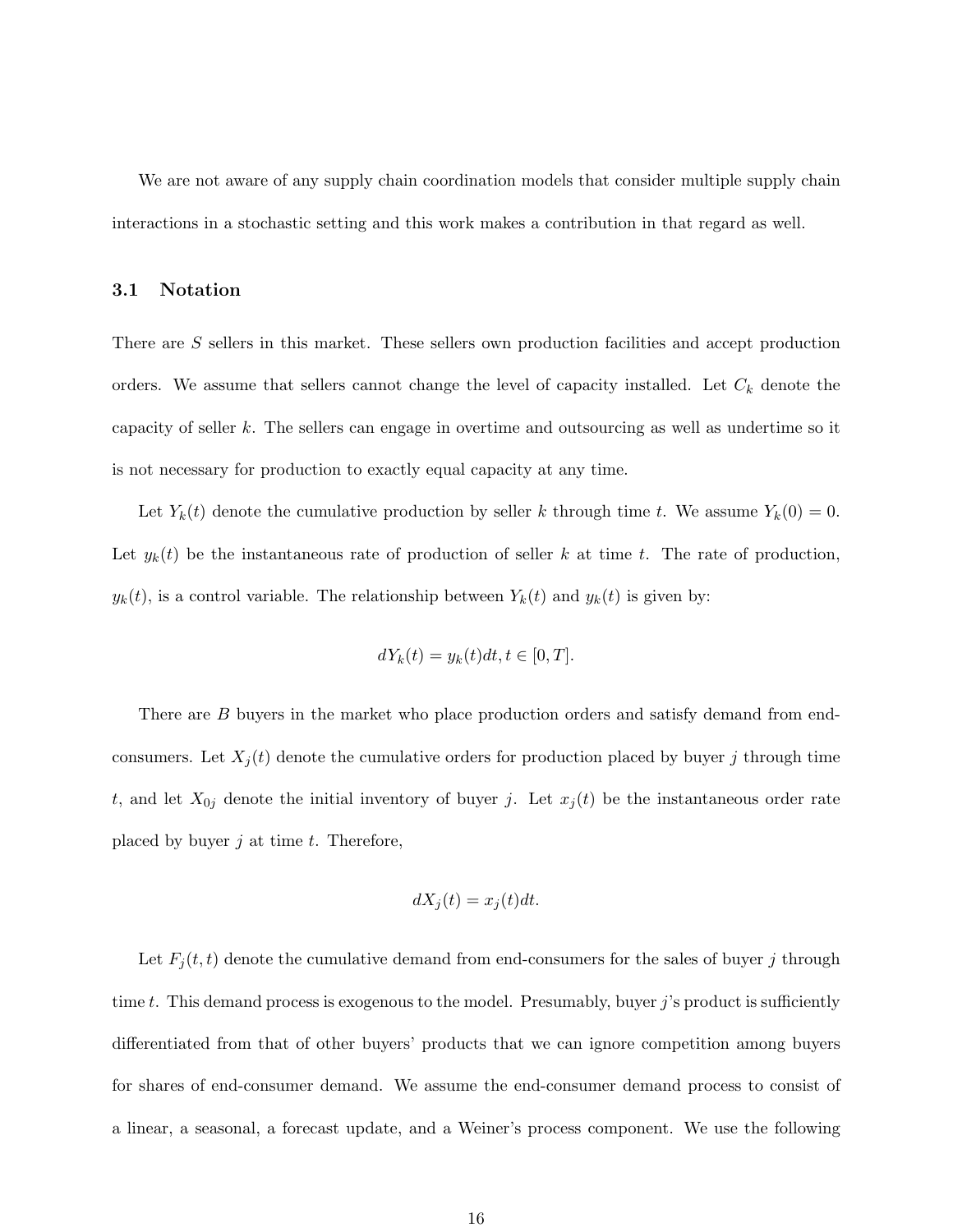model of instantaneous demand for buyer  $j$ :

$$
dF_j(t,t) \equiv \left( D_j + \alpha_j \gamma \cos \gamma t + \int_0^t \sigma(u,t) \mathbf{d} \mathbf{W}(u)^T \right) dt + \sigma(t,t) \mathbf{d} \mathbf{W}(t)^T
$$
(3.4)

and, hence,

$$
F_j(t,t) = D_j t + \alpha_j \sin \gamma t + \int_0^t \int_0^s \sigma(u,s) d\mathbf{W}(u)^T ds
$$
  
+ 
$$
\int_0^t \sigma(s,s) d\mathbf{W}(s)^T.
$$
 (3.5)

We assume that all buyers face the same seasonal period  $\gamma$  and forecast update coefficient  $\sigma(\cdot,\cdot)$ , but may differ in average demand rates and seasonal amplitudes. For each buyer,  $j$ , the expected average demand rate  $D_j$  will be assumed to be suitably large relative to  $\alpha_j$  and  $\gamma$  to ensure that cumulative demand is non-decreasing with high-probability. In particular, we require  $D_j \ge \alpha_j \gamma$ . Note that we assume that the same Weiner's process drives all demand.

Let  $P(t)$  denote the price of capacity, the homogeneous good, bought and sold at time t. We assume that this process is of the form:

$$
P(t) = a(t) + \int_0^t \mathbf{b}(s, t) \mathbf{d} \mathbf{W}^T(s)
$$
\n(3.6)

for suitable value of  $a: \mathcal{R} \to \mathcal{R}$  and  $\mathbf{b}: \mathcal{R}^2 \to \mathcal{R}^n$  where the *n*− dimensional Weiner's process  $\mathbf{W}(\cdot)$ is the same process as underlies the demand model. We assume  $a(\cdot)$  and  $\mathbf{b}(\cdot, \cdot)$  are such that the price process is square-integrable. We formally state this assumption as follows:

#### Assumption 3.1.1.  $E \int_0^T$  $P(t)^2 dt < \infty$  and  $P(t)$  is  $\mathcal{F}_t$ -adapted.

We are unable to prove that the equilibrium price process has this form but we can derive values of  $a(\cdot)$  and  $\mathbf{b}(\cdot, \cdot)$  that are consistent with equilibrium conditions and this assumption.

Provided that  $a(\cdot)$  and  $b(\cdot, \cdot)$  satisfy certain equilibrium conditions described below, we assume that each agent in the economy plans and implements production and procurement decisions according to this specific price process. Hence, the sellers' production plans and the buyers' procurement plans will be seen to be stochastic functions of  $a(\cdot)$  and  $b(\cdot, \cdot)$ .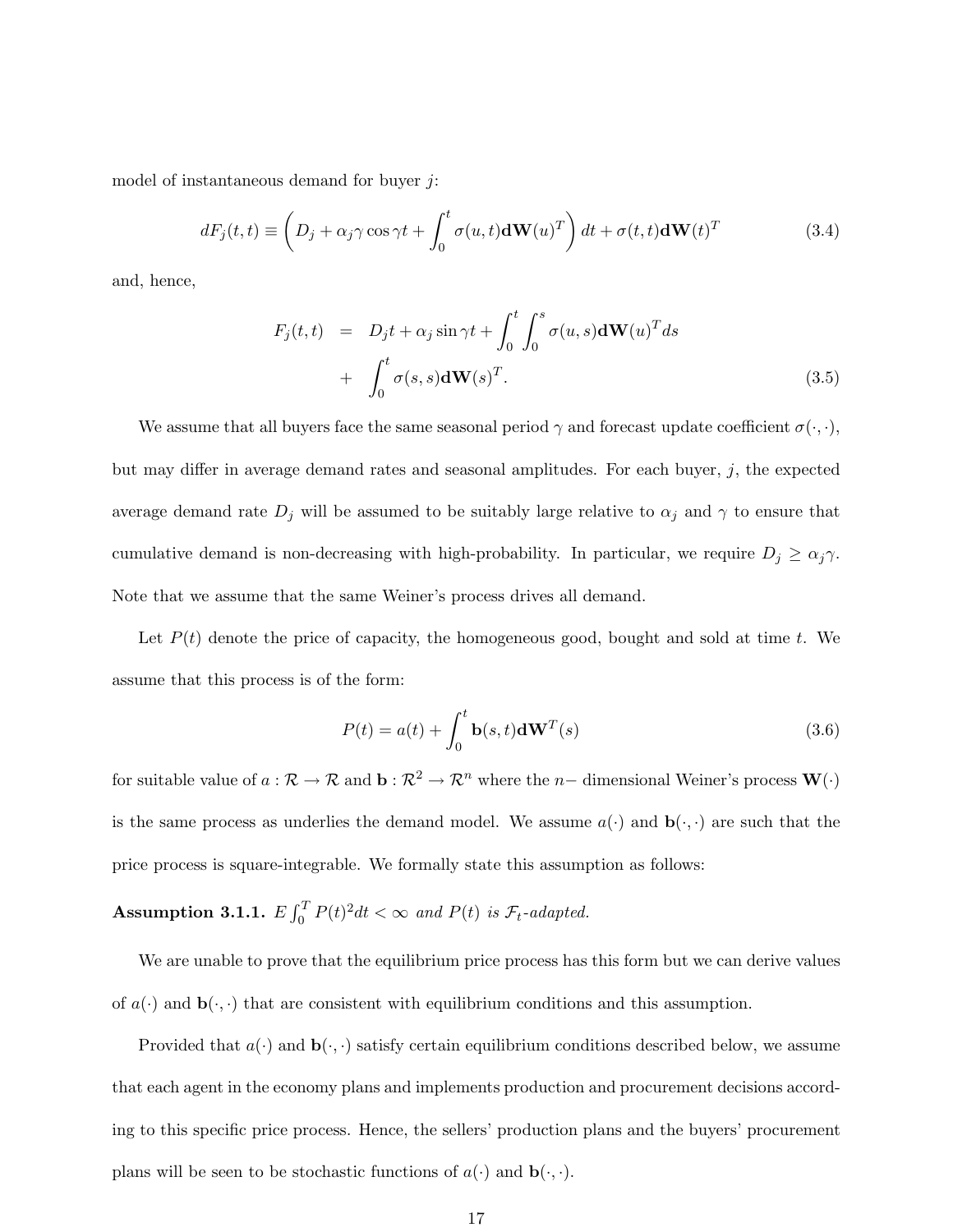Let the absence of a j or  $k$  subscript indicate the total of the corresponding function over all entities in the market. For example, C is the total capacity in the market; similarly for  $Y(t)$ ,  $y(t)$ ,  $Y_0$ ,  $X(t)$ ,  $x(t)$ ,  $X_0$ , and  $F(t, t)$ . These variables will be referred to as *market* quantities (market capacity, market orders, etc.)

A market exists for buyers to place production orders and for sellers to accept them. There is no lead time between order placement and order delivery: production is instantaneously distributed from sellers to buyers. A market price  $P(t)$  per unit is paid by buyers and received by sellers for each unit of production. All agents in this market are assumed to be price-takers. That is, the number of buyers, B, and the number of sellers, S, are assumed to be large and no one buyer or seller is large enough to influence price. We consider this price to be a premium or discount from some exogenously determined price that considers such factors as unit production costs and consumer demand price sensitivity for the final good. These factors are ignored in this analysis, consistent with our assumption that the end-consumer demand process is exogenous. In this way, we focus on the role of price in managing the evolution of inventory in the economy. Since it can be either a premium or a discount, we do not constrain the sign of  $P(t)$ .

In the models to follow, we suppress the time argument  $t$  unless needed for clarification. In both the buyer and seller models, we assume a quadratic cost structure in order to derive explicit solutions.

Given a price process  $P(\cdot)$ , buyer j's problem is to choose a production order policy  $x_j(\cdot)$  to minimize the total expected cost of production orders and inventory/shortfall costs. The finite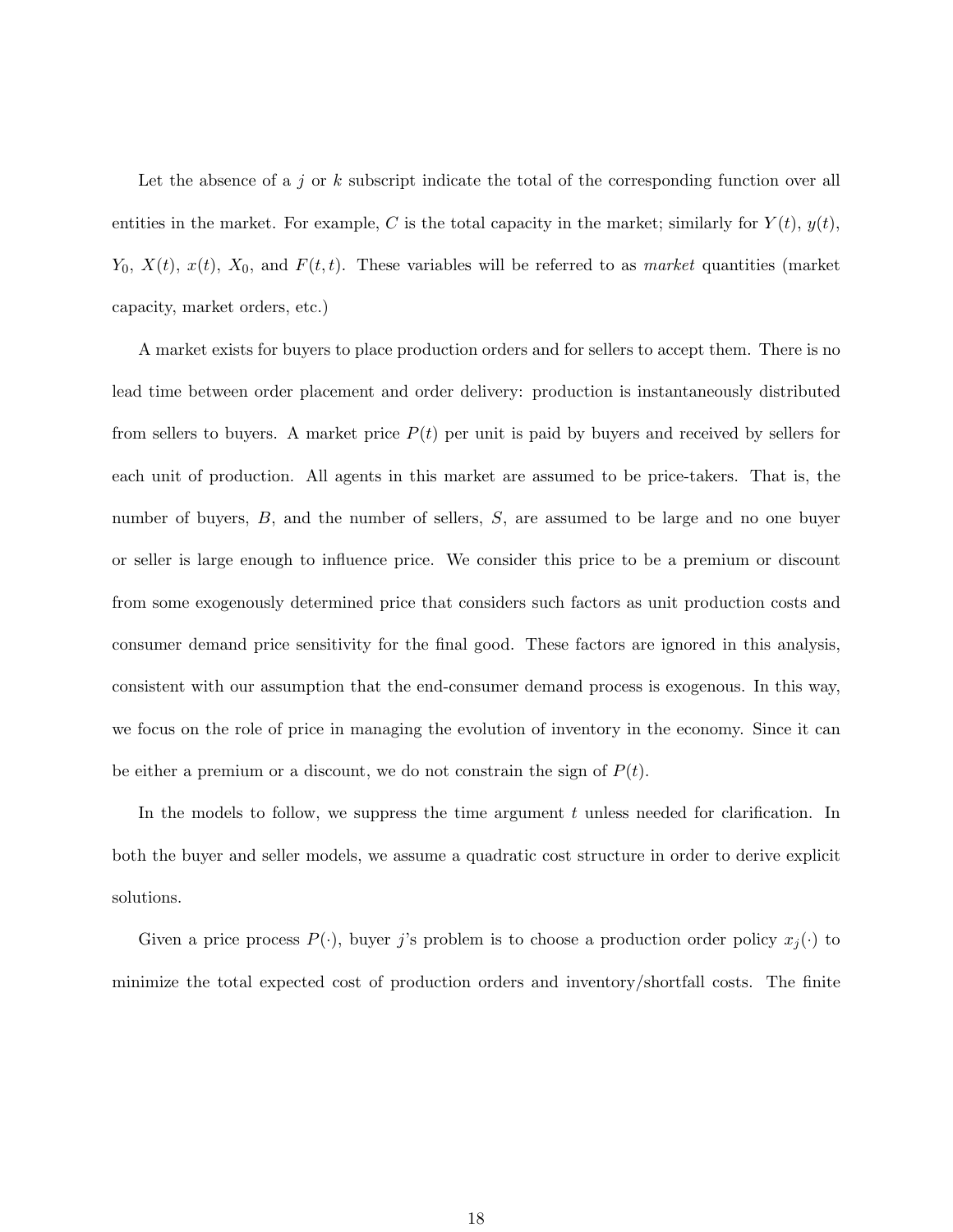horizon version of this problem with quadratic costs is:

$$
\min_{x_j \in \mathcal{U}_j[0,T]} E \int_0^T \left\{ \pi I_j(t)^2 + P(t)x_j(t) \right\} dt
$$
\ns.t.\n
$$
dI_j(t) = \left( x_j(t) - D_j - \alpha_j \gamma \cos \gamma t - \int_0^t \sigma(s, t) d\mathbf{W}(s)^T \right) dt
$$
\n
$$
- \sigma(t, t) d\mathbf{W}(t)^T, t \in [0, T]
$$
\n
$$
X_j(0) = X_{0j},
$$
\n(3.7)

where  $I_j(t)$  is the net inventory at time t (on hand inventory less backorders), so the objective function penalizes any deviation of net inventory from zero. The buyers can hold inventory or incur backorders, so it is not necessary for production orders to exactly equal consumer demand at any time. We assume that all the buyers start with the same level of inventory, that is,  $X_{0j} = \frac{X(0)}{B}$  $\frac{(0)}{B}$ .

In order to solve the Buyer model, we make the following assumptions on the control variable  $x_j$  and state variable  $I_j$ .

**Assumption 3.1.2.** The set of controls  $\mathcal{U}_j[0,T]$  consists of all  $x_j : [0,T] \times \Omega \to \mathcal{R}^1$  such that  $x_j(\cdot)$ is  $\mathcal{F}_t$ -adapted and  $E \int_0^T$  $\int_0^T x_j(t)^2 dt < \infty.$ 

**Assumption 3.1.3.** For any  $x_j^1, x_j^2 \in \mathcal{U}_j[0,T]$ , and  $\rho \in [0,1]$  the following holds:

$$
E\left[\int_0^T |I_j^1 + \rho I_j^2|^2 dt\right] < \infty,
$$

where  $I_j^1$  and  $I_j^2$  are states of the system controlled by  $x_j^1$  and  $x_j^2$ , respectively.

Observe that price  $P(\cdot)$  is treated as a random coefficient in the objective function of the Buyer model (3.7). According to Theorem 6.16, pp 49, Yong and Zhou (1999), Assumption 3.1.2 along with the linear nature of the state equation for the net inventory in the Buyer model (3.7) ensure a unique solution to the state equation. Assumption 3.1.3 is satisfied due to the square-integrability of the control variable  $x_i$ .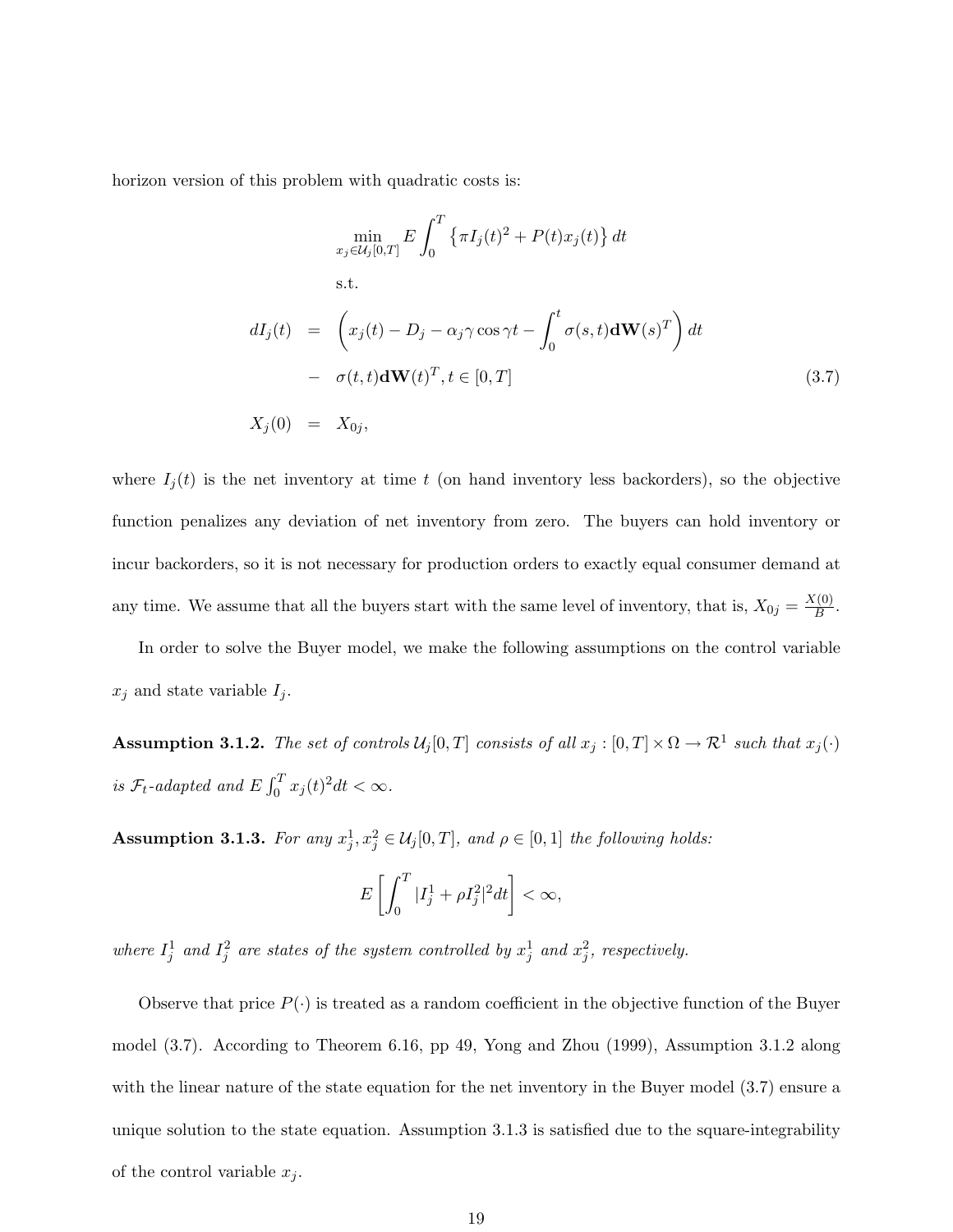Similarly, each seller faces the following stochastic control problem. Given a price process  $P(\cdot)$ , seller k's problem is to choose a production rate policy  $y_k$ , to minimize the total expected cost of overtime/undertime less the revenue derived from production. The finite horizon version of this problem with quadratic costs is:

$$
\min_{y_k \in \mathcal{U}_k[0,T]} E \int_0^T \left\{ \kappa (C_k - y_k(t))^2 - P(t) y_k(t) \right\} dt
$$
  
s.t.  

$$
dY_k(t) = y_k(t) dt, t \in [0,T]
$$
  

$$
Y_k(0) = Y_{0k}.
$$
 (3.8)

Since sellers do not hold inventory,  $Y_{0k}$  should be equal to 0 in practice.

In order to solve the Seller model, we make the following assumptions on the control variable  $y_k$ .

**Assumption 3.1.4.** The set of controls  $\mathcal{U}_k[0,T]$  consists of all  $y_k:[0,T]\times\Omega\to\mathcal{R}^1$  such that  $y_k(\cdot)$ is  $\mathcal{F}_t$ -adapted and E  $\int_0^T$  $v_0^T y_k(t)^2 dt < \infty.$ 

**Assumption 3.1.5.** For any  $y_k^1, y_k^2 \in \mathcal{U}_k[0,T]$ , and  $\rho \in [0,1]$ , the following holds:

$$
E\left[\int_0^T |2\kappa(C_k - y_k^1 - \rho y_k^2) - P|^2 dt\right] < \infty.
$$

According to Theorem 6.16, pp 49, Yong and Zhou (1999), Assumption 3.1.4 along with the linearity of the state equation for the cumulative production in the Seller model (3.8) ensure a unique solution to the state equation. Assumption 3.1.5 is satisfied due to the square-integrability of  $P$  and  $y_k$ .

The above models of buyer and seller behaviors can be criticized for the symmetry of the cost functions with respect to the net inventory and capacity, respectively. In practice, backorders are penalized at a higher rate than on-hand inventory and overtime is probably more expensive than the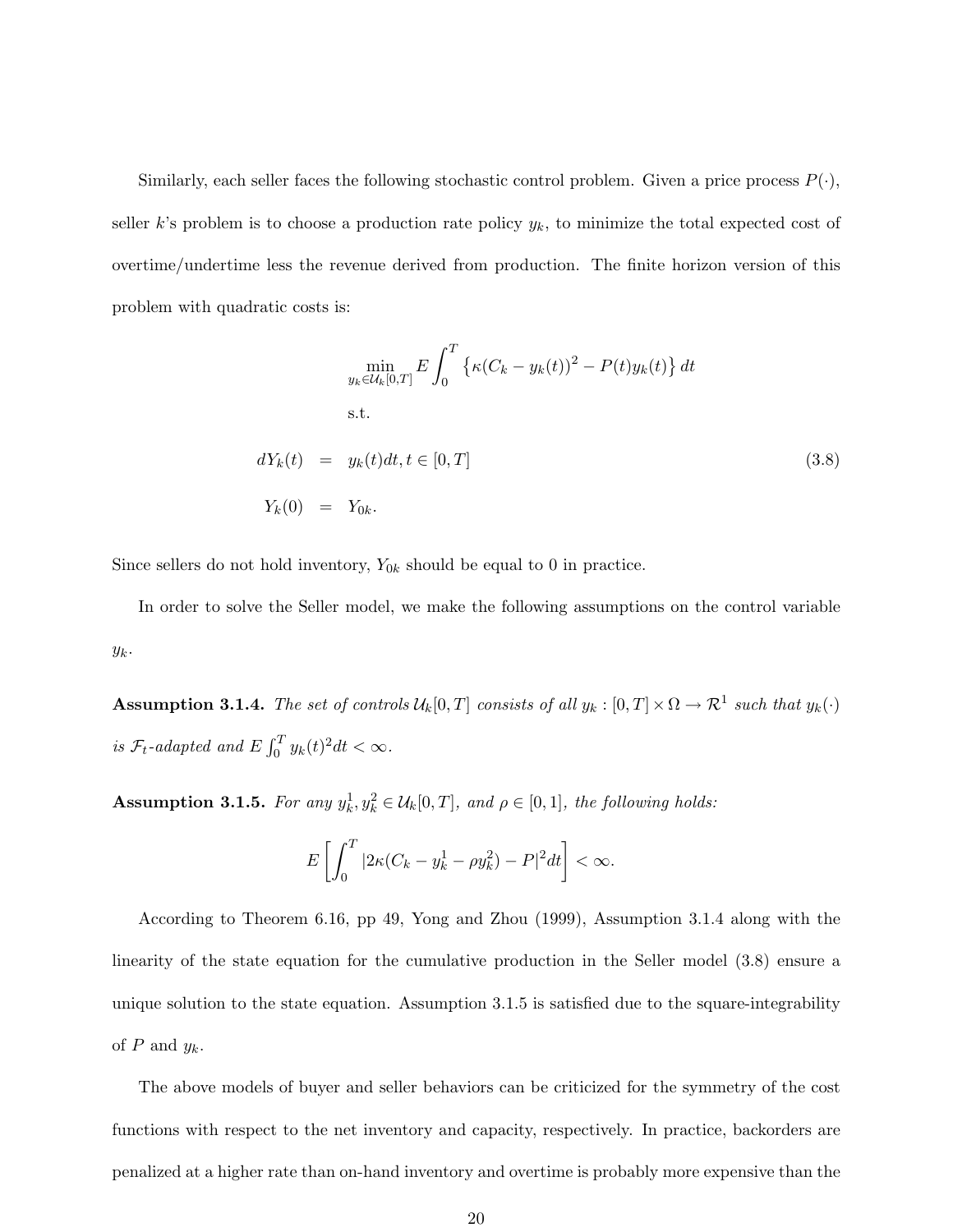undertime. Our focus, however, is on a higher-order behavior, that of market equilibrium price for capacity. The general trade-off considered in this paper is between the cost of overtime/undertime versus the cost of inventory and backorders, and on how a market price can serve to equilibrate this general trade-off.

Observe that we do not impose non-negativity constraints on the instantaneous rate of order process or on the instantaneous rate of production process. The imposition of those constraints would have made it impossible to obtain closed form solutions for the optimal production or the equilibrium market price. However, we assume that the value of  $D_j$  is relatively large compared to the randomness in the demand and, therefore, the probability of occurrence of negative order rate or production rate is negligible. The same assumption ensures that the demand rate is non-negative with a high probability. We discuss the implications of introducing non-negativity constraints following Proposition 3.3.5.

Observe that the costs of production (material, labor, and capital) are ignored in the Seller model (3.8): only the short term costs of production adjustment are captured. Also observe that the revenue from consumer sales are ignored in the Buyer model (3.7): only the inventory/shortfall costs are relevant. As a result, the price in this market will reflect the trade-off between the sellers' production adjustment costs and the buyers' inventory/shortfall costs.

Since all agents are assumed to be price takers, the production and production order policies  $y_k(\cdot)$  and  $x_j(\cdot)$  that optimize seller and buyer problems, respectively, will depend on the price process  $P(\cdot)$ . We assume that the market will be in equilibrium at all times. That is, the price process  $P(\cdot)$  must ensure that

$$
y(t) = x(t) \text{ for all } t \ge 0. \tag{3.9}
$$

In equilibrium, therefore,  $Y(t) = X(t) - X_0 + Y_0$ .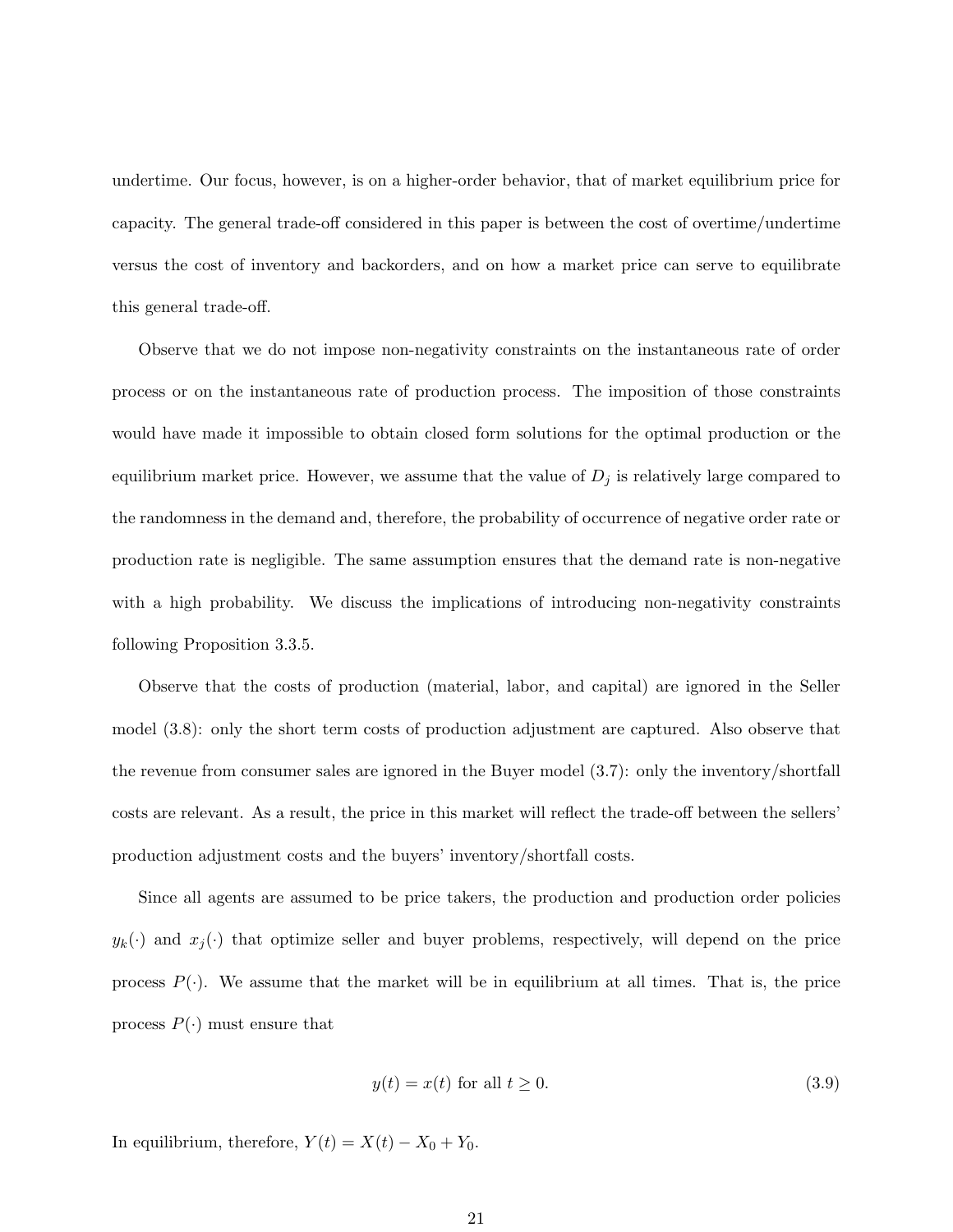The requirement that, in equilibrium, market demand equals market supply is, admittedly, an heroic assumption. This assumption is common in classical economic models but these models are typically discrete-time formulations. In such models, the time periods are assumed to be long enough for price adjustment mechanisms in the marketplace to react to new conditions and achieve equilibrium. There is a body of economics literature that explores these mechanisms for both the existence and stability of equilibria. Our assumption that equilibrium is achieved in continuous time begs the question of what price adjustment mechanism could bring this about. Though we do not develop the idea in this paper, we avoid the question of a specific mechanism by imagining a series of discrete time economies in which some unspecified price adjustment takes place within the periods to achieve equilibrium by the end of each period. We then imagine a convergence of these economies, with a scaling of time, to a continuous time economy of the type we have formulated here. It is the disappearance of local time, the time during which prices adjust, in the limit that creates some of the anomalies of our model from a control theory perspective. While it appears that the price process is exogenous from the planning perspective of any agent, buyer or seller, it is, in our imagined continuous-time economy, a highly tuned process sensitive to the slightest change in state. This, combined with the equally heroic assumption of rational expectations (that all agents act in accordance with a price process they all agree would achieve equilibrium), allows us to apply the mechanics of stochastic control theory to derive insights into a price process that simultaneously satisfies all first order conditions for the optimal control of agents and the condition of equilibrium in the market.

By means of  $(3.5)$ ,  $(3.7)$ ,  $(3.8)$ , and  $(3.9)$ , we have described a simple market for capacity in which the demand for capacity is intertemporal in nature: if capacity prices are high, buyers can defer production orders (depleting inventory or incurring shortages) while if capacity prices are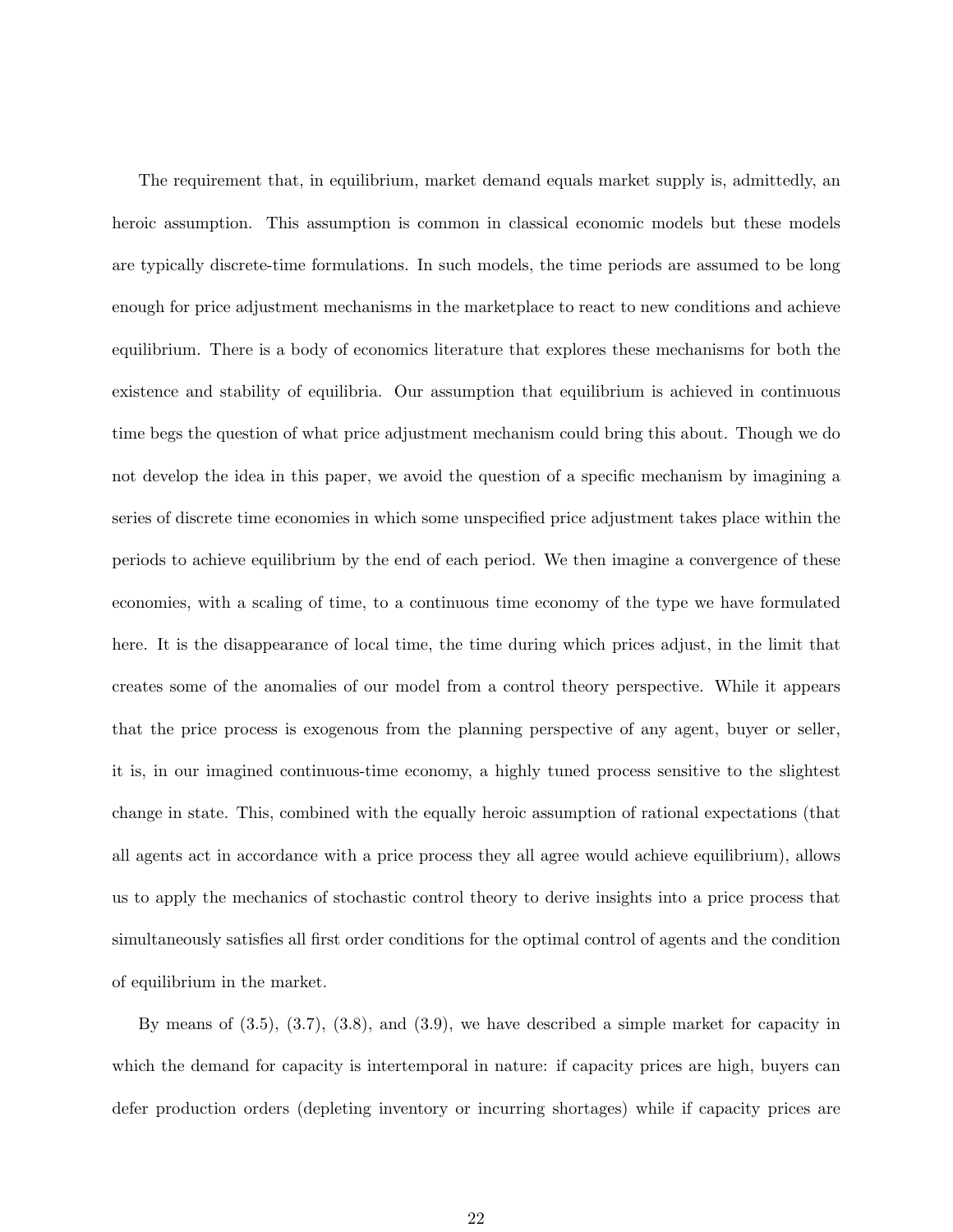low, then buyers can advance production orders (eliminating shortages or building inventory). We proceed to solve these models and to demonstrate this behavior.

Throughout this section, we make the following approximation:

$$
\sigma_i(s,t) = \sum_{l=1}^m \xi_{il} \exp(\lambda_l(s-t))
$$
\n(3.10)

where  $\sigma_i(s,t)$  is the  $i^{th}$  component of  $\sigma(s,t)$ .

#### 3.2 Solution to the Market Model for Capacity

In this subsection, we present and discuss the solution to the Market model for capacity. First, we sketch the necessary and sufficient conditions for equilibrium solution to the Market model. Observe that the drift term in the state equation for the net inventory is stochastic, since we take into account the forecast updates during the horizon. To obtain necessary and sufficient conditions for optimality, we apply the version of the Stochastic Maximum Principle for a Linear Quadratic problem with random objective function and random state equation coefficients (for details, see Cadenillas and Karatzas (1995)).

#### 3.2.1 Optimal Control of the Buyer Model

Define the Hamiltonian of the Buyer model as:

$$
H_b = -\pi I_j^2 - Px_j + p_{1,j}(x_j - D_j - \alpha_j \gamma \cos \gamma t - \int_0^t \sigma(u, t) d\mathbf{W}(u)^T)
$$
  
+  $\mathbf{q}_{1,j} \sigma(t, t)^T.$  (3.11)

Observe that the coefficient of the adjoint variable  $p_{1,j}$  in the Hamiltonian function is equal to the drift term in state equation for  $I_j(t)$ . Similarly, the coefficient of  $\mathbf{q}_{1,j}$  is equal to the diffusion term in the state equation for  $I_j(t)$ . The adjoint variable pair  $p_{1,j} : [0,T] \times \Omega \to \mathcal{R}$ , and  $\mathbf{q}_{1,j} : [0,T] \times \Omega \to \mathcal{R}^n$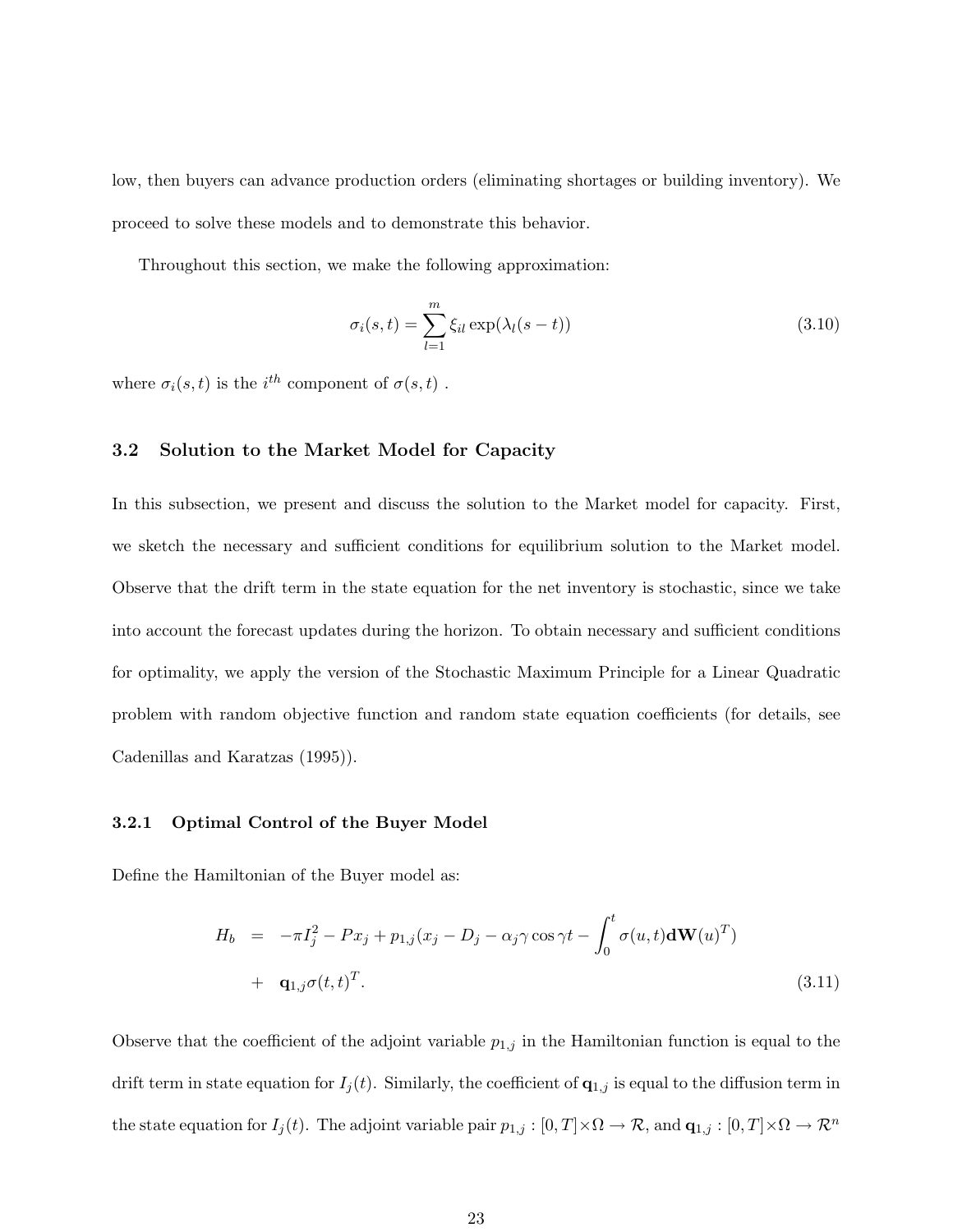is measurable, adapted, and is defined by the following stochastic differential equation:

$$
dp_{1,j}(t) = 2\pi I_j(t)dt + \mathbf{q}_{1,j}(t)\mathbf{d}\mathbf{W}(t)^T,
$$
  

$$
p_{1,j}(T) = 0.
$$

The adjoint variable  $p_{1,j}$  can be interpreted as the shadow price corresponding to the net inventory "resource". At each time instant,  $p_{1,j}$  is random. In the deterministic case, if the value function is sufficiently smooth, then the time rate of change of the adjoint variable  $p_{1,j}$  is equal to the negative of the partial derivative of the Hamiltonian with respect to the state variable  $I_i$ . That is,  $\frac{\partial p_{1,j}(t)}{\partial t} = -\frac{\partial H}{\partial I_j}$  $\frac{\partial H}{\partial I_j}$ , and  $\mathbf{q}_{1,j} = 0$ , in the deterministic case.

The second adjoint variable vector  $\mathbf{q}_{1,j}$  is not constrained to satisfy any differential equation. However, it cannot be set to zero everywhere. The boundary condition for the stochastic differential condition for  $p_{1,j}$  is specified at the end of the horizon. Therefore, if  $\mathbf{q}_{1,j}$  is identically set to zero, the resulting solution for  $p_{1,j}$  may not be  $\mathcal{F}_t$ -adapted.

Using Proposition 1.2 in Cadenillas and Karatzas (1995), a necessary and sufficient condition for  $\bar{x}_j$  to be optimal for the Buyer's model(3.7) is that  $\forall x_j \in U_j$ :

$$
E\left(\int_0^T (P(t) - \bar{p}_{1,j}(t))(x_j(t) - \bar{x}_j(t))\right) \ge 0, a.e.(t, \omega) \in [0, T] \times \Omega.
$$

where  $(\bar{p}_{1,j}, \bar{q}_{1,j})$  is the adjoint variable pair that corresponds to the system controlled by  $\bar{x}_j$ . The above condition is satisfied if and only if

$$
P(t) = \bar{p}_{1,j}(t), a.e.(t, \omega) \in [0, T] \times \Omega.
$$
\n(3.12)

The last equation implies that, in equilibrium, all the buyers must have the same shadow price at all instants. Summing the last equation over all the buyers gives:

$$
P = \frac{\bar{p}_1}{B}, a.e.(t, \omega) \in [0, T] \times \Omega.
$$
\n(3.13)

where  $\bar{p}_1 =$  $\overline{ }$  $j\,\overline{p}_{1,j}$ .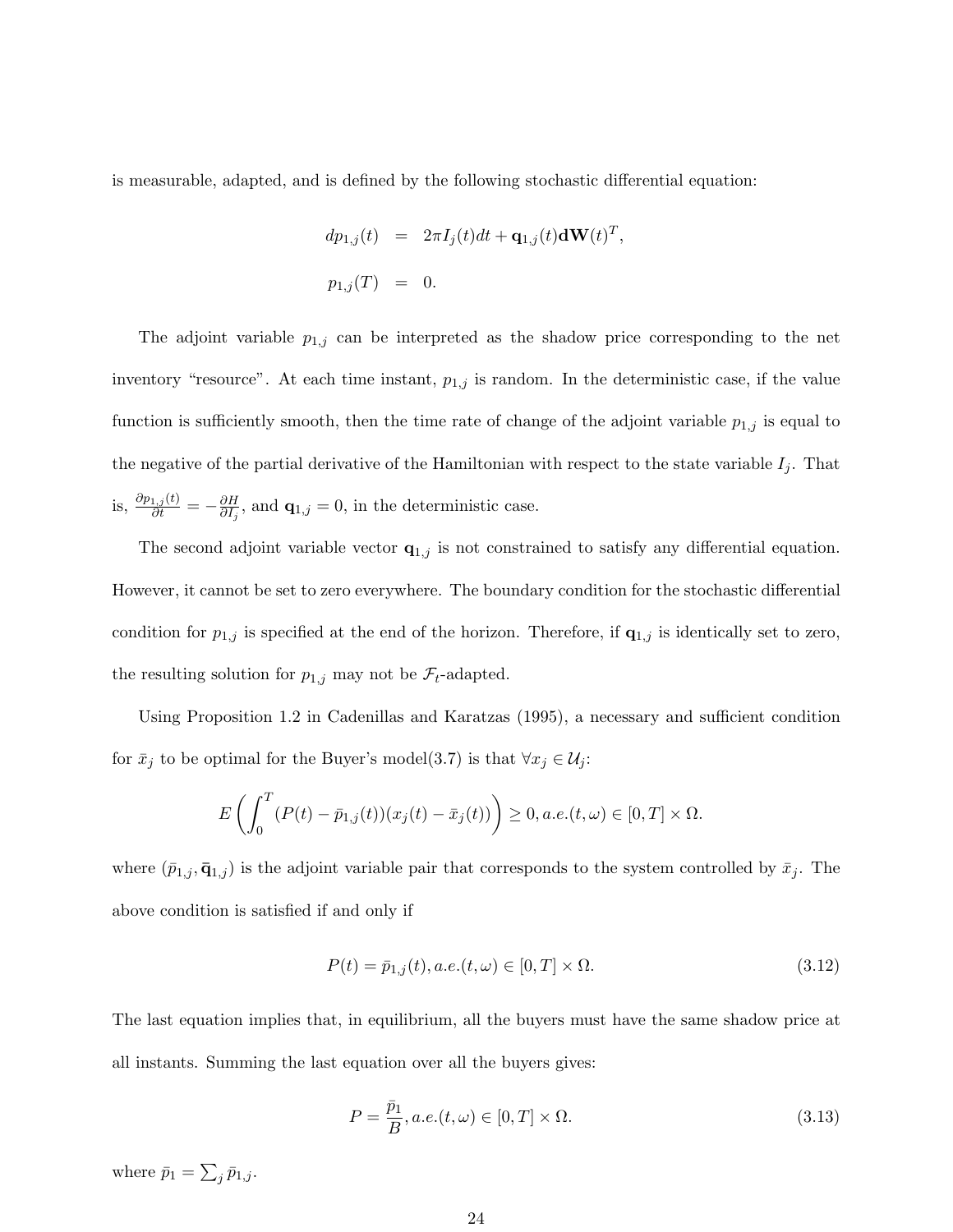#### 3.2.2 Optimal Control of the Seller's Model

Similarly, we define the Hamiltonian for the seller  $k$ 's model as:

$$
H_s(t, Y_{k,} y_k, p_{2,k}, \mathbf{q}_{2,k}) = -\kappa (C_k - y_k)^2 + Py_k + p_{2,k} y_k.
$$

The adjoint variable pair  $p_{2,k} : [0,T] \times \Omega \to \mathcal{R}$ , and  $\mathbf{q}_{2,k} : [0,T] \times \Omega \to \mathcal{R}^n$  is measurable, adapted and is defined by the following backward stochastic differential equation:

$$
dp_{2,k} = \mathbf{q}_{2,k} \mathbf{d} \mathbf{W}(t)^T,
$$
  

$$
p_{2,k}(T) = 0.
$$

It is easily seen that  $p_{2,k} = \mathbf{q}_{2,k} \equiv 0$ . The adjoint variable  $p_{2,k}$  can be interpreted as the shadow price corresponding to  $Y_k$ . Since  $Y_k$  does not appear in the objective function for the Seller model, it is appropriate that  $p_{2,k}$  be uniformly zero.

According to Theorem 3.2, Cadenillas and Karatzas (1995), if the objective function is convex in the state and control variables and is allowed to be random, then  $\bar{y}_k$  is an optimal control variable if and only if

$$
\max_{y_k \in \mathcal{U}_k} H_s(y_k, \bar{Y}_k, \bar{p}_{2,k}, \bar{q}_{2,k}) = H_s(\bar{y}_k, \bar{Y}_k, \bar{p}_{2,k}, \bar{q}_{2,k}), a.e.(t, \omega) \in [0, T] \times \Omega,
$$

where  $\bar{Y}_k$  and  $(\bar{p}_{2,k}, \bar{q}_{2,k})$  are the state variable and adjoint variable pair, respectively, corresponding to the system controlled by  $\bar{y}_k$ . The above equation yields:

$$
2\kappa(\bar{y}_k - \bar{C}_k) = P, a.e.(t, \omega) \in [0, T] \times \Omega.
$$

That is, in equilibrium, all sellers must have the same production-capacity mismatch. Summing the last equation over all sellers results in:

$$
SP + 2\kappa(\bar{C} - \bar{y}) = \frac{S}{B}\bar{p}_1 + 2\kappa(\bar{C} - \bar{y}) = 0, a.e.(t, \omega) \in [0, T] \times \Omega
$$
\n(3.14)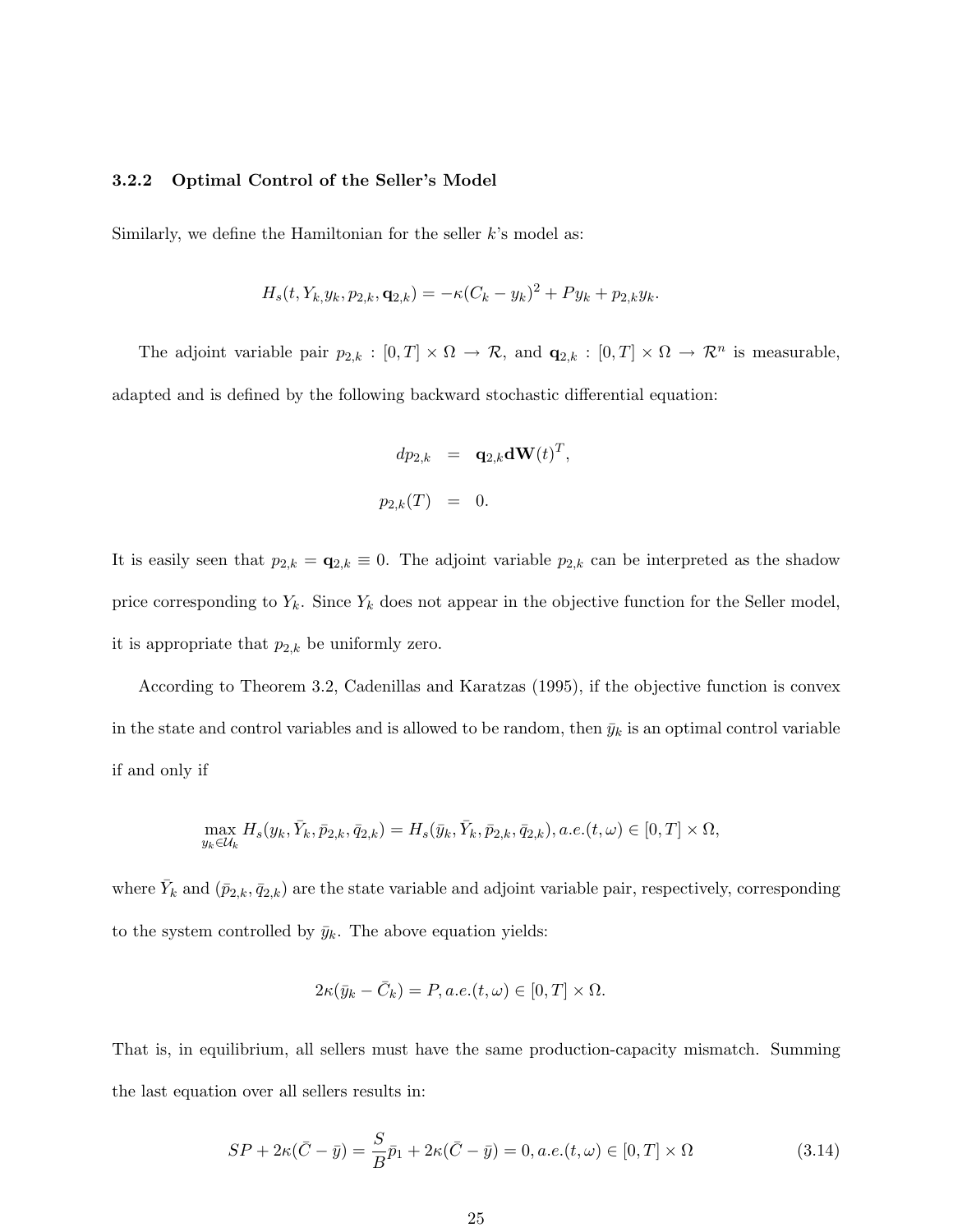where the RHS is obtained by substituting for  $P$  from  $(3.13)$ .

To obtain the optimal solution to the Market model, we use the equilibrium condition (3.9) to link the buyers' models and the sellers' models. We are now ready to state the necessary and sufficient conditions for the optimality of the Market model in the following proposition:

**Proposition 3.2.1.** Under Assumption 3.1.1, the vector of market variables,  $(\bar{I}, \bar{y}) = \bar{x}, \bar{p}_1, \bar{q}_1$  is optimal if and only if it satisfies the following system of equations in equilibrium at time  $t \in [0, T]$ :

$$
d\bar{I}(t) = (\bar{y}(t) - D - \alpha \gamma \cos \gamma t - B\sigma(s, t) \mathbf{d} \mathbf{W}(s)^{T}) dt
$$
  
\n
$$
- B\sigma(t, t) \mathbf{d} \mathbf{W}(t)^{T},
$$
  
\n
$$
d\bar{p}_1(t) = 2\pi \bar{I}(t) dt + \bar{\mathbf{q}}_1(t) \mathbf{d} \mathbf{W}(t)^{T},
$$
  
\n
$$
\bar{p}_1(T) = 0,
$$
  
\n
$$
\bar{x}(t) = \bar{y}(t) = C + \frac{1}{2\kappa} \frac{S}{B} \bar{p}_1(t),
$$
\n(3.15)

where  $\bar{\mathbf{q}}_1(t) = \sum_j \bar{\mathbf{q}}_{1,j}(t)$  and  $C =$  $\overline{ }$  $_k C_k$ .

Proof. Necessity: The first equation is obtained by summing the state equation for net inventory over all buyers. Similarly, the second and third equations are obtained by adding the differential equations and the terminal conditions, respectively, for adjoint variable  $p_{1,j}$  over all j. The last equation is obtained by combining (3.14) with the equilibrium condition (3.9).

Sufficiency: It is enough to find a disaggregated solution for each buyer and seller, given an aggregated solution of the above equations (3.15), that satisfies the necessary and sufficient conditions for the Buyer and Seller models. Consider the following disaggregated solution for the Buyer model,

$$
(\bar{x}_j(t), \bar{I}_j(t), \bar{p}_{1,j}(t), \bar{\mathbf{q}}_{1,j}(t)) = (\frac{\bar{x} - D - \alpha \gamma \cos \gamma t}{B} + D_j + \alpha_j \gamma \cos \gamma t, \frac{\bar{I}(t)}{B}, \frac{\bar{p}_1(t)}{B}, \frac{\bar{\mathbf{q}}_1(t)}{B}),
$$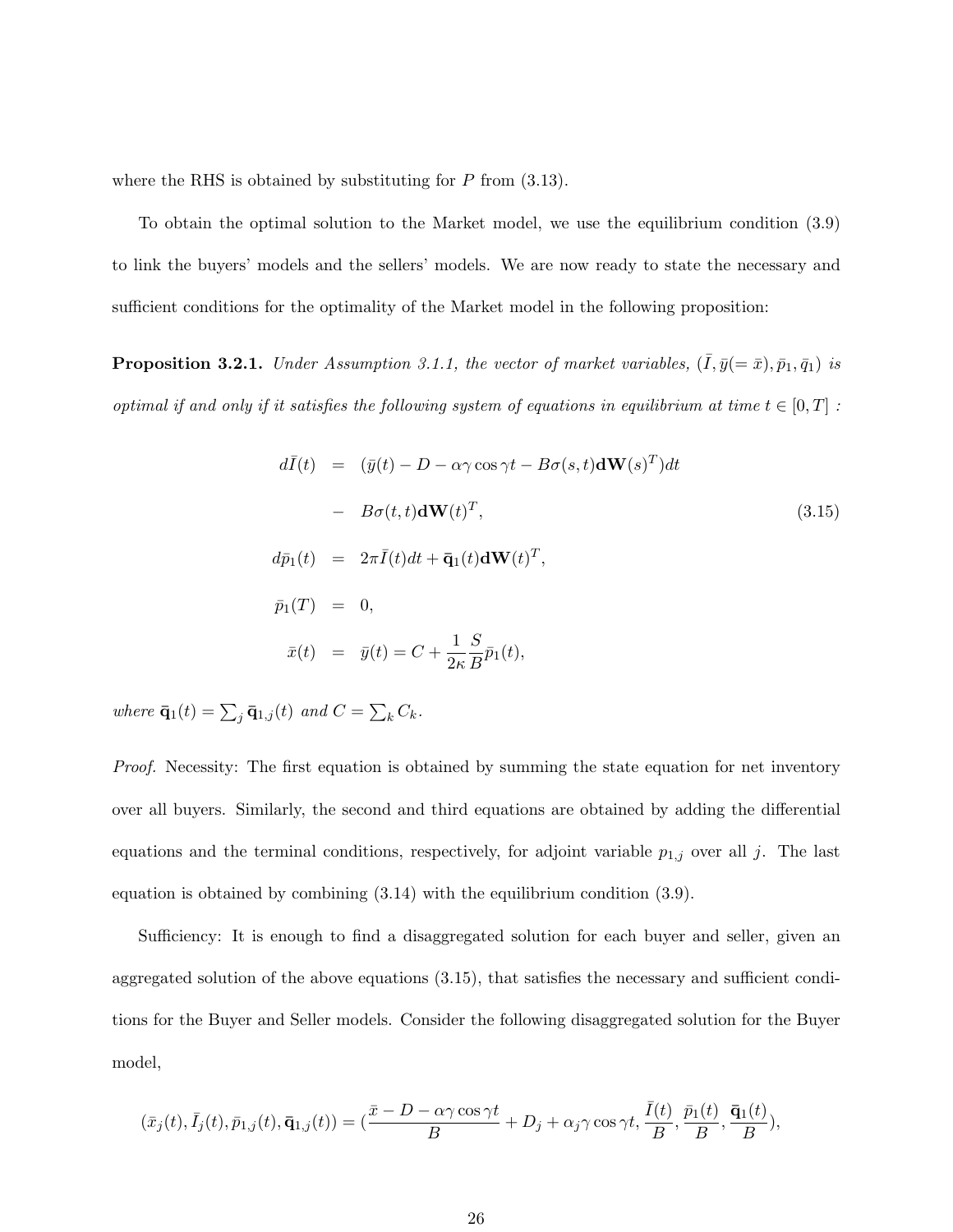and the Seller model,

$$
(\bar{y}_k(t), \bar{Y}_k(t)) = (\frac{\bar{y}(t) - C}{S} + C_k, \frac{\bar{Y}(t) - Ct - Y_0}{S} + C_{0,k}t + Y_{0,k}),
$$

where the equality holds componentwise. Clearly, the above solution satisfies the necessary and sufficient conditions for the Buyer and Seller models. The proof is completed by noting the uniqueness  $\Box$ of the solution to (3.15) (see Proposition 3.3.5).

The above result shows the market distributes the equilibrium capacity and rate of production among the sellers equally (save for the correction due to initial values). Similarly, all the buyers place orders at the same rate. This result is hardly surprising as all the sellers and buyers are identical, respectively, in cost parameters. This leads to the question of what happens when buyers and sellers are not symmetric in their cost parameters, which we discuss in the following corollary.

Corollary 3.2.2. Suppose buyer j's cost parameter for holding inventory/incurring backorders is  $\pi_j$  and seller k's cost parameter for overtime/undertime is  $\kappa_k$ . Further, relax the assumption that  $\sigma(\cdot, \cdot)$  is identical across all the buyers. Given an aggregated solution to the Market model,  $(\bar{I}, \bar{y}(=\bar{x}), \bar{p}_1, \bar{q}_1)$ , the following characterization of the disaggregated solution satisfies the necessary and sufficient conditions for the Buyer and Seller models, respectively. For the Buyer model,

$$
(\bar{X}_j(t), \bar{I}_j(t), \bar{p}_{1,j}(t), \bar{\mathbf{q}}_{1,j}(t)) = (\frac{\bar{X}(t) - F(t, t)}{\sum_i \frac{\pi_j}{\pi_i}} + F_j(t, t), \frac{\bar{I}(t)}{\sum_i \frac{\pi_j}{\pi_i}}, \frac{\bar{p}_1(t)}{B}, \frac{\bar{\mathbf{q}}_1(t)}{B}),
$$

and the Seller model,

$$
(\bar{y}_k(t), \bar{Y}_k(t)) = (\frac{\bar{y}(t) - C}{\sum_i \frac{\kappa_k}{\kappa_i}} + C_k, \frac{\bar{Y}(t) - Ct - Y_0}{\sum_i \frac{\kappa_k}{\kappa_i}} + C_k t + Y_{0,k}),
$$

where the equality holds componentwise.

In the above disaggregated solution, we are able only to characterize the rate of order placement for each buyer through the cumulative order quantity  $X_j$ . We are unable to obtain the rate of order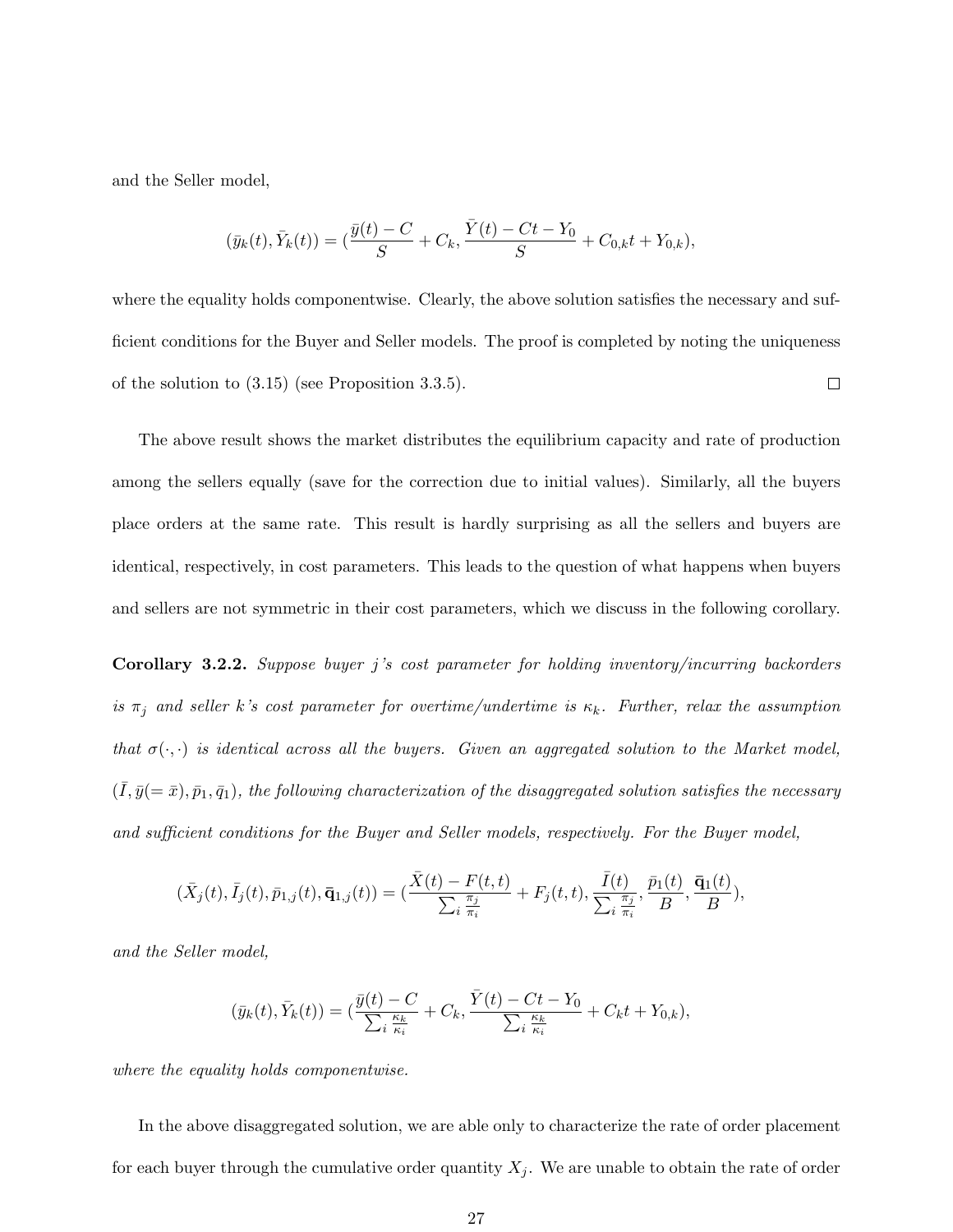placement  $x_j$  except in a special case when the diffusion coefficient in the state equation for net inventory  $\sigma_j(t, t)$  as well as market inventory at the beginning of the horizon  $X_0$  are equal to zero. In that case,

$$
\bar{x}_j(t) = \frac{\bar{x}(t) - D - \int_0^t \hat{\sigma}(u, t) d\mathbf{W}(u)^T}{\sum_i \frac{\pi_j}{\pi_i}} + D_j + \int_0^t \sigma_j(u, t) d\mathbf{W}(u)^T,
$$

where  $\hat{\sigma}(\cdot,\cdot) := \sum_j \sigma_j(\cdot,\cdot)$ . The above two conditions do not impact the insights we obtain using the Market model. Hence, the model can be extended easily to obtain insights regarding the equilibrium price even when the agents are not identical in their cost parameter or the forecast update coefficient.

In order to solve for the optimal variables in the Market model, we define another model which we refer to as the *Integrated model*. The structure of the Integrated model is similar to a well-known problem called the Linear Regulator problem whose solution is provided by Cadenillas and Karatzas (1995). Our approach involves obtaining the necessary and sufficient conditions for optimality in the Integrated model and showing them to be equivalent to the necessary and sufficient conditions for optimality in the Market model. Thus, the optimal solution to the Integrated model can be used to obtain the optimal solution to the Market model.

As we shall see later, the Integrated model corresponds to the integrated supply chain (hence the name) in which the supply chain is wholly owned by a single agent. Thus, the owner of the supply chain not only owns the capacity but also satisfies the end-consumer demand. In the following section, we state and solve the Integrated model.

#### 3.3 Integrated Model

The goal of the Integrated model is to choose a production policy  $y_t$  to minimize the total expected cost of overtime/undertime and inventory/shortfall costs. The finite horizon version of this problem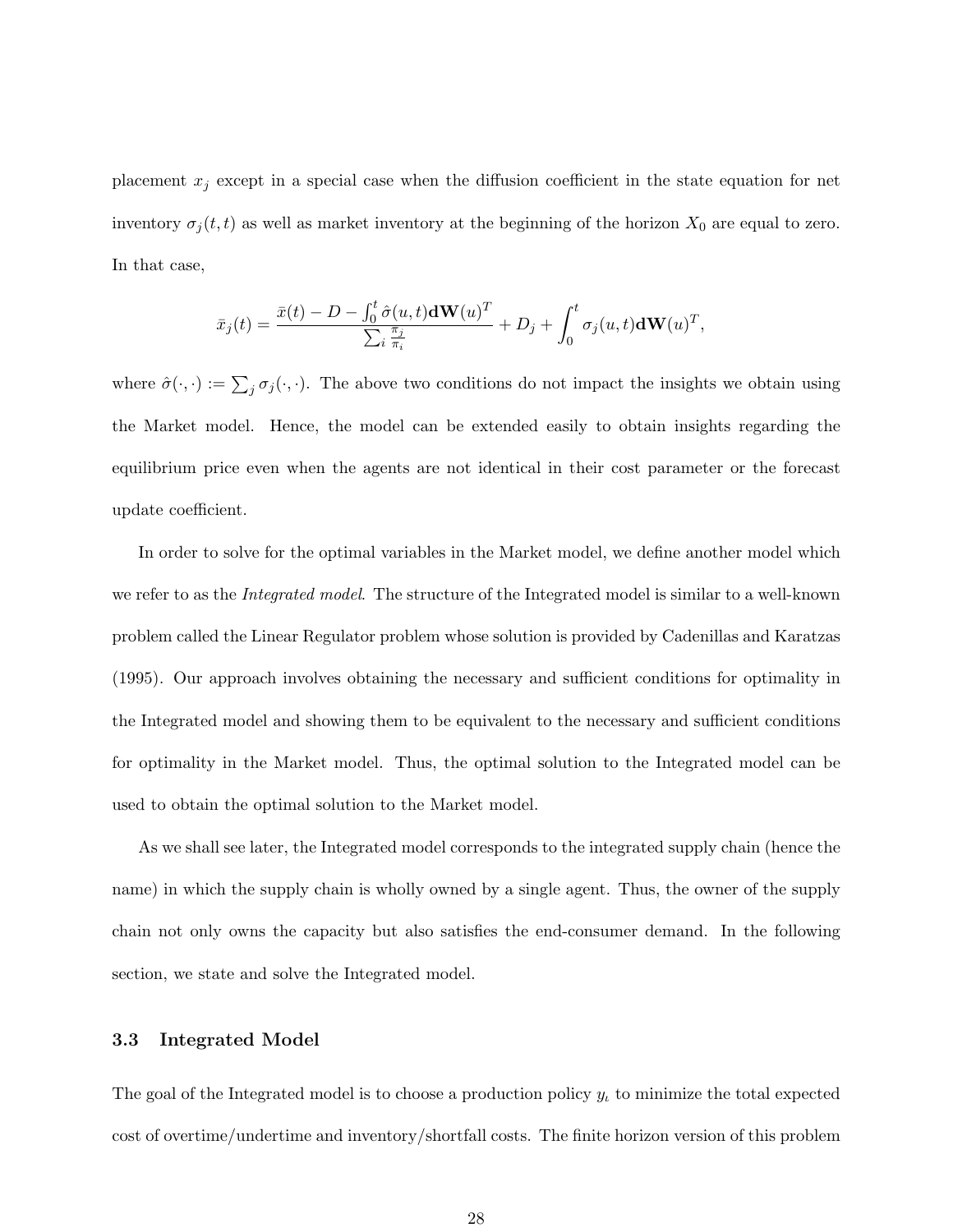with quadratic costs is:

$$
\min_{y_{\iota} \in \mathcal{U}_{\iota}[0,T]} E \int_0^T \left\{ \kappa (C_{\iota} - y_{\iota}(t))^2 + \pi' I_{\iota}(t)^2 \right\} dt
$$
\ns.t.\n
$$
dI_{\iota}(t) = (y_{\iota}(t) - D_{\iota} - \alpha_{\iota} \gamma_{\iota} \cos \gamma t - \int_0^t \sigma_{\iota}(u, t) \mathbf{d} \mathbf{W}(u)^T) dt
$$
\n
$$
- \sigma_{\iota}(t, t) \mathbf{d} \mathbf{W}(t)^T, t \in [0, T]
$$
\n(3.16)\n
$$
I_{\iota}(0) = Y_{0\iota}.
$$

where all the notation remains the same as before except for the distinguishing mark, subscript in, to indicate the Integrated model and the net inventory penalty cost  $\pi'$  where  $\pi'$  is defined as:

$$
\pi' = \frac{S}{B}\pi.
$$

As before,  $\mathbf{W}(\cdot)$  is an n-dimensional standard Weiner's process defined on  $(\Omega, \mathcal{F}, \mathcal{P})$ , a complete probability space. Define  $\{\mathcal{F}_t\}_{t\geq 0} = \sigma\{\mathbf{W}(s): 0 \leq s \leq t\}$  augmented by all the P-null sets in F.

**Assumption 3.3.1.** The set of controls  $\mathcal{U}_t[0,T]$  consists of all  $y_t:[0,T] \times \Omega \to \mathcal{R}^1$  such that  $y_t(\cdot)$ is  $\mathcal{F}_t$ -adapted, and  $E \int_0^T$  $\int_0^T y_t(t)^2 dt < \infty.$ 

**Assumption 3.3.2.** For any  $y_t^1, y_t^2 \in \mathcal{U}_t[0,T]$ , and  $\rho \in [0,1]$ , the following holds:

$$
E\left[\int_0^T |\kappa(C_t - y_t^1 - \rho y_t^2) + \pi'(I_t^1 + \rho I_t^2)|^2 dt\right] < \infty,
$$

where  $I_t^1$  and  $I_t^2$  are states of the systems controlled by  $y_t^1$  and  $y_t^2$ , respectively.

According to Theorem 6.16, pp 49, Yong and Zhou (1999), Assumption 3.3.1 along with the linearity of the state equation for the net inventory in the Integated model (3.16) ensure a unique solution to the state equation. Assumption 3.3.2 is satisfied due to the square-integrability of  $y_{\iota}$ .

Next, we derive the necessary and the sufficient conditions for optimality of the Integrated model.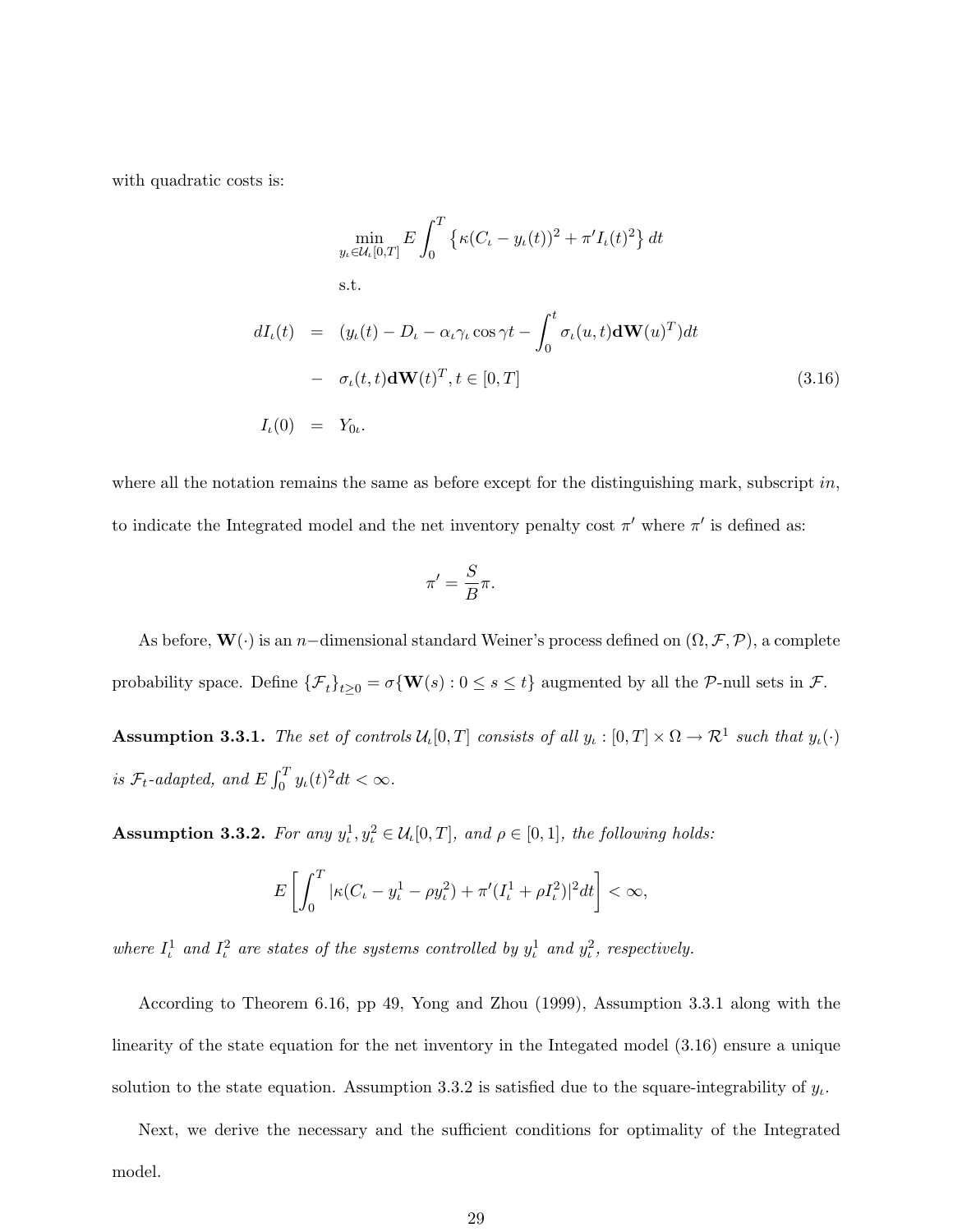#### 3.3.1 Optimal Control of the Integrated Model

Define the Hamiltonian as:

$$
H_{\iota}(y_{\iota}, I_{\iota}, p_{1,\iota}, \mathbf{q}_{1,\iota}) = -\pi' I_{\iota}^2 - \kappa (C_{\iota} - y_{\iota})^2 + \mathbf{q}_{1,\iota} \sigma_{\iota}(t, t) + p_{1,\iota} \left( y_{\iota} - D_{\iota} - \alpha_{\iota} \gamma_{\iota} \cos \gamma_{\iota} t - \int_0^t \sigma_{\iota}(u, t) \mathbf{d} \mathbf{W}(u)^T \right).
$$
 (3.17)

The adjoint variable pair  $p_{1,\iota} : [0,T] \times \Omega \to \mathcal{R}$ , and  $\mathbf{q}_{1,\iota} : [0,T] \times \Omega \to \mathcal{R}^n$  is measurable, adapted, and is defined by the following stochastic differential equation:

$$
dp_{1,\iota}(t) = 2\pi' I_{\iota}(t)dt + \mathbf{q}_{1,\iota}(t)\mathbf{d}\mathbf{W}(t)^{T},
$$
  

$$
p_{1,\iota}(T) = 0.
$$

According to Theorem 3.2, Cadenillas and Karatzas (1995), if the objective function is convex in the state and control variables and is allowed to be random, then  $\bar{y}_t$  is an optimal control variable if and only if

$$
\max_{y_{\iota} \in \mathcal{U}_{t}} H_{\iota}(y_{\iota}, \bar{I}_{\iota}, \bar{p}_{1,\iota}, \bar{q}_{1,\iota}) = H_{\iota}(\bar{y}_{\iota}, \bar{I}_{\iota}, \bar{p}_{1,\iota}, \bar{q}_{1,\iota}), a.e.(t, \omega) \in [0, T] \times \Omega,
$$

where  $\bar{I}_i$  and  $(\bar{p}_{1,t}, \bar{q}_{1,t})$  are the state variable and adjoint variable pair, respectively, corresponding to the system controlled by  $\bar{y}_t$ . Optimizing the Hamiltonian yields,

$$
\bar{y}_{\iota} = \bar{C}_{\iota} + \frac{1}{2\kappa} \bar{p}_{1,\iota}, a.e.(t,\omega) \in [0,T] \times \Omega.
$$

The necessary and the sufficient conditions for optimality of the Integrated model are very similar to those for the Market model. Indeed, if the optimal solution to one is known, the optimal solution to the other can be easily obtained. We formally state this in the following corollary.

Corollary 3.3.3. Assume that  $\pi' = \frac{S}{B}$  $\frac{S}{B}\pi$  and the cost parameter value  $\kappa$  is the same for the two models. Further assume  $C_t = C$ ,  $D_t = D$ ,  $\alpha_t = \alpha$ ,  $\gamma_t = \gamma$ ,  $Y_{0t} = X_0 - Y_0$ , and  $\sigma_t = B\sigma$ . Then, the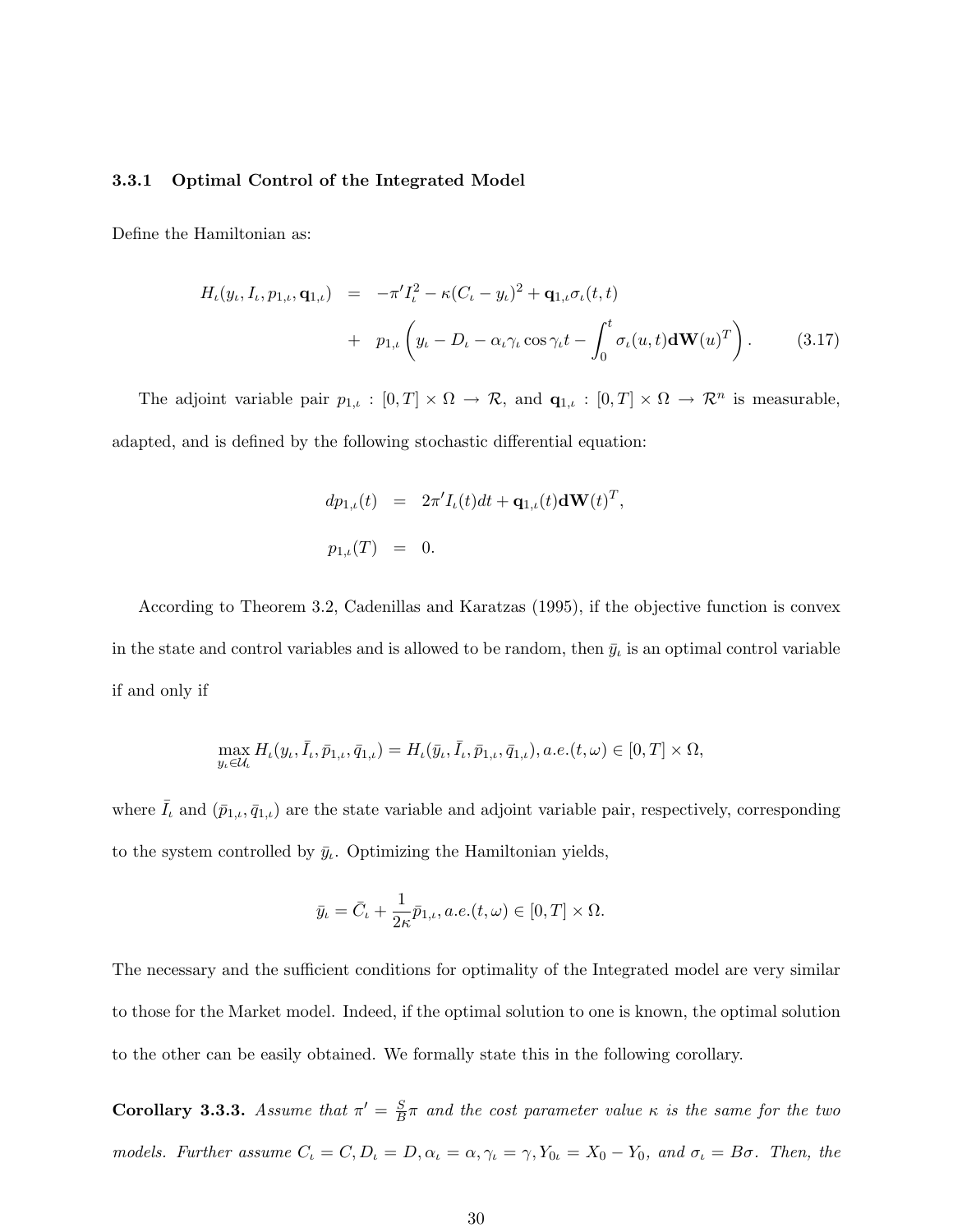optimal vector of market variables,  $(\bar{I}, \bar{y} (= \bar{x}), \bar{p}_1, \bar{q}_1)$ , and the optimal vector,  $(\bar{I}_\iota, \bar{y}_\iota, \bar{p}_{1,\iota}, \bar{q}_{1,\iota})$ , of the Integrated model are related, as follows:

$$
\begin{aligned}\n\bar{p}_{1,\iota} &= \frac{S}{B}\bar{p}_1, \\
\bar{\mathbf{q}}_{1,\iota} &= \frac{S}{B}\bar{\mathbf{q}}_1, \\
\bar{y}_{\iota} &= \bar{y}, \\
\bar{I}_{\iota} &= \bar{I}, a.e.(t,\omega) \in [0,T] \times \Omega.\n\end{aligned}
$$

Next, we obtain the solution to the Integrated model.

#### 3.3.2 Solution to the Integrated Model

Define  $y'_i = C_i - y_i$ . With this substitution, the Integrated model becomes identical to the wellknown Linear Regulator problem with a random drift term in the state equation. Cadenillas and Karatzas (1995) state the solution to the Linear Regulator problem. The optimal solution to the Linear-Quadratic problem is obtained by hypothesizing a linear relationship between the adjoint variables and the state variables. As an example, in the case of the Integrated model, this hypothesis would take the following form:

$$
\begin{array}{rcl}\bar{p}_{1,\iota}(t) & = & -Z(t)\bar{I}_{\iota}(t) - \varphi(t), \\
\bar{\mathbf{q}}_{1,\iota}(t) & = & -\Theta(t)\bar{I}_{\iota}(t) + Z(t)\sigma_{\iota}(t,t) - \Lambda(t),\n\end{array}
$$

where  $Z(\cdot), \Theta(\cdot), \varphi(\cdot)$ , and  $\Lambda(\cdot)$  are measurable and adapted processes. We use the solution provided by Cadenillas and Karatzas (1995) to solve for the Integrated model which we state in the following proposition.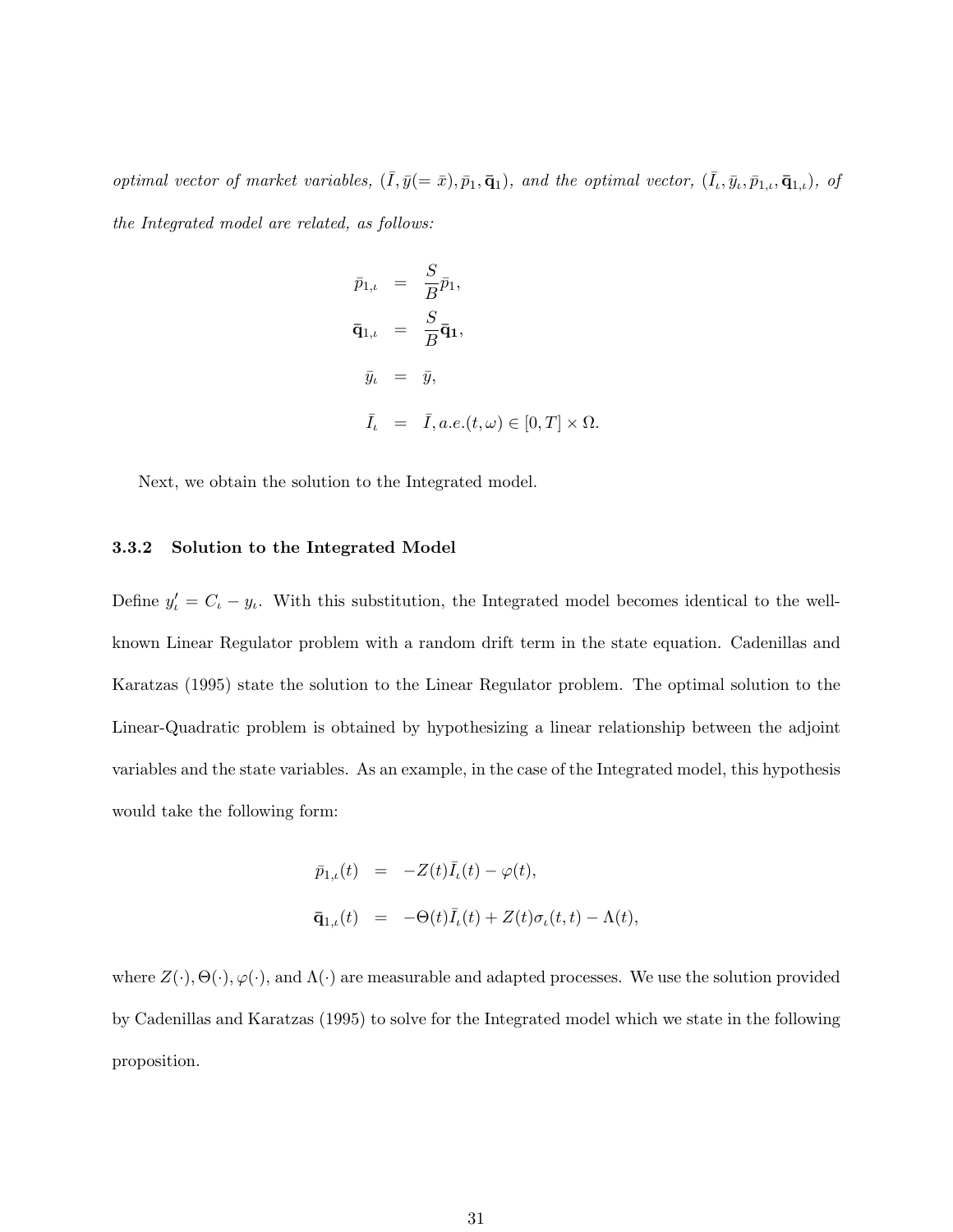**Proposition 3.3.4.** Let  $Z : [0,T] \times \Omega \to \mathcal{R}$ , and  $\Theta : [0,T] \times \Omega \to \mathcal{R}^n$  be a pair of measurable, adapted processes that solve the backward stochastic differential equation:

$$
dZ(t) = -\left(2\pi' - \frac{1}{2\kappa}Z(t)^2\right)dt + \Theta(t)d\mathbf{W}(t),
$$
\n(3.18)  
\n
$$
Z(T) = 0.
$$

Further, let  $\varphi : [0, T] \times \Omega \to \mathcal{R}$ , and  $\Lambda[0, T] \times \Omega \to \mathcal{R}^n$  be a pair of measurable, adapted processes that solve the following backward stochastic differential equation:

$$
d\varphi(t) + Z(t)(-\frac{\varphi(t)}{\kappa} + C_t - D_t - \alpha_t \gamma_t \cos \gamma_t t - \int_0^t \sigma_t(z, t) \mathbf{d} \mathbf{W}(z)) dt
$$
  
- $\Theta(t)\sigma_t(t, t)dt + \Lambda(t)\mathbf{d} \mathbf{W}(t) = 0,$  (3.19)

$$
\varphi(T)=0,
$$

(where  $\sigma(\cdot,t)$  is given by (3.10)) such that  $\varphi \in \mathcal{L}^2(0,T;\mathcal{R})$ . Then the square-integrable and adapted optimal control  $\bar{y}_i(\cdot)$  of the Integrated model (3.16) is given by:

$$
\bar{y}_{\iota}(t) = C_{\iota} - \frac{1}{\kappa} \left( Z(t)\bar{I}_{\iota}(t) + \varphi(t) \right), t \in [0, T], \tag{3.20}
$$

and the optimal adjoint processes are given by:

$$
\bar{p}_{1,\iota}(t) = -Z(t)\bar{I}_{\iota}(t) - \varphi(t),
$$
  

$$
\bar{\mathbf{q}}_{1,\iota}(t) = Z(t)\sigma(t,t) - \mathbf{\Lambda}(t).
$$

Further, the optimal control is unique.

Proof. The Integrated model is a special case of the Linear-Regulator model solved by Cadenillas and Karatzas (1995), Section 3.6.1. The uniqueness of the optimal control follows from Theorem 1.6, Cadenillas and Karatzas (1995).  $\Box$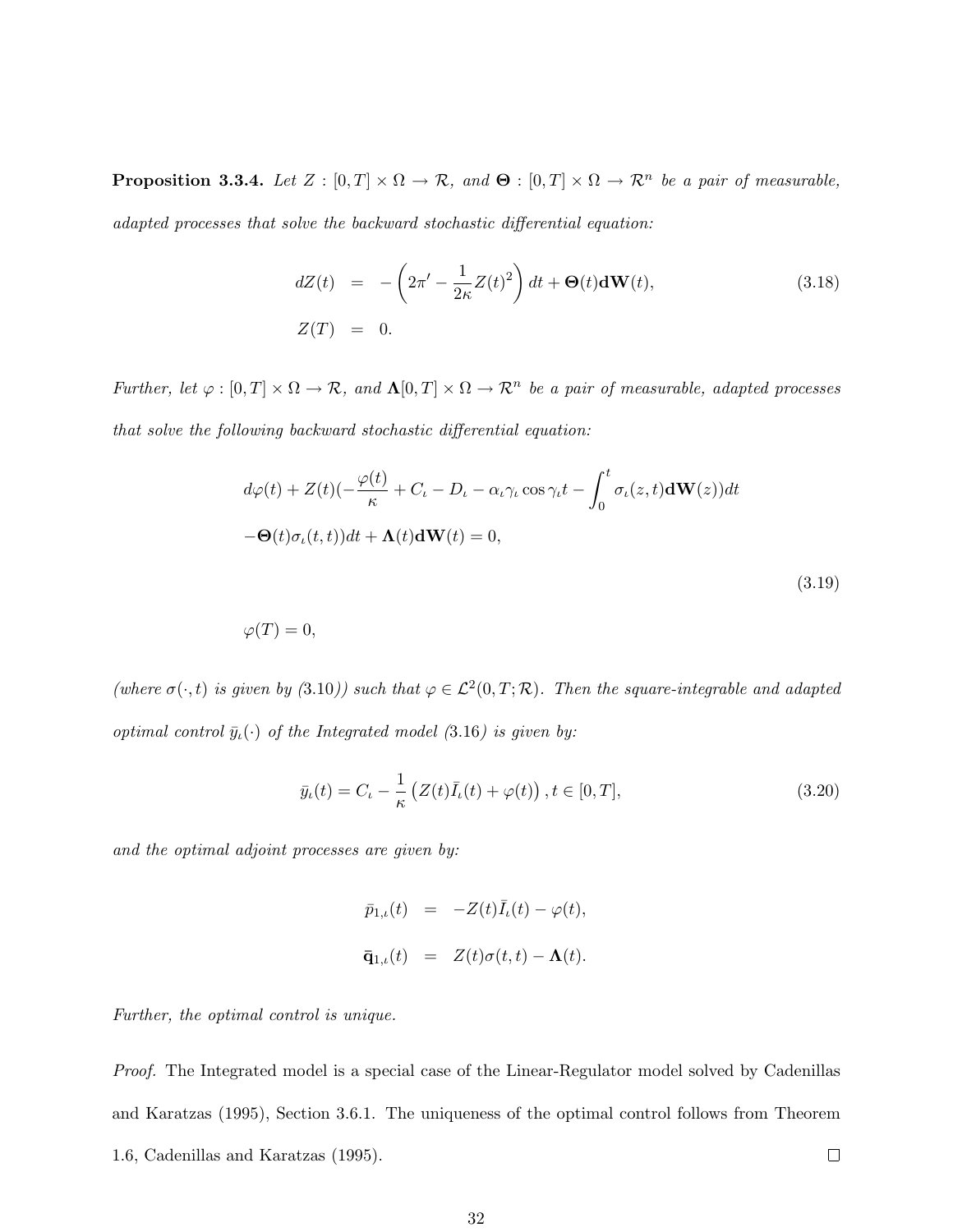The vectors  $\Theta(\cdot)$  and  $\Lambda(\cdot)$  are not required to satisfy any additional differential equations. However, their presence is necessary to ensure measurability of  $Z(\cdot)$  and  $\varphi(\cdot)$  with respect to  $\mathcal{F}_t$ .

We combine the results of the last proposition and Corollary 3.3.3 to obtain the equilibrium solution to the Market model in the following proposition.

**Proposition 3.3.5.** The unique solution to  $(3.15)$  is given by:

$$
\bar{y}(t) = C - \frac{1}{\kappa} \left( Z(t)\bar{I}(t) + \varphi(t) \right),
$$
\n
$$
\frac{S}{B}\bar{p}_1(t) = -Z(t)\bar{I}(t) - \varphi(t),
$$
\n
$$
\frac{S}{B}\bar{q}_1(t) = -Z(t)\sum_{l=1}^m \xi_l - \Lambda(t).
$$
\n(3.21)

Remark 3: The expression for the optimal rate of production provides some insights regarding the behavior of the model. The rate of production at time  $t$  depends on the capacity as well as the net inventory at time t. A marginal exogenous change in the capacity is transmitted directly to the optimal rate of production. However, a marginal change in net inventory produces less effect on the rate of production as  $\kappa$  increases relative to  $\pi$  since  $Z(t)/2\kappa$  (see the following proposition) decreases as  $\kappa$  increases for any fixed t. In other words, net inventory becomes a relatively less important factor as the cost of capacity-production mismatch increases with respect to holding/shortage cost.

In the following proposition, we obtain solutions to the stochastic differential equations (3.18)-  $(3.19).$ 

**Proposition 3.3.6.** i) The solution to the stochastic differential equation  $(3.18)$  is given by:

$$
Z(t) = 2\sqrt{\pi' \kappa} \left( \frac{1 - e^{2\sqrt{\frac{\pi'}{\kappa}}(t-T)}}{1 + e^{2\sqrt{\frac{\pi'}{\kappa}}(t-T)}} \right),
$$
\n(3.22)\n  
\n
$$
\Theta(t) = 0
$$

ii) The solution to the stochastic differential equation  $(3.19)$  is given by:

$$
\varphi(t) = \varphi_1(t) + \varphi_2(t) + \varphi_3(t) \tag{3.23}
$$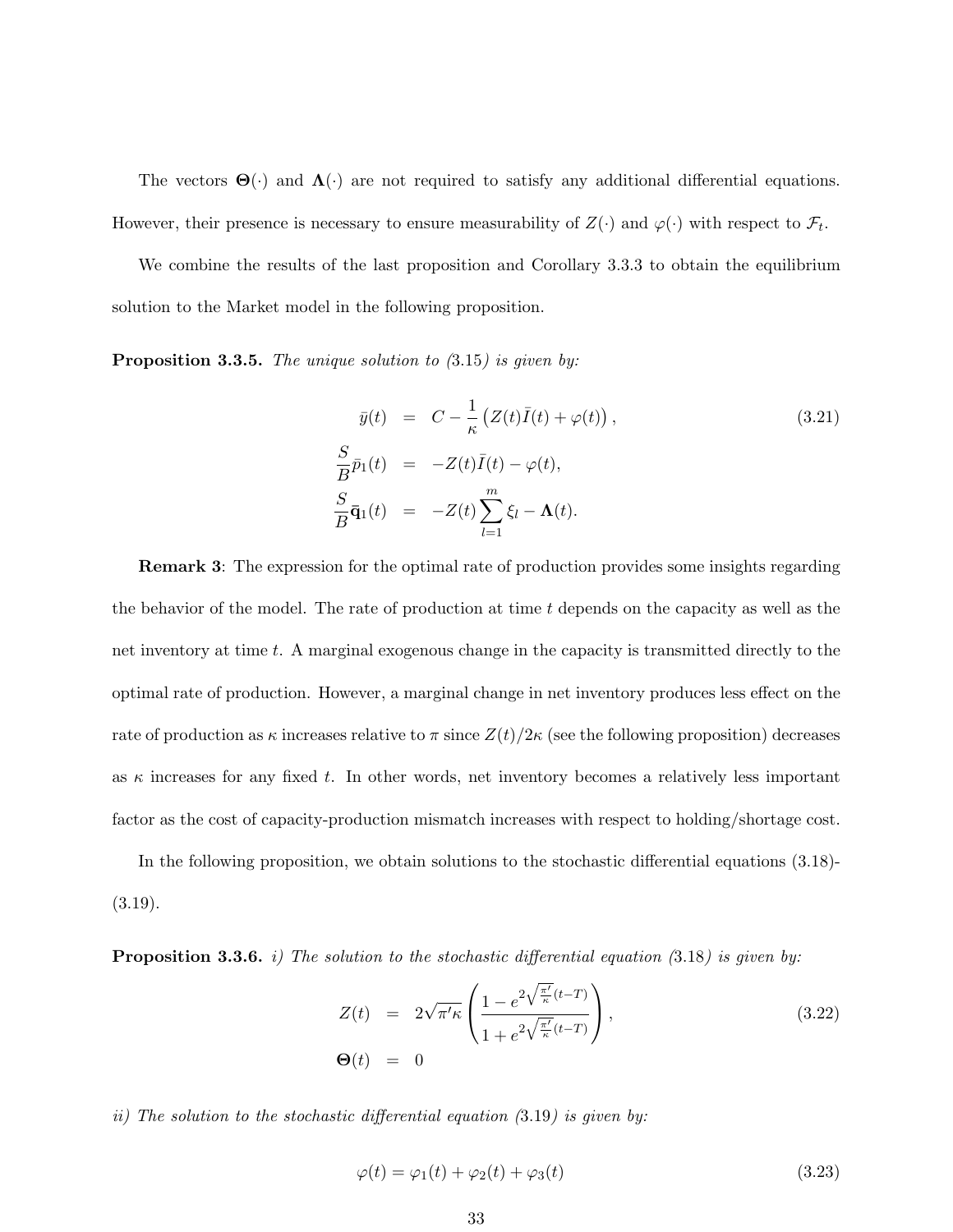where

$$
\varphi_1(t) = \frac{2(C-D)\kappa \left(\cosh(\sqrt{\frac{\pi'}{\kappa}}(t-T)) - 1\right)}{\cosh(\sqrt{\frac{\pi'}{\kappa}}(t-T))},
$$
  
\n
$$
\varphi_2(t) = \frac{2\alpha\gamma\kappa}{\left(1 + \frac{\kappa}{\pi}\gamma^2\right)\cosh(\sqrt{\frac{\pi'}{\kappa}}(t-T))} \left(\cos\gamma T - \cosh(\sqrt{\frac{\pi'}{\kappa}}(t-T))\cos\gamma t\right)
$$
  
\n
$$
-\frac{2\alpha\gamma^2\kappa^{3/2}}{(\sqrt{\pi}\left(1 + \frac{\kappa}{\pi}\gamma^2\right))\cosh(\sqrt{\frac{\pi'}{\kappa}}(t-T))}\sinh(\sqrt{\frac{\pi'}{\kappa}}(t-T))\sin\gamma t,
$$
  
\n
$$
\varphi_3(t) = B\sum_{i=1}^n \int_0^t \frac{\sqrt{\pi'\kappa}}{\cosh(\sqrt{\frac{\pi'}{\kappa}}(t-T))} (A_i(u,T) - A_i(u,t))dW_i(u),
$$

where

$$
A_i(u,t) = \sum_{l=1}^m \xi_{il} \left( \frac{e^{\lambda_l(u-t) + \sqrt{\frac{\pi'}{\kappa}}(t-T)} - e^{\sqrt{\frac{\pi'}{\kappa}}(u-T)}}{\sqrt{\frac{\pi'}{\kappa}} - \lambda_l} + \frac{e^{\lambda_l(u-t) - \sqrt{\frac{\pi'}{\kappa}}(t-T)} - e^{-\sqrt{\frac{\pi'}{\kappa}}(u-T)}}{\sqrt{\frac{\pi'}{\kappa}} + \lambda_l} \right),
$$

and, using the definition of  $A_i(\cdot, \cdot)$ ,

$$
\Lambda_i(t) = \frac{B\sqrt{\pi'\kappa}A_i(t,T)}{\cosh(\sqrt{\frac{\pi'}{\kappa}}(t-T))}
$$

where  $\Lambda_i$  is the i<sup>th</sup> component of  $\Lambda$ .

Proof. See the Appendix.

The optimal solution in the feedback form stated in the Proposition 3.3.5 can be used to obtain optimal cumulative production  $\bar{Y}$ : multiply the equation for the optimal rate of production in the Market model  $(3.21)$  by dt on both sides and write it as

$$
d\bar{Y}(t) = (C - \frac{1}{2\kappa} (Z(t)(\bar{Y}(t) - F(t, t) + X_0 - Y_0) + \varphi(t)))dt,
$$

by substitution of  $\bar{I}(t)$  by  $\bar{Y}(t) - F(t, t) + X_0 - Y_0$  on RHS and of  $\bar{y}(t)dt$  by  $d\bar{Y}(t)$  on LHS. This stochastic differential equation can be solved using an approach similar to the Variation of Constants method. We state the optimal market production and equilibrium market price in the following corollary.

 $\Box$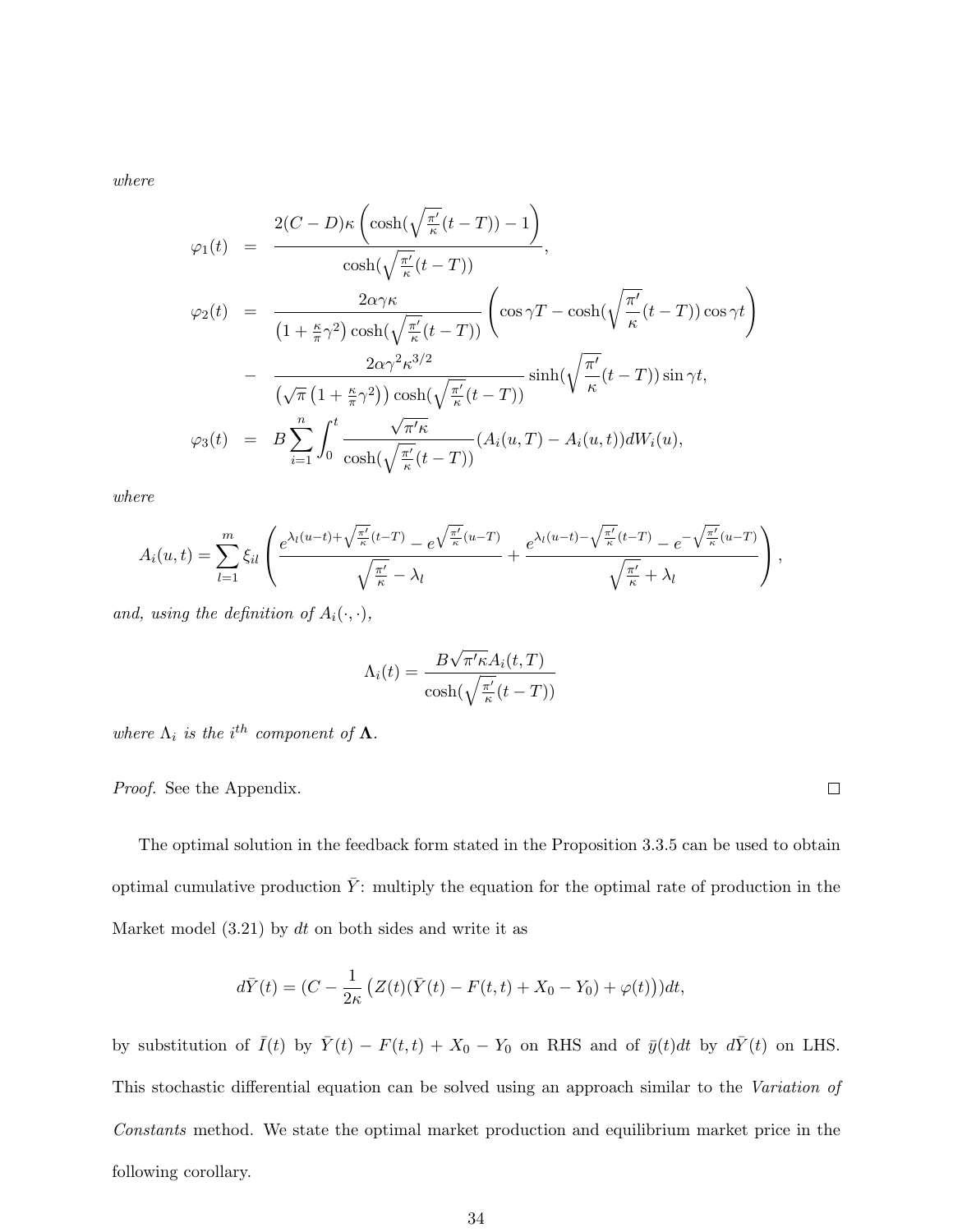**Corollary 3.3.7.** The optimal market cumulative production trajectory  $\bar{Y}(t)$  at time  $t \in [0, T]$  is given by:

$$
\bar{Y}(t) = \cosh(\sqrt{\frac{\pi'}{\kappa}}(t-T)) \int_0^t \sec h(\sqrt{\frac{\pi'}{\kappa}}(u-T)) \left(\frac{Z(u)}{2\kappa}(F(u,u) - X_0 + Y_0) + C - \frac{\varphi(u)}{2\kappa}\right) du \n+ Y_0 \frac{\cosh(\sqrt{\frac{\pi'}{\kappa}}(t-T))}{\cosh(\sqrt{\frac{\pi'}{\kappa}}T)},
$$
\n(3.24)

where

$$
F(u, u) = Du + \alpha \gamma \cos \gamma u + B \sum_{i=1}^{n} \sum_{l=1}^{m} \int_{0}^{u} \frac{\xi_{il}}{\lambda_{l}} (1 - e^{\lambda_{l}(s-u)} + \lambda_{l}) dW_{i}(s)
$$

and  $\varphi(\cdot)$  is the solution to the differential equation given by (3.23). Trivially,  $\bar{I}(t) = \bar{Y}(t) - F(t, t) +$  $X_0 - Y_0$ . Further, the equilibrium market price is given by:

$$
P(t) = -\frac{Z(t)\bar{I}(t) + \varphi(t)}{S}.
$$

Proof. The equilibrium market price is obtained by combining  $(3.13)$  and  $(3.21)$ .

 $\Box$ 

In the following corollary, we show that the equilibrium price function  $P$  can indeed be written in the form as hypothesized in (3.6). We use closed form expressions for  $\bar{I}(\cdot)$  and  $\varphi(\cdot)$  from Proposition 3.3.6 and Corollary 3.3.7 to obtain this result.

Corollary 3.3.8. The expression for equilibrium price process in closed form is given by:

$$
P(t) = a(t) + \int_0^t \mathbf{b}(s, t) \mathbf{d} \mathbf{W}(s)
$$

where

$$
a(t) = -\frac{1}{S} \left( \varphi_1(t) + \varphi_2(t) + Z(t) \left( Y_0 \frac{\cosh \sqrt{\frac{\pi'}{\kappa}}(t - T)}{\cosh \sqrt{\frac{\pi'}{\kappa}}(T)} - Dt - \alpha \sin \gamma t \right) \right)
$$
  

$$
- \frac{Z(t)}{S} \int_0^t \frac{1}{\cosh(\sqrt{\frac{\pi'}{\kappa}}(u - T))} \left( \frac{Z(u)}{2\kappa} (Du + \alpha \sin \gamma u - X_0 + Y_0) + C \right) du
$$
  

$$
+ \frac{Z(t)}{S} \int_0^t \frac{1}{\cosh(\sqrt{\frac{\pi'}{\kappa}}(u - T))} \left( \frac{\varphi_1(u) + \varphi_2(u)}{2\kappa} \right) du
$$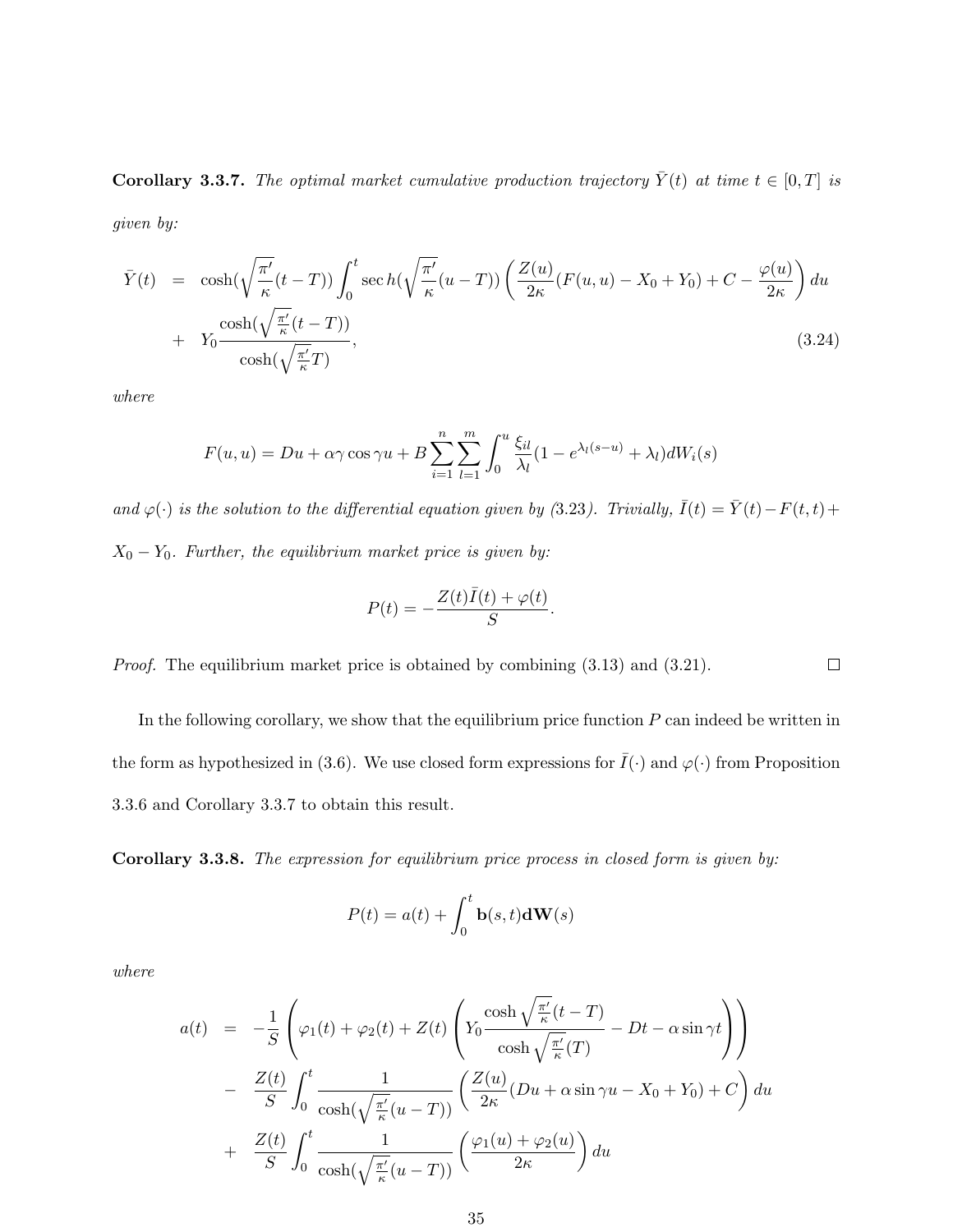where  $\varphi_1$  and  $\varphi_2$  are defined in Proposition 3.3.6. With  $A_i(\cdot, \cdot)$  as defined in Proposition 3.3.6, the  $i^{th}$  component,  $b_i(s,t)$ , of function  $\mathbf{b}(s,t)$  is equal to:

$$
b_i(s,t) = \frac{BZ(t)}{S} \sum_{l=1}^m \frac{\xi_{il}}{\lambda_l} (1 - e^{\lambda_l(s-u)} + \lambda_l)
$$
  
- 
$$
\frac{BZ(t)}{S} \frac{\cosh \sqrt{\frac{\pi'}{\kappa}}(t-T)}{\cosh \sqrt{\frac{\pi'}{\kappa}}(u-T)} \int_s^t \left( \frac{Z(u)}{2\kappa} \sum_{l=1}^m \frac{\xi_{il}}{\lambda_l} (1 - e^{\lambda_l(s-u)} + \lambda_l) \right) du
$$
  
+ 
$$
\frac{BZ(t)}{S} \frac{\cosh \sqrt{\frac{\pi'}{\kappa}}(t-T)}{\cosh \sqrt{\frac{\pi'}{\kappa}}(u-T)} \int_s^t \left( \frac{\sqrt{\pi'}(A_i(s,T) - A_i(s,u))}{2\sqrt{\kappa} \cosh \sqrt{\frac{\pi'}{\kappa}}(u-T)} \right) du
$$
  
+ 
$$
\frac{B\sqrt{\pi'}\kappa}{S} \left( \frac{(A_i(s,T) - A_i(s,t))}{2\sqrt{\kappa} \cosh \sqrt{\frac{\pi'}{\kappa}}(t-T)} \right).
$$

Proof. See the Appendix.

In the next section, we use the closed form optimal solution of the optimal production and equilibrium market price to show that they evolve as martingales.

 $\Box$ 

# 4 Evolution of Market Price as a Martingale

In a way similar to the end-consumer demand forecasts, the forecasting processes of optimal production, optimal net inventory, and equilibrium market price can also be defined. Denote the forecast at s of cumulative production at t by  $Y(s,t)$ . Then  $Y(s,t)$  can be defined as the expectation of  $Y(t)$  conditional on all the information in  $\mathcal{F}_s$ . By definition,  $Y(\cdot, t)$  is a Martingale. Define:

$$
\varphi_3(s,t) = E(\varphi_3(t)|\mathcal{F}_s)
$$
  
\n
$$
= B \sum_{i=1}^n \int_0^s \sum_{l=1}^m \xi_{il} \sqrt{\pi/\kappa} \left( \frac{e^{\lambda_l(u-T)} - e^{\sqrt{\frac{\pi'}{\kappa}}(t-T) + \lambda_l(u-t)}}{\sqrt{\frac{\pi'}{\kappa}} - \lambda_l} \right) dW_i(u)
$$
  
\n
$$
+ B \sum_{i=1}^n \int_0^s \sum_{l=1}^m \xi_{il} \sqrt{\pi/\kappa} \left( \frac{e^{\lambda_l(u-T)} - e^{-\sqrt{\frac{\pi'}{\kappa}}(t-T) + \lambda_l(u-t)}}{\sqrt{\frac{\pi'}{\kappa}} + \lambda_l} \right) dW_i(u).
$$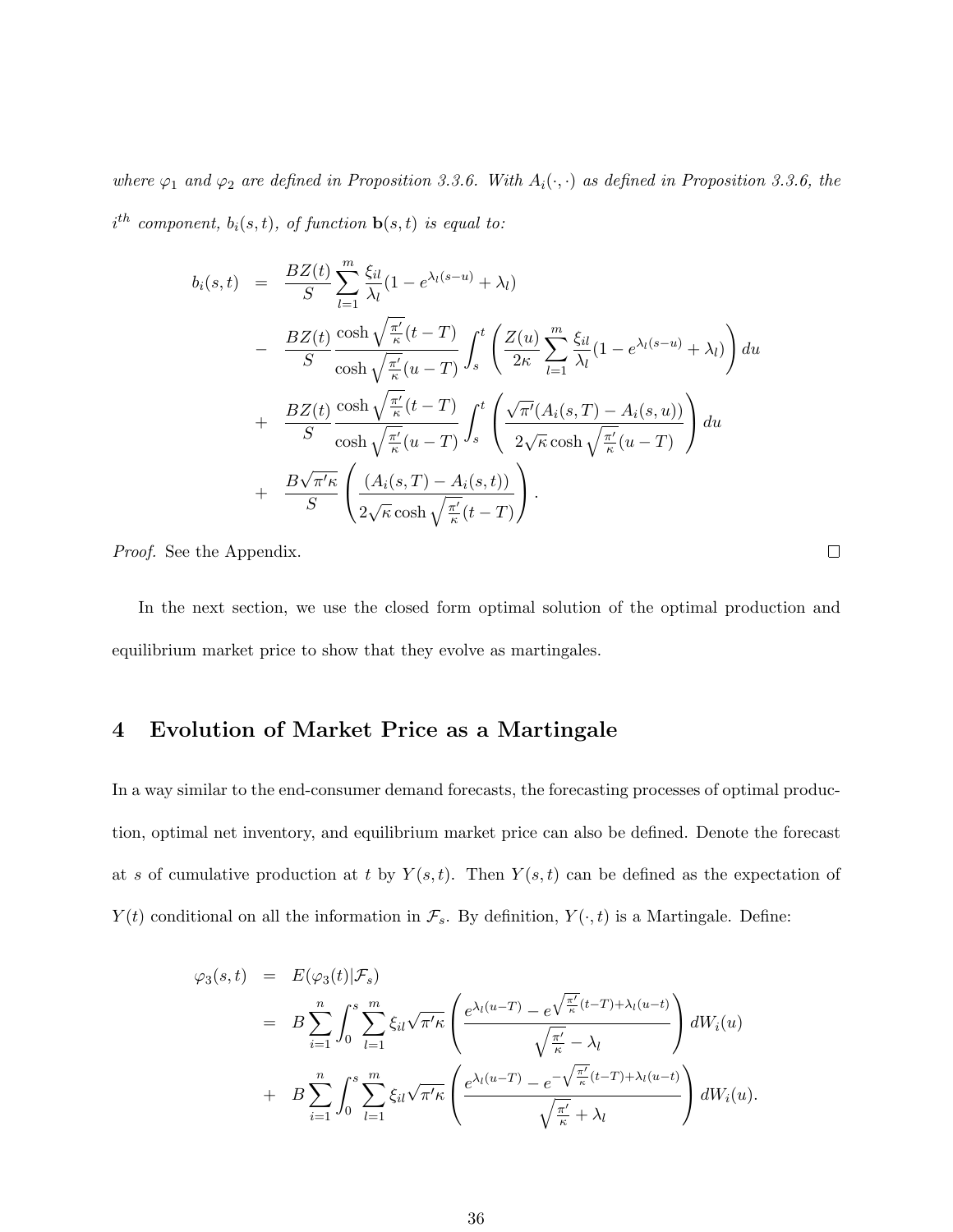Then, it can be easily seen that:

$$
Y(s,t) = Y_0 \frac{\cosh(\sqrt{\frac{\pi'}{\kappa}}(t-T))}{\cosh(\sqrt{\frac{\pi'}{\kappa}}T)}
$$
  
+ 
$$
\cosh(\sqrt{\frac{\pi'}{\kappa}}(t-T)) \int_0^t \left( \frac{\frac{Z(z)}{2\kappa}(F(s,z) - X_0 + Y_0) + C - \frac{\varphi(s,z)}{\kappa}}{\cosh(\sqrt{\frac{\pi'}{2\kappa}}(z-T))} \right) dz.
$$

Similarly, define the forecast at s of net inventory and price at t by  $I(s,t)$  and  $P(s,t)$ , respectively. Then:

$$
I(s,t) = E(I(t)|\mathcal{F}_s)
$$
  
=  $Y(s,t) - F(s,t) + X_0 - Y_0.$ 

Therefore:

$$
P(s,t) = E(P(t)|\mathcal{F}_s) = -\frac{Z(t)\bar{I}(s,t) + \varphi_1(t) + \varphi_2(t) + \varphi_3(s,t)}{S}
$$

$$
= a(t) + \int_0^s \mathbf{b}(u,t) \mathbf{d} \mathbf{W}(u).
$$
(4.25)

The forecast update at s,  $d_s P(s, t)$ , of the market price at t is given by:

$$
d_sP(s,t)=-\frac{Z(t)d_s\bar{I}(s,t)+d_s\varphi_3(s,t)}{S}=\mathbf{b}(s,t)\mathbf{dW}(s).
$$

where  $\mathbf{b}(s,t)$  is as defined in Corollary 3.3.8.

The expression for the price forecast in a market model for capacity (4.25) is the major contribution of this paper. To gain some insight into (4.25), we explore the impact of various parameters on the quantity  $d_s P(s, t)$  for a special case,  $m = 1, n = 1$ .

#### 4.1 Resolution of Price Uncertainty

In this subsection, we numerically analyze the impact of the rate of resolution of the demand uncertainty and the supply chain cost parameters on the rate of resolution of price uncertainty. We consider the special case in which  $m = 1$  and  $n = 1$ .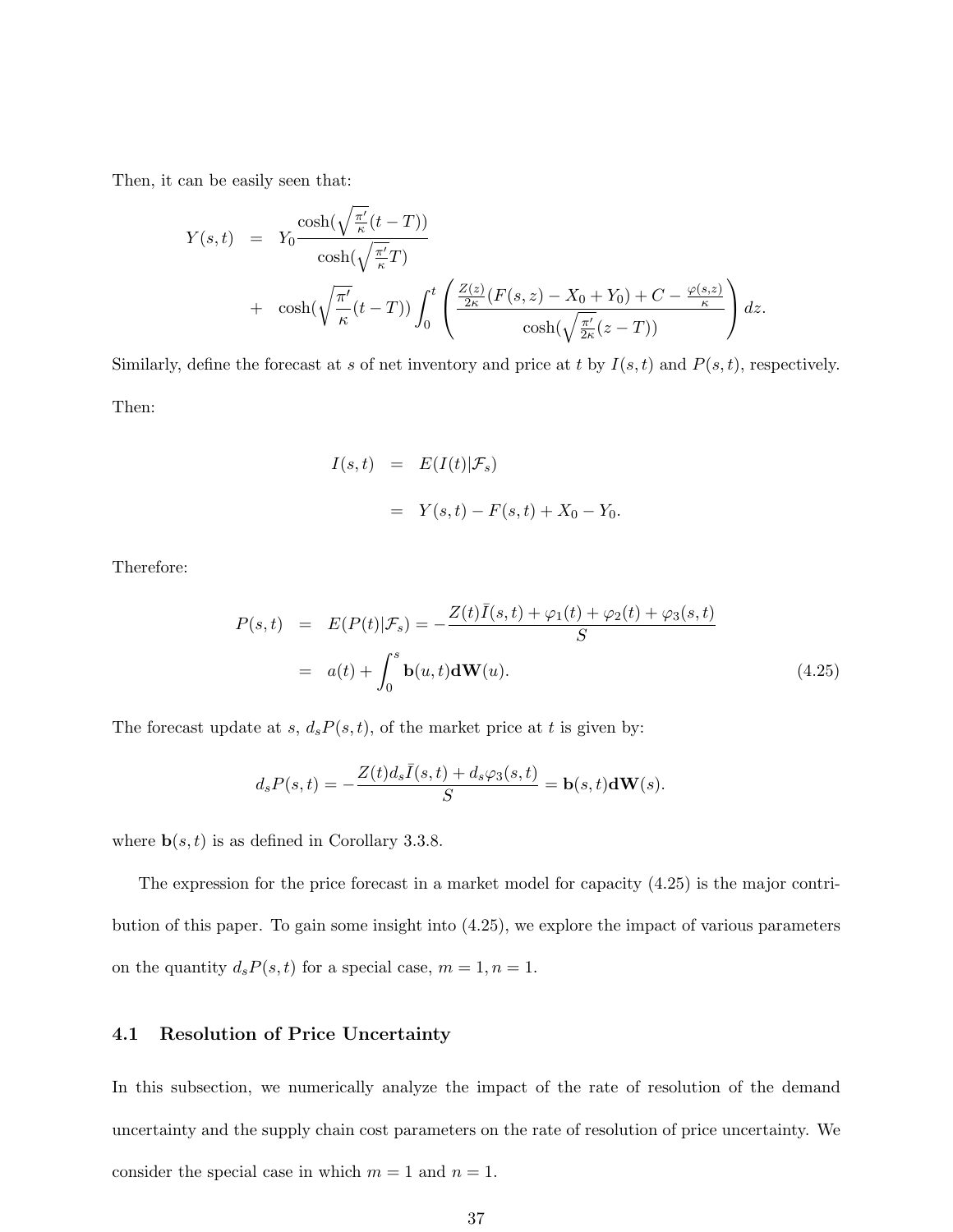Recall that the forecast update at s for the rate of demand at  $t, d_s f(s, t)$  is given by:

$$
d_s f(s,t) = \left(\xi_{11} e^{\lambda_1(s-t)}\right) dW_1(s).
$$

The parameter  $\lambda_1$  in the last equation defines the curvature of the forecast update curve of the rate of demand at t and can be interpreted as the *inverse rate* of the resolution of the uncertainty of the instantaneous rate of demand at t. A high value of  $\lambda_1$  implies that most of the uncertainty in the rate of demand is resolved just before t. On the other hand, a low value of  $\lambda_1$  implies that the resolution of the uncertainty in the rate of demand occurs more uniformly in the time before  $t$ .

We refer to the diffusion coefficient (that is, the coefficient of  $dW_1(\cdot)$ ) in the expressions for the forecast updates of a variable as the forecast update coefficient for that variable. For example, the forecast update coefficient of the instantaneous rate of demand at t is equal to  $\xi_{11}e^{\lambda_1(s-t)}$  at s. The forecast update at  $s$ , of the market price at  $t$ , is given by:

$$
d_s P(s,t) = -\frac{Z(t)d_s \bar{I}(s,t) + d_s \varphi_3(s,t)}{S} = b_1(s,t)dW_1(s).
$$

where  $b_1(s, t)$ , the price forecast update coefficient, is as defined in Corollary 3.3.8. Observe the the mean of  $d_s P(s,t)$  is 0 and its variance is equal to  $b(s,t)^2 ds$ . Therefore, the variance of cumulative forecast update until time s is equal to  $\int_0^s b(u, t)^2 du$ . Define the fraction of variance resolved by time s for price at time t,  $FVR(s,t)$ , as:

$$
FVR(s,t) = \frac{\int_0^s b(u,t)^2 du}{\int_0^t b(u,t)^2 du}.
$$
\n(4.26)

We use the following data for the numerical experiments:

|    | Ί  | S/B | $\xi_{11}$ |
|----|----|-----|------------|
| 15 | 30 |     |            |

Table 1: Data for Numerical Example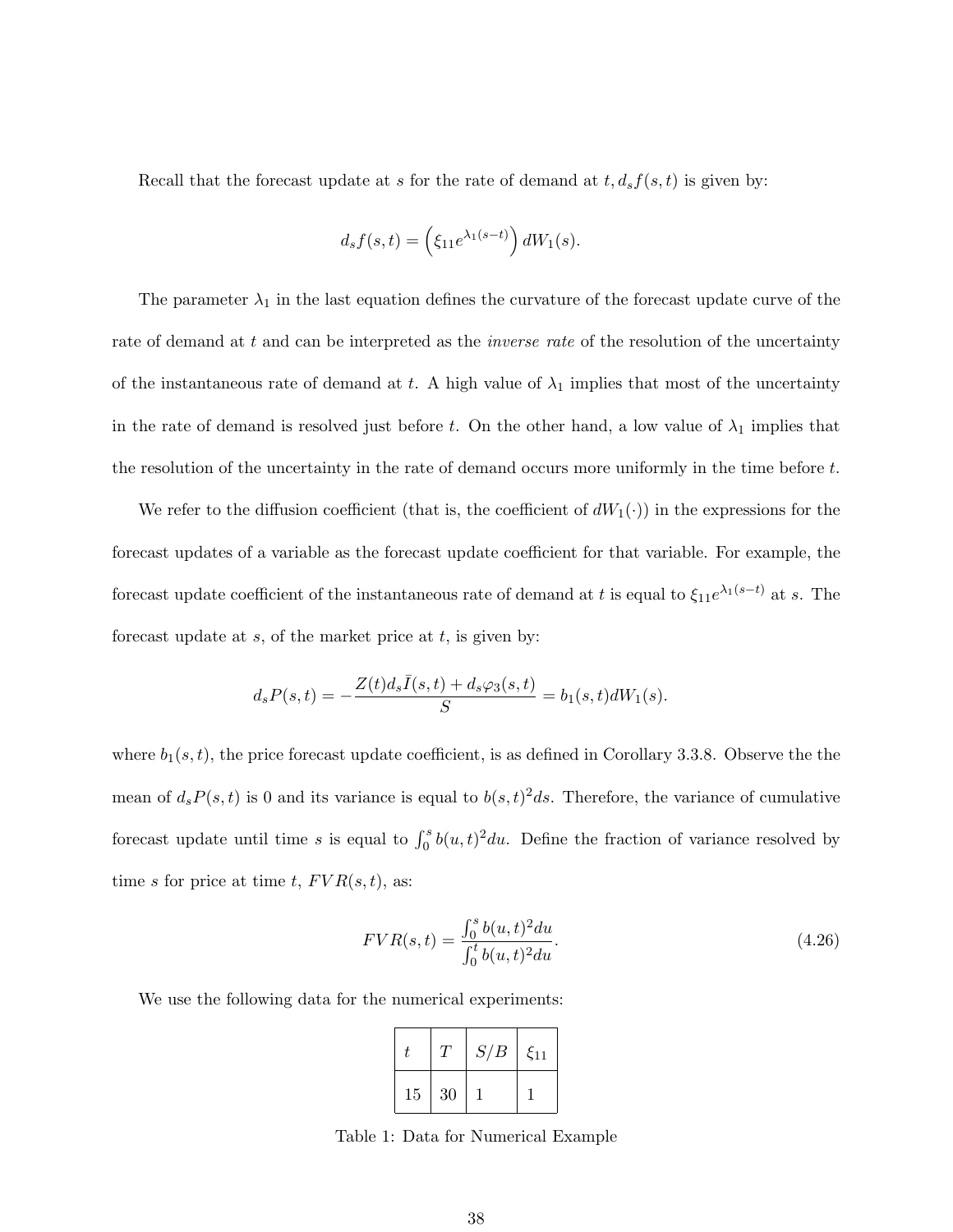In Figures 1 and 2, we plot the forecast update coefficient of the market price over time  $[0, t)$ and the fraction of variance resolved in the realization of price for different values of  $\lambda_1$  and a fixed value of  $\frac{\kappa}{\pi'}$  equal to 10. Figures 1 and 2 show that as the value of  $\lambda_1$  increases, the resolution



Figure 1: Evolution of Forecast Update Coefficient for Price

of price uncertainty is delayed and occurs increasingly just before  $t$ . In addition, the cumulative resolution of variance at any instant, defined by the numerator of the RHS of (4.26), reduces as  $\lambda_1$ increases. This behavior is consistent with the resolution of the demand uncertainty as a function of  $\lambda_1$ . That is, the rate of resolving price uncertainty follows the same pattern as the rate of resolving demand uncertainty.

In Figure 3, we plot the forecast update coefficient for the market price over time in the realization of price for different values of  $\frac{\kappa}{\pi'}$  and for a fixed value  $\lambda_1$  equal to 1. Contrary to our own intuition, we find that the supply chain cost parameters do affect the resolution of the price uncer-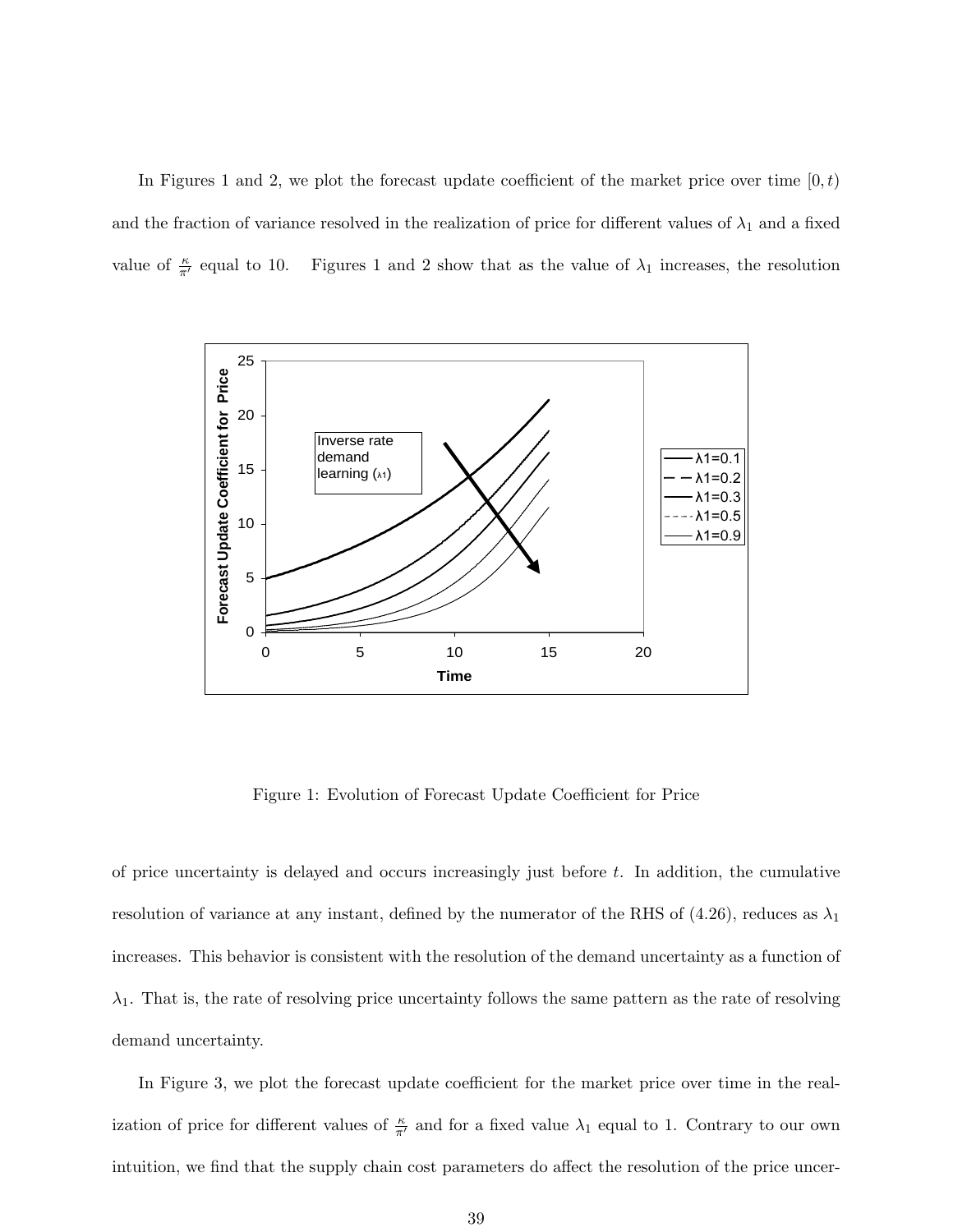

Figure 2: Fraction of Forecast Variability Resolved for Price

tainty. Figure 3 shows that as  $\frac{\kappa}{\pi'}$  (that is, the relative cost of changing production with respect to holding inventory) increases, the resolution of price uncertainty occurs more uniformly in time. On the other hand, for low values of  $\frac{\kappa}{\pi}$ , a greater portion of the resolution of price uncertainty occurs over a shorter duration of time before t.

The total variance resolved over  $[0, t)$  (i.e. the numerator of RHS in (4.26)) may also be construed as a measure of variance of price at time t. Indeed, a price process with highly volatile forecasting process is likely be highly volatile in nature. With this understanding, we observe in Figure 3 that the forecast update coefficient for price at t increases with  $\frac{\kappa}{\pi'}$  for any fixed instant  $s < t$ , implying that the variance of price increases with  $\frac{\kappa}{\pi}$ . It follows that the market for supply chain capacity of a capital intensive firm with high  $\frac{\kappa}{\pi'}$  ratio is likely to be highly volatile. On the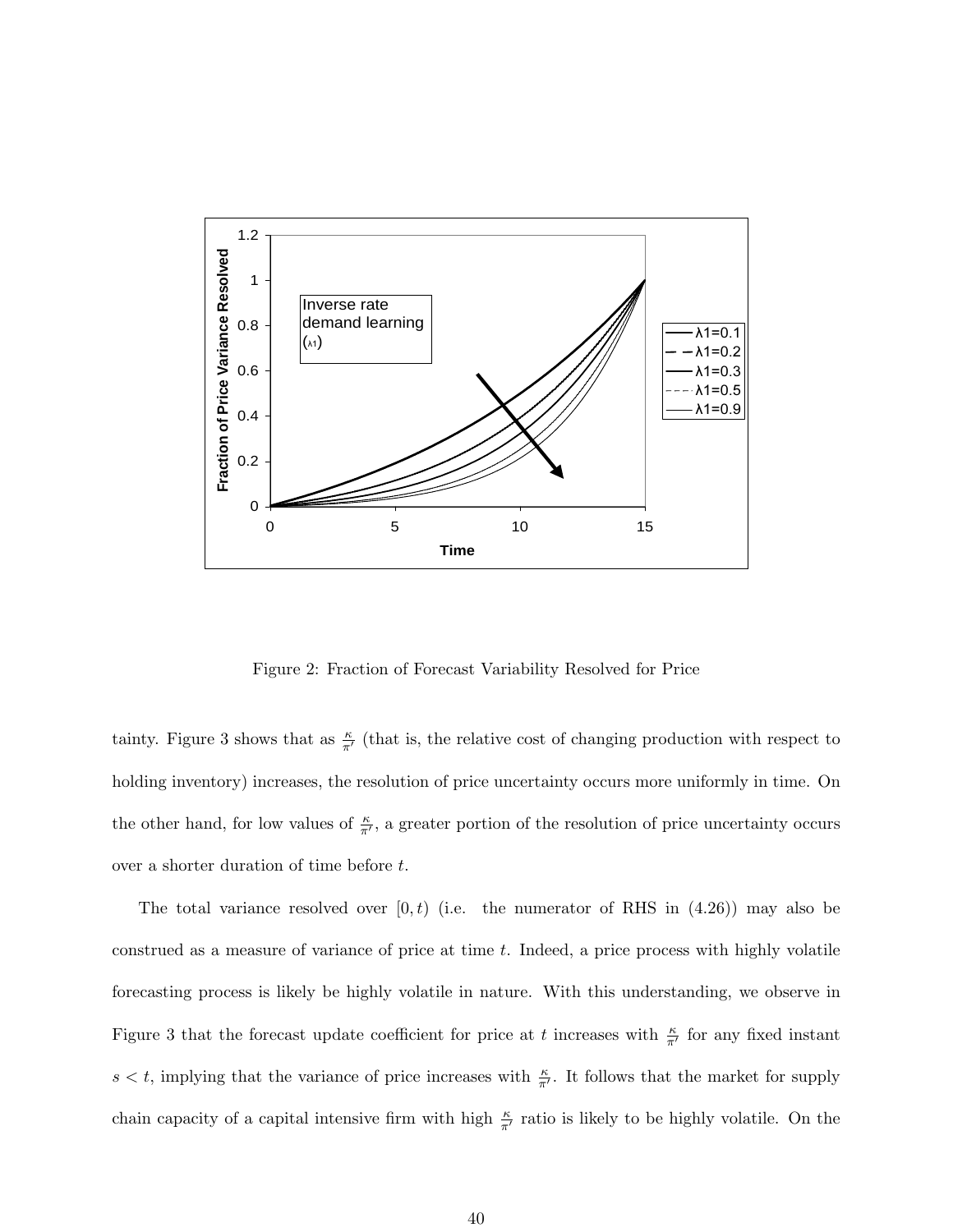

Figure 3: Evolution of Price Forecast Update Coefficient for Different Cost Parameters

other hand, the price volatility is likely to be low in a capacity market for which the relative cost of production-capacity mismatch is low compared to the holding cost.

This finding, that the cost structure of the supply chain has a direct impact on the ability of participants to forecast the price of capacity, is a new result in supply chain analysis.

Observations from Figure 3 provide a glimpse of how the market for capacity as a system handles the exogenous uncertainty which is realized through the end-consumer demand. The market has two variables at its disposal to tackle the exogenous uncertainty: rate of production and inventory. In a perfect market, either the sellers may update the rate of production keeping pace with the uncertainty as it unfolds itself or, buyers may hold (incur) excessive inventory (backorders). A combination of the two is also possible. If the market handles uncertainty through the inventory/backorders then the buyers must be given incentives in the form of the price dis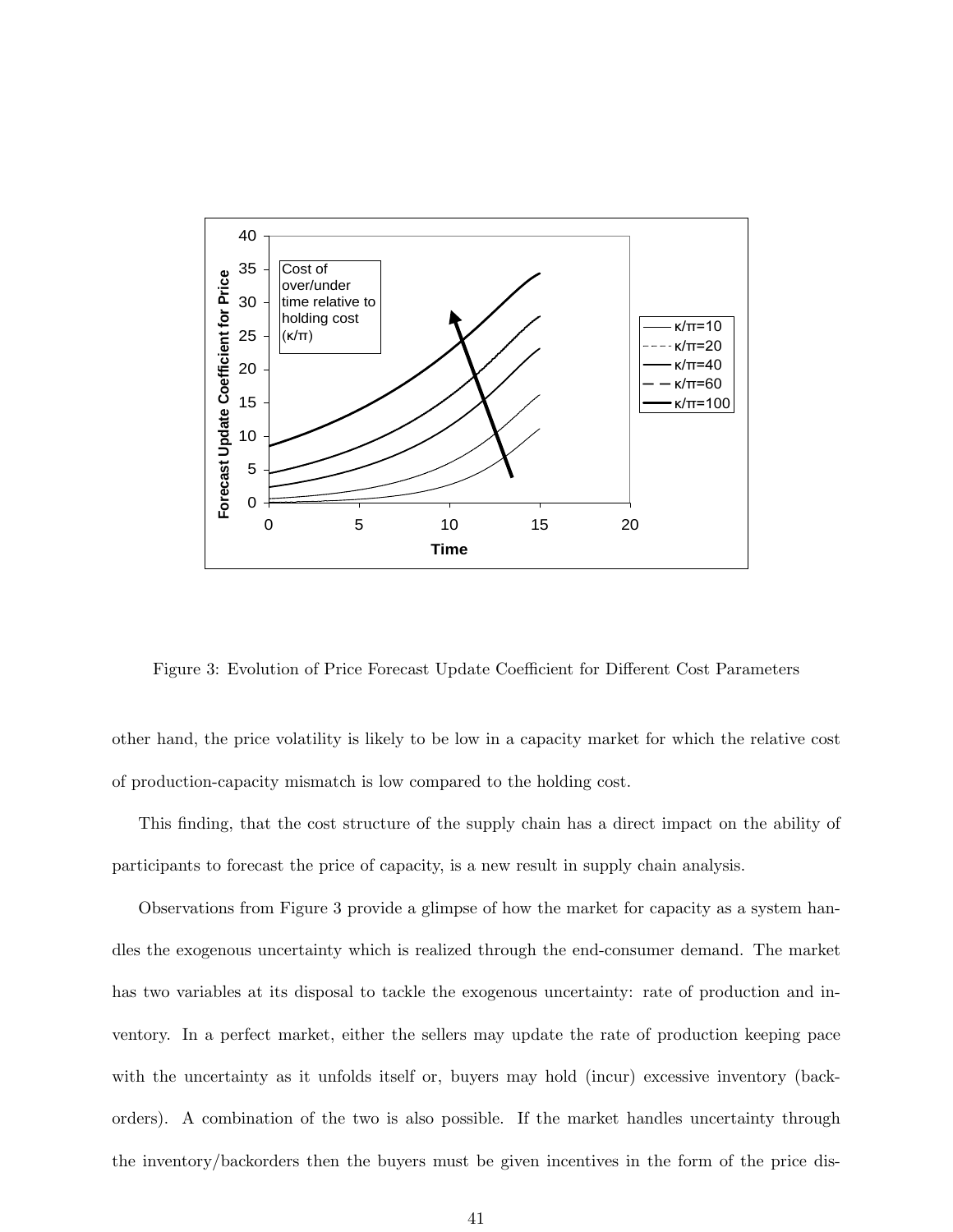counts/premiums which increases the variance of price. The relative values of the cost parameters  $\kappa$  and  $\pi$  determine the share of each variable in handling uncertainty.

Indeed, observations from Figure 3 provide evidence for the above surmise. When the cost of overtime/undertime  $\kappa$  is relatively high compared to the holding cost  $\pi$ , varying the rate of production is expensive and the market handles the exogenous uncertainty through inventory/backorders. This results in increased price variance. Using the same assertion, the involvement of the rate of production increases as the cost parameter  $\kappa$  comes relatively closer to  $\pi$ .

# 5 Conclusion

In this paper, we have generalized the existing discrete time MMFE model to a continuous-time model. We also considered a market for production capacity in which the buyers of production capacity take into account the forecast updates in the future while making production decisions. We obtained expressions for forecasts of the market price and the optimal production rate and analyzed the impact of the rate of resolving demand uncertainty and of the supply chain cost parameters on the rate of resolving price uncertainty. We found, surprisingly, that uncertainty in the price of capacity is resolved later in a market characterized by low production capacity mismatch costs, relative to holding/backorder costs.

## References

- Anand, K., R. Anupindi, and Y. Bassok. 2002, May. Strategic Inventories in Procurement Contracts. Working Paper, The Wharton School, University of Pennsylvania.
- Bensoussan, A., S. P. Sethi, R. Vickson, and N. Derzko. 1984. Stochastic Production Planning with Production Constraints. SIAM J. Control Optim. 22(6):920–935.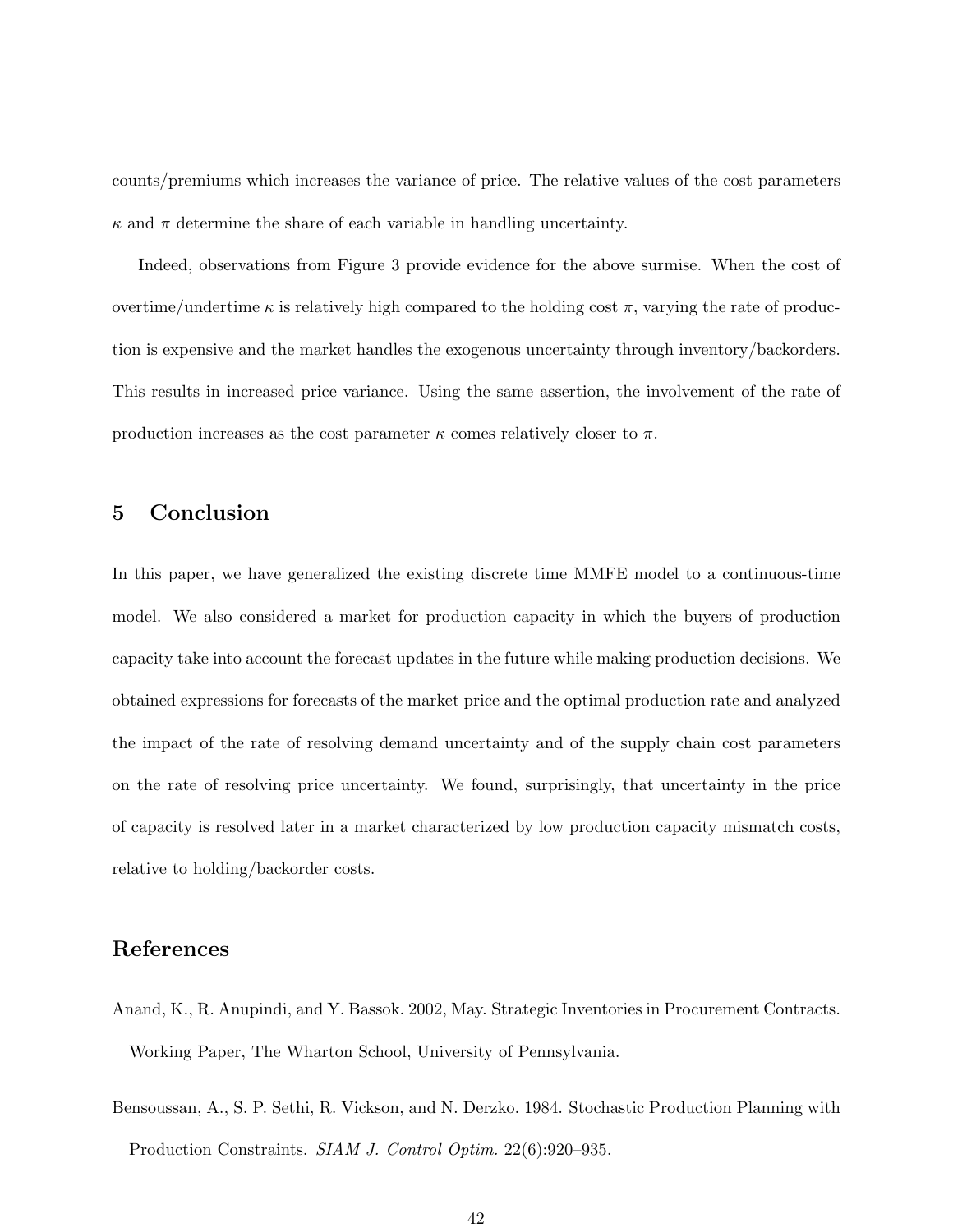- Cachon, G. P. 2002, September. Supply Chain Coordination with Contracts. To appear in Handbook on Operations Management.
- Cadenillas, A., and I. Karatzas. 1995. The Stochastic Maximum Principle For Linear Convex Optimal Control with Random Coefficients. SIAM J. Control Optim. 33(2):590–624.
- Chambers, M. J., and R. E. Bailey. 1996. A Theory of Commodity Price Fluctuations. J. Polit. *Econ.*  $104(5):924-957$ .
- Crew, M. A., C. S. Fernando, and P. R. Kleindorfer. 1995. The Theory of Peak Load Pricing: A Survey. J. Regul. Econ. 8:215–248.
- Deaton, A., and G. Laroque. 1992. On the Behavior of Commodity Prices. Rev. Econom. *Stud.*  $59(1):1-23$ .
- Dong, L., and H. L. Lee. 2001, November. Optimal Policies and Approximations for a Serial Multi-Echelon Inventory System with Time-correlated Demand. Working Paper.
- Fleming, W. H., S. P. Sethi, and H. M. Soner. 1987. An Optimal Stochastic Production Planning Problem with Randomly Fluctuating Demand. SIAM J. Control Optim. 25(6):1494–1502.
- Graves, S. C., H. C. Meal, S. Dasu, and Y. Qiu. 1986. Two-Stage Production Planning in a Dynamic Environment. In Multi-Stage Production Planning and Control, ed. S. Axater, C. Schneeweiss, and E. Silver, Lecture Notes in Economics and Mathematical Systems, 9–43. Springer-Verlag, Berlin. 266.
- Gullu, R. 1996. On the Value of Information in Dynamic Production/Inventory Problems under Forecast Evolution. Naval Res. Logist. 43:289–303.
- Hausman, W. H. 1969. Sequential Decision Problems: A Model to Exploit Existing Forecasters. Management Sci. 16(2):B93–B111.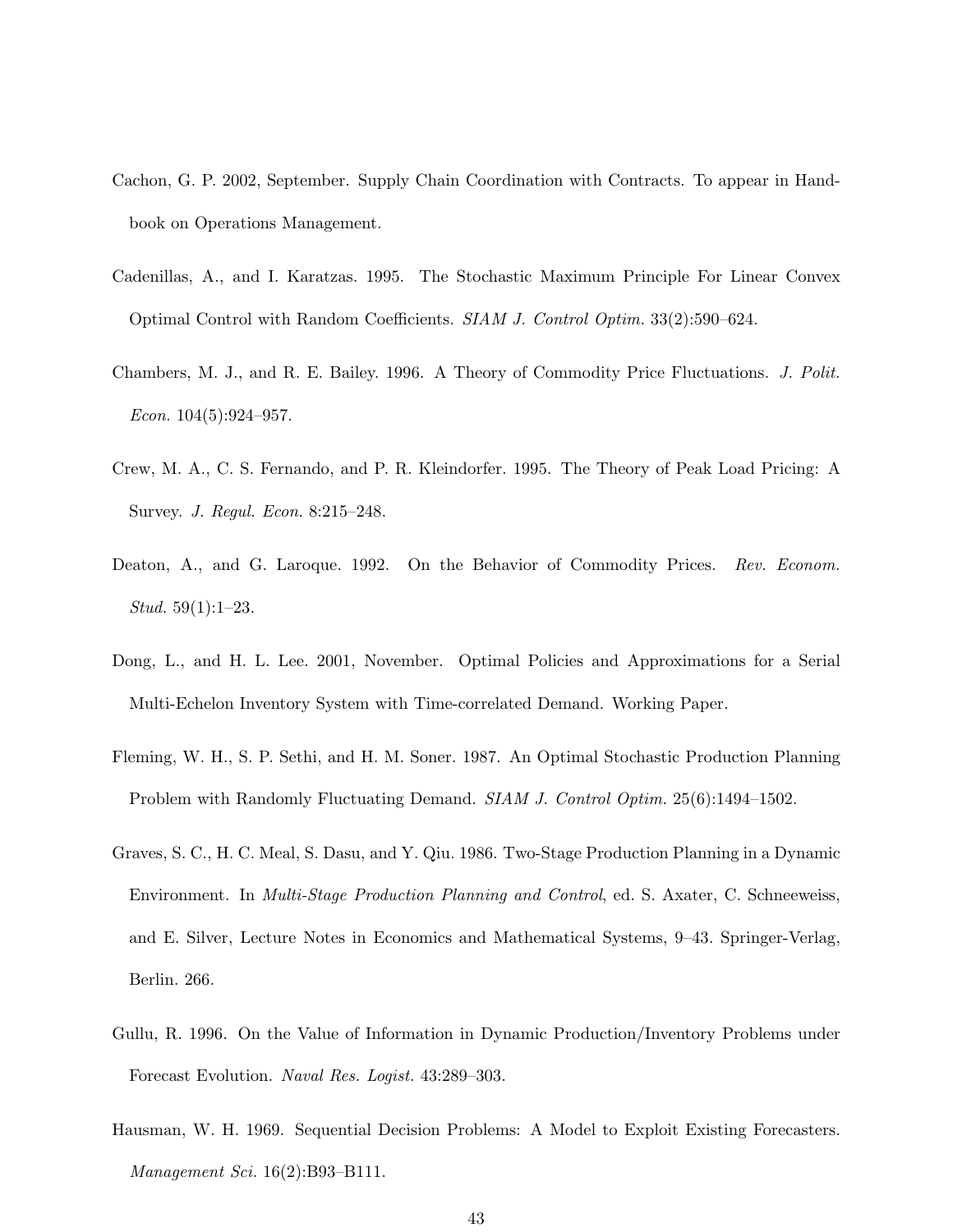- Heath, D. C., and P. L. Jackson. 1994. Modeling the Evolution of Demand Forecasts with Applications to Safety Stock Analysis in Production/Distribution Systems. IIE Trans. 26(3):17–30.
- Heath, D. C., and D. Jara. 2003, August. Term Structure Models Based on Future Prices. Working Paper, Carnegie Mellon University.
- Iida, T., and P. Zipkin. 2003, March. Approximate Solutions of a Dynamic Forecast-Inventory Model. Working Paper.
- Ikeda, N., and S. Watanabe. 1989. Stochastic differential equations and diffusion processes. 2 ed. North-Holland, Amsterdam, The Netherlands.
- Karatzas, I., and S. E. Shreve. 1991. Brownian motion and stochastic calculus. Springer-Verlag, New York.
- Lu, X., J.-S. Song, and A. C. Regan. 2003, June. Inventory Planning with Forecast Updates: Approximate Solutions and Cost Error Bounds. Working Paper.
- McKean, H. P. 1969. Stochastic integrals. Academic Press, New York.
- Muth, J. F. 1961. Rational Expectations and the Theory of Price Movements. Econometrica 29(3):315–335.
- Samuelson, P. A. 1971. Stochastic Speculative Price. Proc. Natl. Acad. Sci. USA 68(2):335–337.
- Sargent, T. J. 2003, May. Rational Expectations. In The Concise Encyclopedia of Economics, ed. D. R. Henderson. Library of Economics and Liberty.
- Scheinkman, J. A., and J. Schechtman. 1983. A Simple Competitive Model with Production and Storage. Rev. Econom. Stud. 50(3):427–441.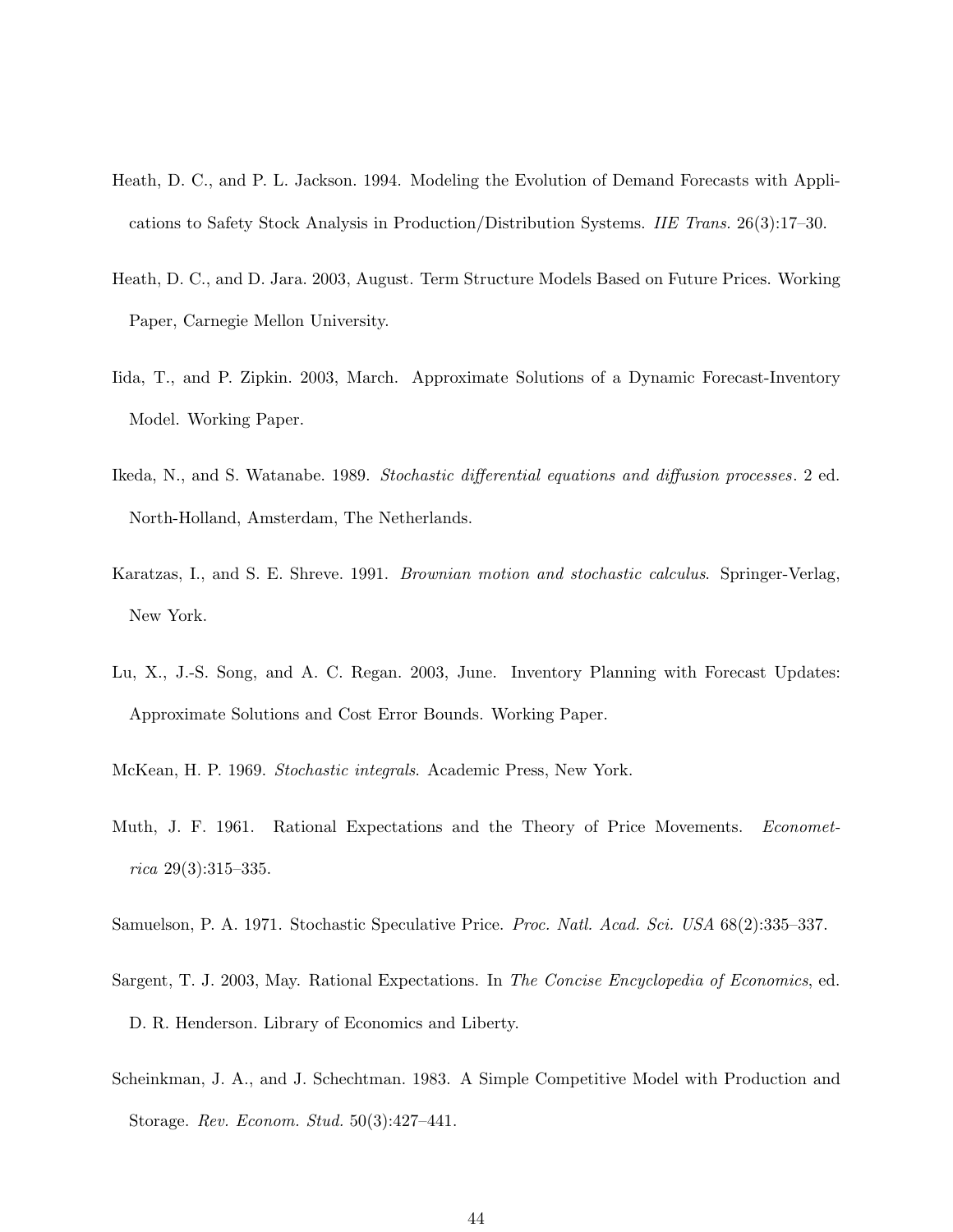- Sethi, S. P., and G. L. Thompson. 1981. Simple Models in Stochastic Production Planning. In Applied Stochastic Control in Econometrics and Management Science, ed. A. Bensoussan, P. Kleindorfer, and C. S. Tapiero, 295–304. North-Holland, Amsterdam, The Netherlands.
- Toktay, L. B., and L. M. Wein. 2001. Analysis of a Forecasting-Production-Inventory System with Stationary Demand. Management Sci. 47(9):1268–1281.
- Wright, B. D., and J. C. Williams. 1991. Storage and commodity markets. Cambridge University Press, Cambridge.
- Yong, J., and X. Y. Zhou. 1999. Stochastic control: Hamiltonian systems and hjb equations. Springer-Verlag, New York.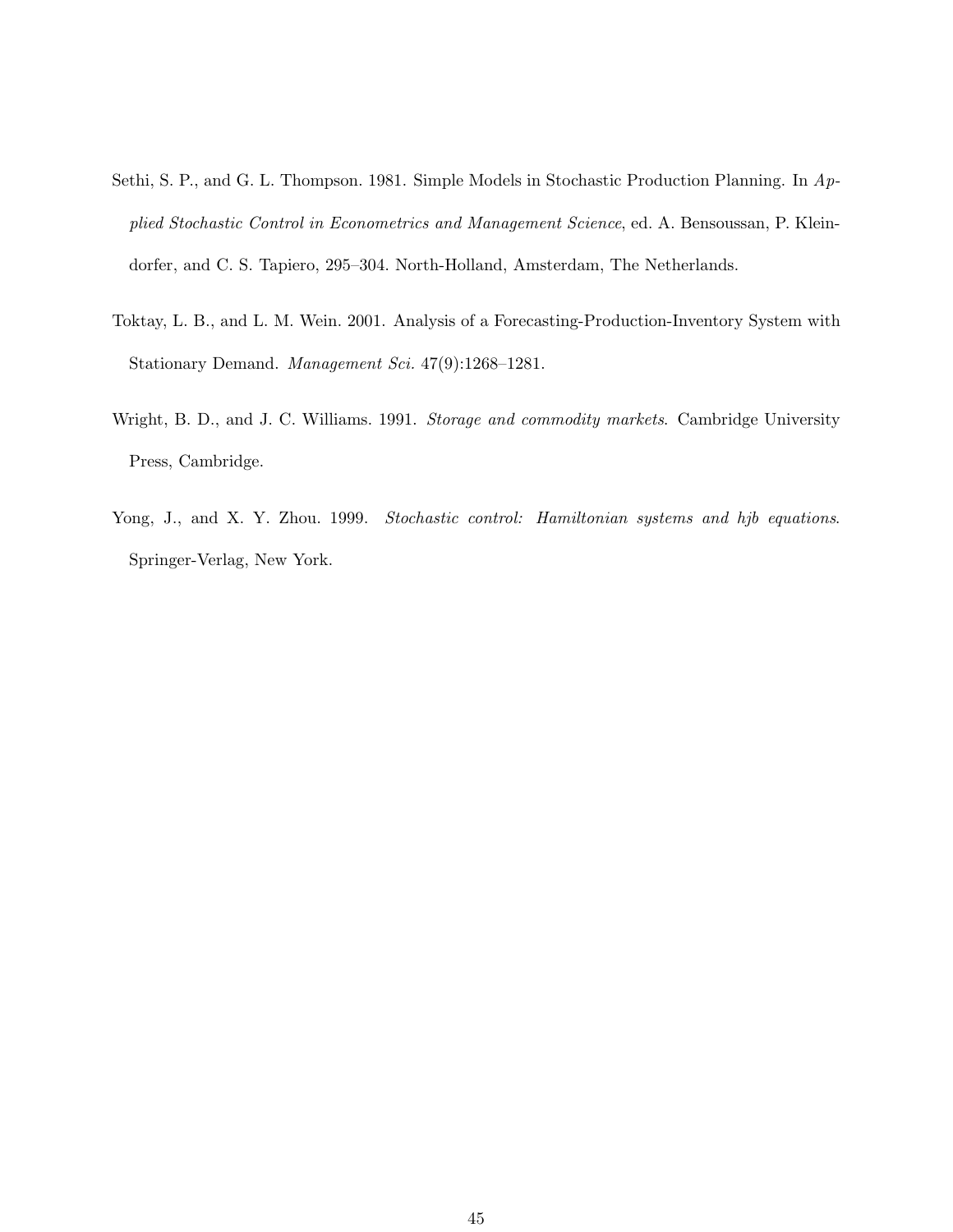# 6 Appendix

# 6.1 Proof of Corollary 2.1.1

$$
F(s,t) = F(s,s) + \int_{s}^{t} f(s,v)dv
$$
  
=  $F(s,s) + \int_{s}^{t} f(0,v)dv + \int_{s}^{t} \int_{0}^{s} d_{u}f(u,v)dv$   
=  $\int_{0}^{s} f(v,v)dv + \int_{0}^{s} \sigma(v,v)d\mathbf{W}(v)^{T} + \int_{s}^{t} f(0,v)dv$   
+  $\int_{s}^{t} \int_{0}^{s} d_{u}f(u,v)dv,$ 

where the last step follows by noting that

$$
F(s,s) = F(0,0) + \int_0^s f(v,v)dv + \int_0^s \sigma(v,v) d\mathbf{W}(v)^T,
$$

and by assuming  $F(0, 0) = 0$ .

$$
F(s,t) = \int_0^s \left( f(0, v) + \int_0^v d_u f(u, v) \right) dv + \int_0^s \sigma(v, v) d\mathbf{W}(v)^T + \int_s^t f(0, v) dv + \int_s^t \int_0^s \sigma(u, v) d\mathbf{W}(u)^T dv = \int_0^s \int_0^v \sigma(u, v) d\mathbf{W}(u)^T dv + \int_0^s \sigma(v, v) d\mathbf{W}(v)^T + \int_0^t f(0, v) dv + \int_s^t \int_0^s \sigma(u, v) d\mathbf{W}(u)^T dv.
$$

Therefore,

$$
F(t,t) = \int_0^t \int_0^v \sigma(u,v) d\mathbf{W}(u)^T dv + \int_0^t \sigma(v,v) d\mathbf{W}(v)^T + \int_0^t f(0,v) dv.
$$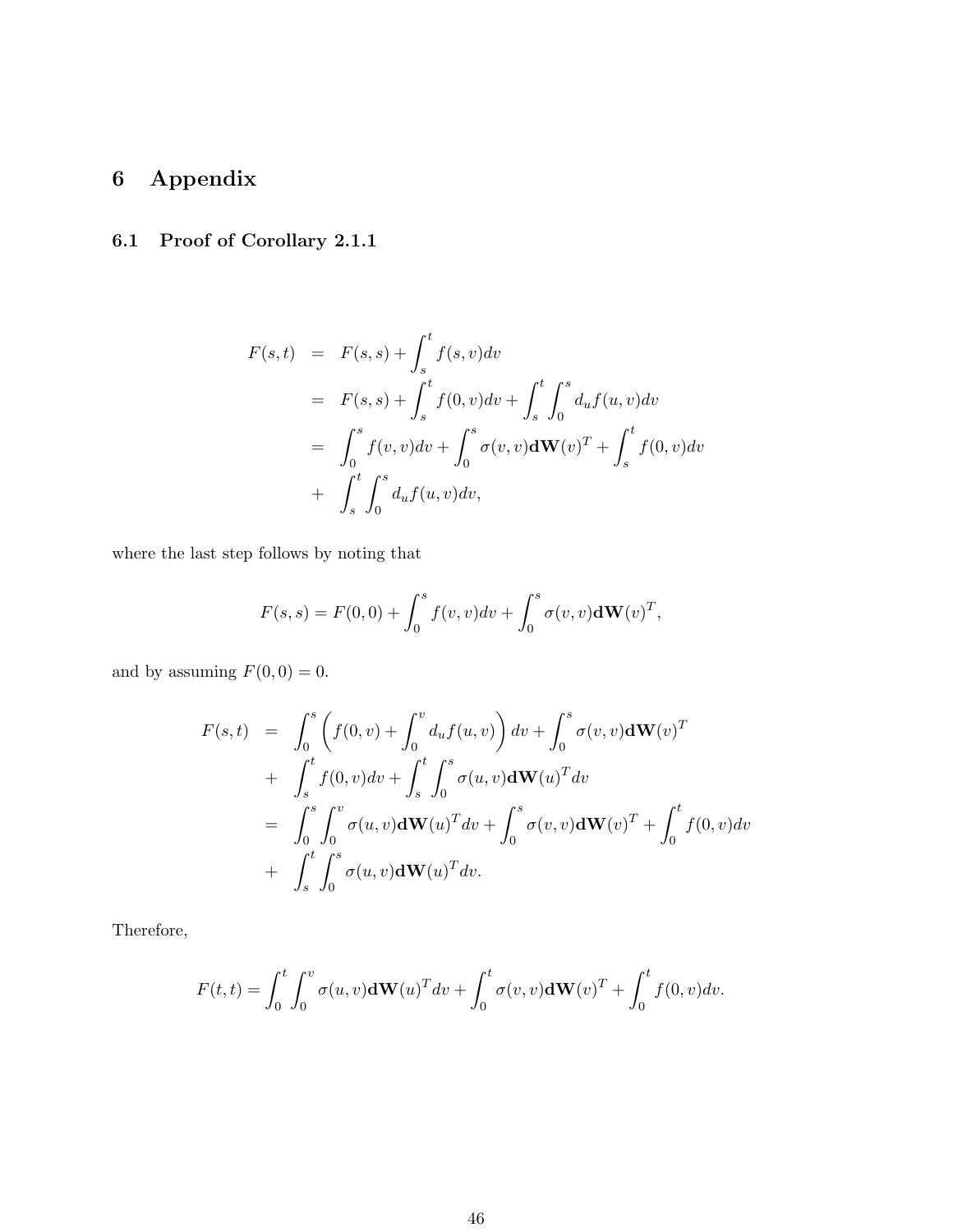Now,

$$
E(F(t,t)|\mathcal{F}_s) = E\left(\left(\int_0^t \int_0^v \sigma(u,v) d\mathbf{W}(u)^T dv + \int_0^t \sigma(v,v) d\mathbf{W}(v)^T\right) | \mathcal{F}_s\right)
$$
  
+ 
$$
\int_0^t f(0,v) dv
$$
  
= 
$$
E\left(\int_0^s \int_0^v \sigma(u,v) d\mathbf{W}(u)^T dv | \mathcal{F}_s\right)
$$
  
+ 
$$
\int_s^t \int_0^v (\sigma(u,v) d\mathbf{W}(u)^T dv | \mathcal{F}_s)
$$
  
+ 
$$
\int_0^s \sigma(v,v) d\mathbf{W}(v)^T + \int_0^t f(0,v) dv
$$
  
= 
$$
\int_0^s \int_0^v \sigma(u,v) d\mathbf{W}(u)^T dv + \int_s^t \int_0^s \sigma(u,v) d\mathbf{W}(u)^T dv
$$
  
+ 
$$
\int_0^s \sigma(v,v) d\mathbf{W}(v)^T + \int_0^t f(0,v) dv
$$
  
= 
$$
F(s,t).
$$

#### 6.2 Proof of Proposition 2.2.1

Our goal is to show that the four conditions specified in the proof of Lemma 4.1 in Ikeda and Watanabe Ikeda and Watanabe (1989) are satisfied when the integrand has the form stated in Proposition 2.2.1. Let  $\Psi(s,t,\omega) = Q_1(s,t)1_{[s,u]}(t)$ . As a result, we can write the LHS of (2.2), equivalently, as:

$$
\int_0^u \int_0^t Q_1(s, t) dW(s) dt = \int_{\mathcal{R}^1} \int_0^t Q_1(s, t) 1_{[s,u]}(t) dW(s) dt
$$

Note that we have specified  $\omega$  as an argument to  $\Psi$  even though the integrand is independent of  $\omega$ . This is done so that we can apply the four conditions specified in Lemma 4.1 in Ikeda and Watanabe Ikeda and Watanabe (1989) directly.

**Condition 1:**  $((s,\omega),t) \in ([0,\infty),\Omega) \times \mathbb{R}^1 \to \Psi(s,t,\omega)$  is  $S \times \mathcal{B}(\mathbb{R}^1)$  - measurable where S is the smallest  $\sigma$ −field on  $[0, \infty) \times \Omega$  s.t. all left continuous  $\mathcal{F}_s$ − adapted processes  $Z : [0, \infty) \times \Omega \to Z_s(\omega)$ are measurable.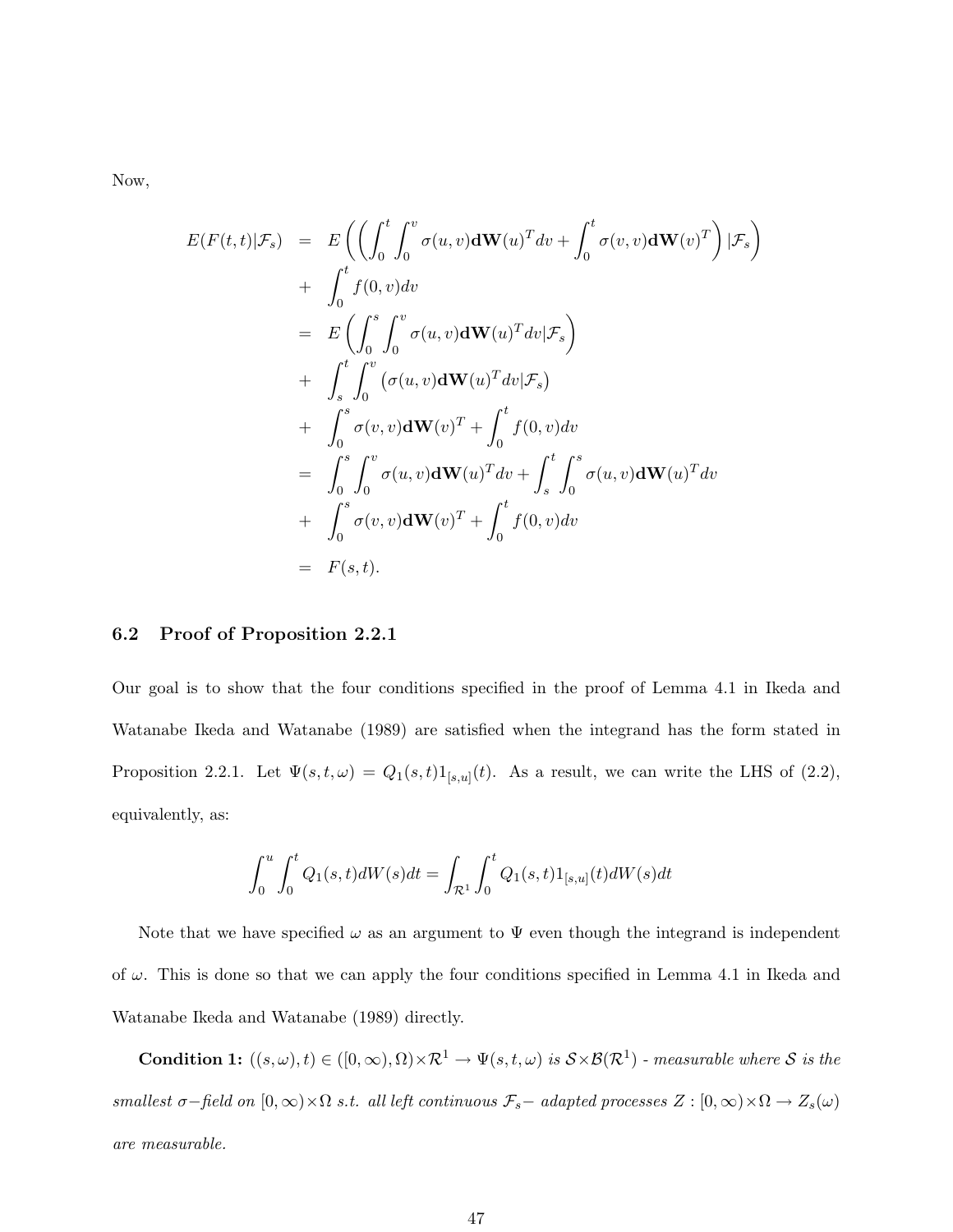Consider the following functions:

$$
Z_n(s,t) = Z(s, \frac{i}{n}u), 0 < s \le t, 0 \le \frac{i-1}{n}u < t \le \frac{i}{n}u, i \in \{1, ..., n\}
$$
  

$$
Z_n(0,0) = Z(0,0)
$$
  

$$
= 0; s > t, t \in (u, \infty) \cup (-\infty, 0],
$$

where

$$
Z(s,\frac{i}{n}u)=Q_1(s,\frac{i}{n}u).
$$

Clearly,  $Z_n(s, \cdot)$  is left continuous for each fixed s. Consider any set  $A \in \mathcal{B}(\mathcal{R}^1)$ . For any  $t \in B_i = \left(\frac{i}{n}u, \frac{i+1}{n}u\right]$  for any  $i \leq n$ ,  $Z_n^{-1}(\cdot, t)(A) =: C_{s,i} \in \mathcal{S}$ . By definition of product spaces,  $(C_{s,i}, B_i) \in S \times \mathcal{B}(\mathcal{R}^1)$ . Therefore  $Z_n^{-1}(\cdot, \cdot)(A) = \cup_i (C_{s,i}, B_i) \in S \times \mathcal{B}(\mathcal{R}^1)$  proving the measurability of  $Z_n(\cdot, \cdot)$  with respect to  $S \times \mathcal{B}(\mathcal{R}^1)$ . Now, due to the left continuity of  $Z_n(s,t)$  in t,  $Z_n(s,t) \to$  $Z(s,t)$ , we have that  $Z(s,t) \in S \times \mathcal{B}(\mathcal{R}^1)$ .

**Condition 2:** There exists a non-negative Borel-measurable function  $f(t)$  such that

$$
|\Psi(s, t, \omega)| \le f(t)
$$

 $for\ every\ s,t,\omega.$  This follows immediately from the continuity of  $Q_1(\cdot,\cdot)$  .

Condition 3:  $(t, \omega) \to \int_0^{t_1} \Psi(s, t, \omega) dW(s, \omega)$  is  $\mathcal{B}(\mathcal{R}^1) \times \mathcal{F}-measurable$  for each  $t_1 \geq 0$ . To see this,

$$
\int_{0}^{t_{1}} \Psi(s,t,\omega)dW(s,\omega) = \int_{0}^{t_{1}} Q_{1}(s,t)1_{(0,u]}(t)1_{(0,t]}(s)dW(s,\omega)
$$

$$
= 1_{(0,u]}(t) \int_{0}^{t_{1} \wedge t} Q_{1}(s,t)dW(s,\omega)
$$

$$
= 1_{(0,u]}(t)W(H(t,t_{1} \wedge t),\omega)
$$

where

$$
H(t,\cdot) = \int_0^{\cdot} Q_1^2(s,t)ds.
$$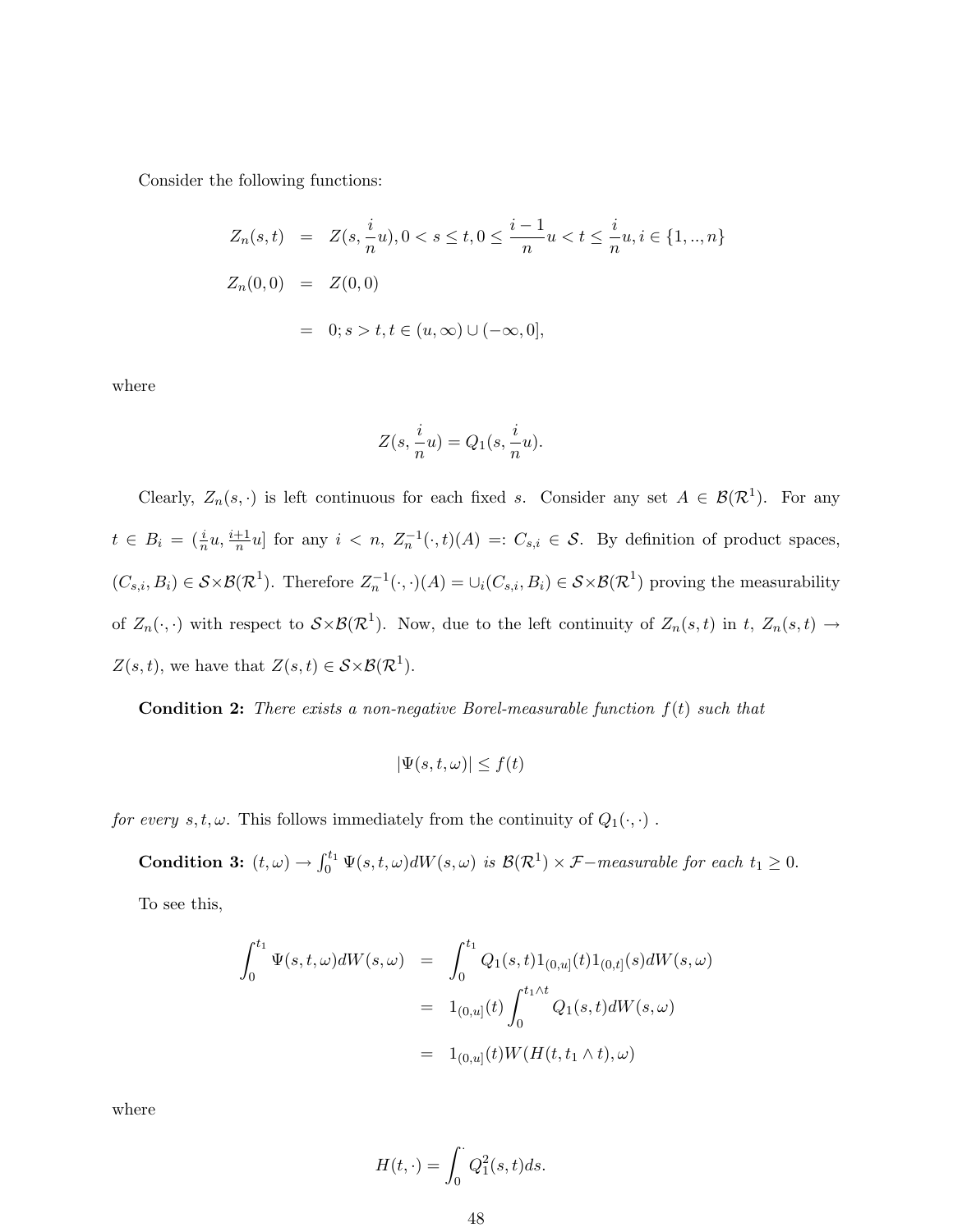The last step follows from "time substitution" (McKean McKean (1969)). For any  $\omega$ , define:

$$
Z_n(t,\omega) = W(H(\frac{p}{n}u, t_1 \wedge \frac{p}{n}u), \omega), p \in \{1,.,n\}, t \in (\frac{p-1}{n}u, \frac{p}{n}u]
$$
  
= 0, otherwise.

For each n, and for any  $\omega$ ,  $t \to Z_n(t, \omega)$  is left continuous. Further, for any t,  $Z_n(t, \omega)$  is measurable with respect to  $\mathcal{F}_{H(t_1\wedge \frac{p}{n}u)}\subset \mathcal{F}$ . In a way similar to that used to establish Condition 1, it can be shown that

$$
Z_n(t,\omega) \in \mathcal{B}(\mathcal{R}^1) \times \mathcal{F}.
$$

Due to the left continuity of  $Z_n(t, \omega)$  in t,

$$
\lim_{n \to \infty} Z_n(t, \omega) = Z(t, \omega) = B(H(t, t_1 \wedge t), \omega)1_{(0, u]}(t),
$$

which will also be measurable with respect to  $\mathcal{B}(\mathcal{R}^1) \times \mathcal{F}$ .

Condition 4:  $\int_{\mathcal{R}^1} f(t) dt < \infty$ .

Taking  $f(t) := 1_{[s,u](t)} \sup_{0 < s < t \le u} |Q_1(s,t)|$ , we have

$$
\int_{\mathcal{R}^1} f(t)dt \le u(\sup_{0 < s < t \le u} |Q_1(s, t)|) < \infty.
$$

#### 6.3 Proof of Proposition 3.3.6

The differential equation involving  $Z(\cdot)$  does not have any stochastic terms other than  $\Lambda(t)dW(t)$ . Setting  $\Lambda(\cdot)$  to zero results in a standard one-dimensional Riccatti differential equation which is easily solvable using standard techniques.

We follow closely the approach outlined in Yong and Zhou (1999) for the solution of the following backward stochastic differential equation. We drop the subscripts from  $C_t, D_t, \alpha_t$ , and  $\gamma_t$  for clarity.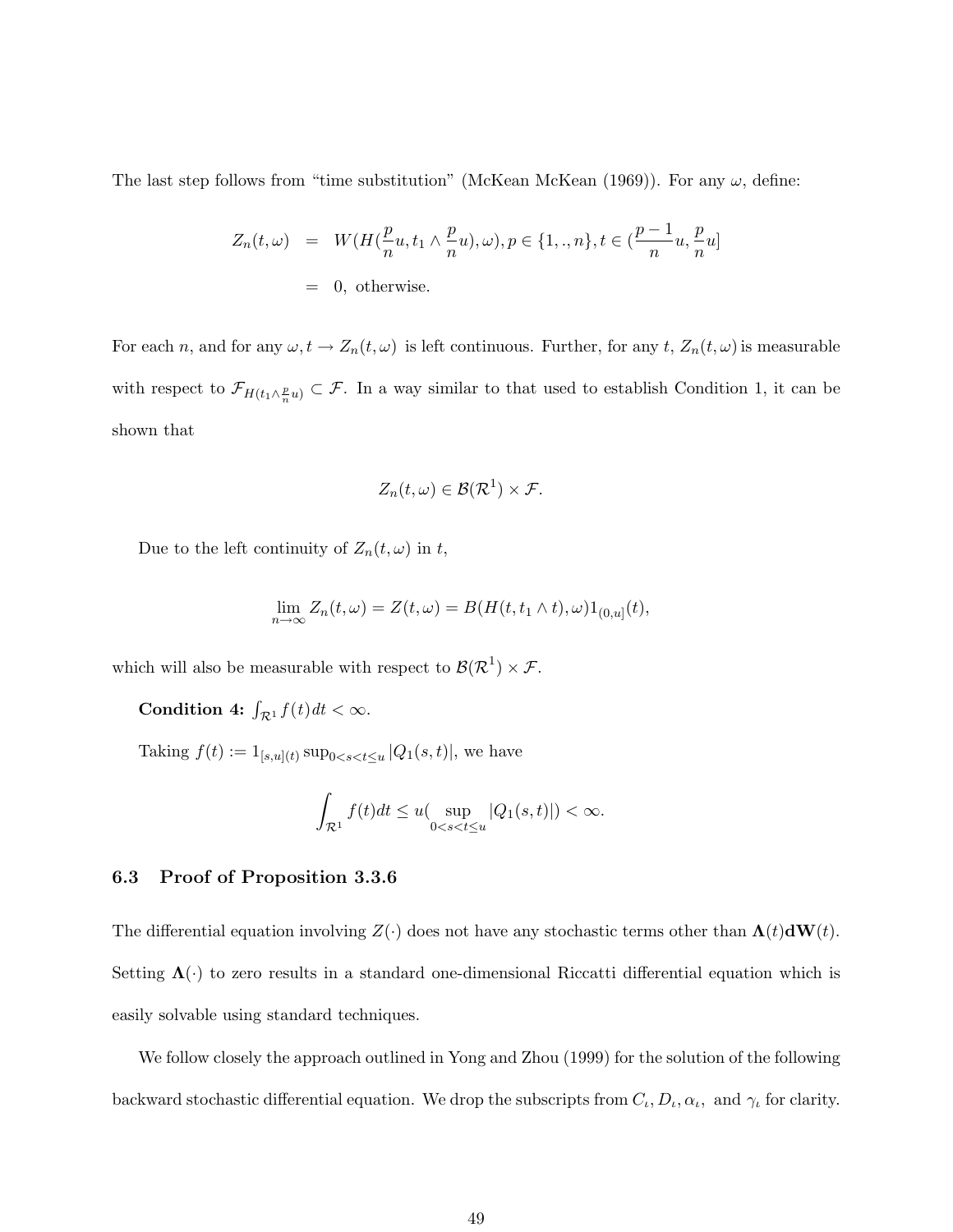Also, we substitute  $\sigma_\iota(\cdot,\cdot)$  by  $B\sigma(\cdot,\cdot).$ 

$$
d\varphi(t) + Z(t)(-\frac{\varphi(t)}{2\kappa} + C - D - \alpha \gamma \cos \gamma t - B \int_0^t \sigma(u, t) d\mathbf{W}(u)) dt
$$
  
+  $\Lambda(t) d\mathbf{W}(t) = 0$   

$$
\varphi(T) = 0
$$

where

$$
Z(t) = 2\sqrt{\pi'}\kappa \left(\frac{1 - e^{2\sqrt{\frac{\pi'}{\kappa}}(t-T)}}{1 + e^{2\sqrt{\frac{\pi'}{\kappa}}(t-T)}}\right).
$$

Consider the following stochastic differential equation:

$$
d\chi(t) + \left(\frac{1}{2\kappa}Z(t)\chi(t)\right)dt = 0,
$$
  

$$
\chi(0) = 1.
$$

The solution to the differential equation for  $\chi(\cdot)$  is given by:

$$
c_1 e^{\int -\sqrt{\frac{\pi'}{\kappa}} \left( \frac{1-e^{2\sqrt{\frac{\pi'}{\kappa}}(t-T)}}{1+e^{2\sqrt{\frac{\pi'}{\kappa}}(t-T)}} \right) dt} = c_1 e^{\int \sqrt{\frac{\pi'}{\kappa}} \tanh(\sqrt{\frac{\pi'}{\kappa}}(t-T)) dt}
$$
  
=  $c_1 \cosh(\sqrt{\frac{\pi'}{\kappa}}(t-T))$ 

where, using the boundary condition,  $\mathfrak{c}_1$  is determined to be:

$$
c_1 = \frac{1}{\cosh(\sqrt{\frac{\pi'}{\kappa}}T)}.
$$

Applying Ito's formula to  $\chi(t)\varphi(t)$  :

$$
d[\chi(t)\varphi(t)] = -\chi(t)Z(t)(C - D - \alpha\gamma\cos\gamma t - B\int_0^t \sigma(u,t)\mathbf{d}\mathbf{W}(u))dt
$$
  

$$
- \chi(t)\mathbf{\Lambda}(t)\mathbf{d}\mathbf{W}(t).
$$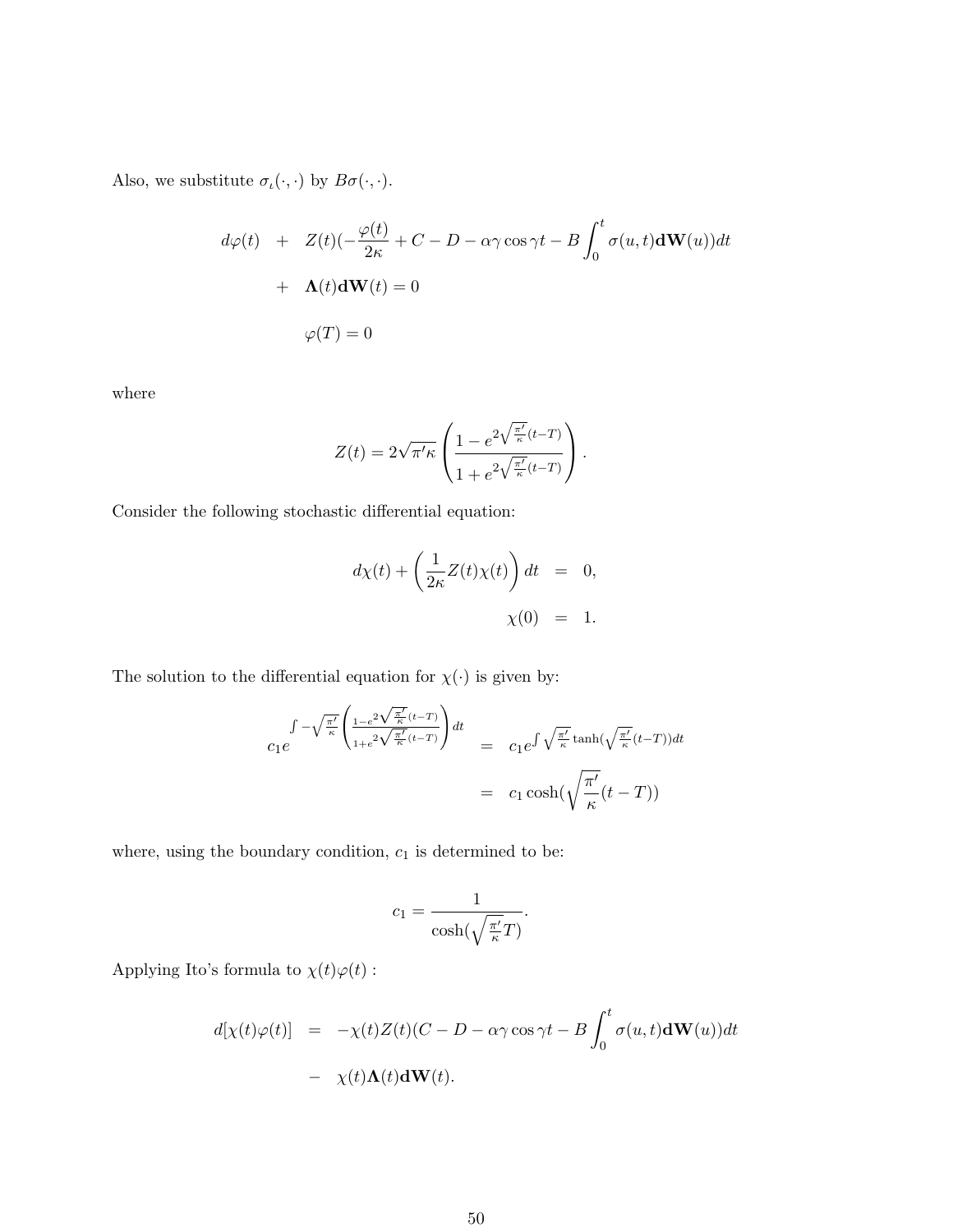Integrating both sides:

$$
\chi(t)\varphi(t) - \chi(T)\varphi(T) = \int_t^T \chi(s)Z(s) (C - D - \alpha \gamma \cos \gamma s - B\sigma(u, s)d\mathbf{W}(u)) ds \n+ \int_t^T \chi(s)\Lambda(s)d\mathbf{W}(s) \n\chi(t)\varphi(t) = \theta + B \int_0^t \chi(s)Z(s) \int_0^s \sigma(u, s)d\mathbf{W}(u) ds \n+ \int_t^T \chi(s)Z(s)(C - D - \alpha \gamma \cos \gamma s) ds + \int_t^T \chi(s)\Lambda(s)d\mathbf{W}(s)
$$

where

$$
\theta = -B \int_0^T \chi(s) Z(s) \int_0^s \sigma(u, s) \mathbf{d} \mathbf{W}(u) ds.
$$

Taking the conditional expectation with respect to  $\mathcal{F}_t$ :

$$
E(\chi(t)\varphi(t)|\mathcal{F}_t) = E(\theta|\mathcal{F}_t) + B \int_0^t \chi(s)Z(s) \int_0^s \sigma(u,s)\mathbf{d} \mathbf{W}(u)ds
$$
  
+ 
$$
\int_t^T \chi(s)Z(s)(C - D - \alpha \gamma \cos \gamma s)ds
$$
  

$$
\chi(t)\varphi(t) = -E\left(\left(B \int_0^T \chi(s)Z(s) \int_0^s \sigma(u,s)\mathbf{d} \mathbf{W}(u)ds\right)|\mathcal{F}_t\right)
$$
  
+ 
$$
\int_t^T \chi(s)Z(s)(C - D - \alpha \gamma \cos \gamma s)
$$
  
+ 
$$
B \int_0^t \chi(s)Z(s) \int_0^s \sigma(u,s)\mathbf{d} \mathbf{W}(u)ds.
$$

Now, simplifying the RHS:

$$
\varphi_1'(t) = \int_t^T \chi(s)Z(s)(C-D)ds = -\int_t^T \frac{2\sqrt{\pi'}\kappa \sinh(\sqrt{\frac{\pi'}{\kappa}}(s-T))(C-D)}{\cosh(\sqrt{\frac{\pi'}{\kappa}}T)}ds
$$

$$
= \frac{2(C-D)\kappa}{\cosh(\sqrt{\frac{\pi'}{\kappa}}T)} \left(\cosh(\sqrt{\frac{\pi'}{\kappa}}(t-T)) - 1\right).
$$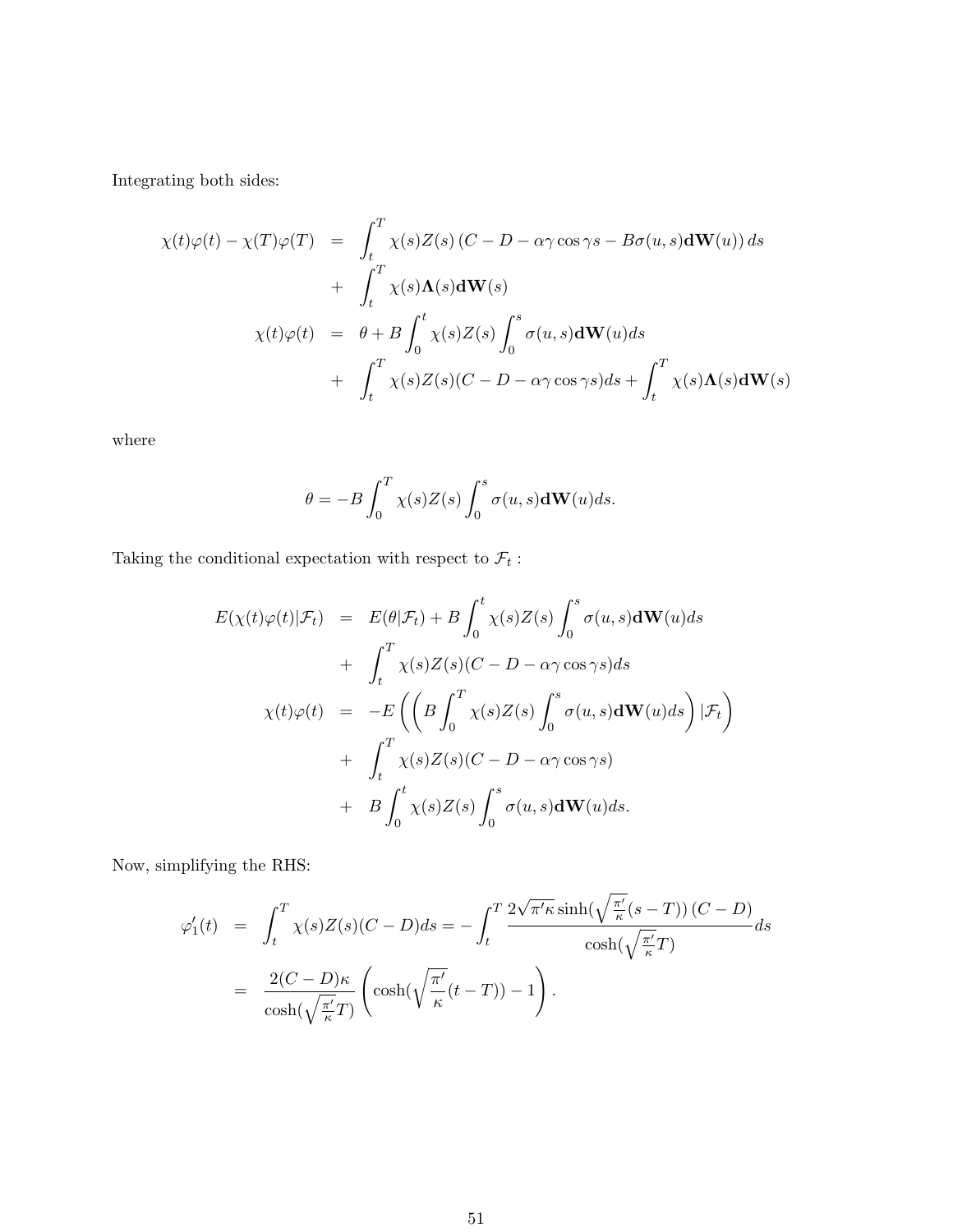Similarly,

$$
\varphi_{2}'(t) = -\int_{t}^{T} \chi(s) Z(s) \alpha \gamma \cos \gamma s ds
$$
  
\n
$$
= \int_{t}^{T} \frac{2\sqrt{\pi'} \kappa}{\cosh(\sqrt{\frac{\pi'}{\kappa}} T)} \left( \sinh(\sqrt{\frac{\pi'}{\kappa}} (s - T)) \right) \alpha \gamma \cos \gamma s ds
$$
  
\n
$$
= \frac{2\alpha \gamma \kappa}{\cosh(\sqrt{\frac{\pi'}{\kappa}} T)} \left( \cos \gamma T - \cosh(\sqrt{\frac{\pi'}{\kappa}} (t - T)) \cos \gamma t \right)
$$
  
\n
$$
- \frac{2\alpha \gamma^{2} \kappa^{3/2}}{\sqrt{\pi'} \cosh(\sqrt{\frac{\pi'}{\kappa}} T)} \left( \sinh(\sqrt{\frac{\pi'}{\kappa}} (t - T)) \sin \gamma t \right) - \frac{\kappa}{\pi} \gamma^{2} \varphi_{2}'(t)
$$
  
\n
$$
\varphi_{2}'(t) = \frac{2\alpha \gamma}{1 + \frac{\kappa}{\pi} \gamma^{2}} \left( \frac{\kappa \cos \gamma T - \kappa \cosh(\sqrt{\frac{\pi'}{\kappa}} (t - T)) \cos \gamma t}{\cosh(\sqrt{\frac{\pi'}{\kappa}} T)} \right)
$$
  
\n
$$
- \frac{2\alpha \gamma^{2}}{(1 + \frac{\kappa}{\pi} \gamma^{2}) \cosh(\sqrt{\frac{\pi'}{\kappa}} T)} \left( \frac{\kappa^{3/2}}{\pi^{1/2}} \sinh(\sqrt{\frac{\pi'}{\kappa}} (t - T)) \sin \gamma t \right)
$$

and finally:

$$
\varphi_3''(t) = -B \int_0^t \frac{\sqrt{\pi'} \kappa}{\cosh(\sqrt{\frac{\pi'}{\kappa}} T)} \left( e^{\sqrt{\frac{\pi'}{\kappa}}(s-T)} - e^{-\sqrt{\frac{\pi'}{\kappa}}(s-T)} \right) \int_0^s \sigma(u,s) d\mathbf{W}(u) ds
$$
  

$$
= -B \int_0^t \int_u^t \frac{\sqrt{\pi'} \kappa}{\cosh(\sqrt{\frac{\pi'}{\kappa}} T)} \left( e^{\sqrt{\frac{\pi'}{\kappa}}(s-T)} - e^{-\sqrt{\frac{\pi'}{\kappa}}(s-T)} \right) \sigma(u,s) ds d\mathbf{W}(u)
$$

using Proposition 2.2.1. Assuming  $\sigma$  is approximated by (3.10),

$$
\varphi_3''(t) = -B \sum_{i=1}^n \int_0^t \frac{\sqrt{\pi/\kappa}}{\cosh(\sqrt{\frac{\pi'}{\kappa}}T)} A_i(u, t) dW_i(u)
$$

where

$$
A_i(u,t) = \sum_{l=1}^m \xi_{il} \left( \frac{e^{\lambda_l(u-t) + \sqrt{\frac{\pi'}{\kappa}}(t-T)} - e^{\sqrt{\frac{\pi'}{\kappa}}(u-T)}}{\sqrt{\frac{\pi'}{\kappa}} - \lambda_l} + \frac{e^{\lambda_l(u-t) - \sqrt{\frac{\pi'}{\kappa}}(t-T)} - e^{-\sqrt{\frac{\pi'}{\kappa}}(u-T)}}{\sqrt{\frac{\pi'}{\kappa}} + \lambda_l} \right). \tag{6.27}
$$

Similarly,

$$
\theta = B \int_0^T \frac{\sqrt{\pi'} \kappa}{\cosh(\sqrt{\frac{\pi'}{\kappa}} T)} \left( e^{\sqrt{\frac{\pi'}{\kappa}} (s-T)} - e^{-\sqrt{\frac{\pi'}{\kappa}} (s-T)} \right) \int_0^s \sigma(u, s) d\mathbf{W}(u) ds
$$
  
\n
$$
= B \int_0^T \int_u^T \frac{\sqrt{\pi'} \kappa}{\cosh(\sqrt{\frac{\pi'}{\kappa}} T)} \left( e^{\sqrt{\frac{\pi'}{\kappa}} (s-T)} - e^{-\sqrt{\frac{\pi'}{\kappa}} (s-T)} \right) \sigma(u, s) ds d\mathbf{W}(u)
$$
  
\n
$$
= B \sum_{i=1}^n \int_0^T \frac{\sqrt{\pi'} \kappa}{\cosh(\sqrt{\frac{\pi'}{\kappa}} T)} A_i(u, T) dW_i(u),
$$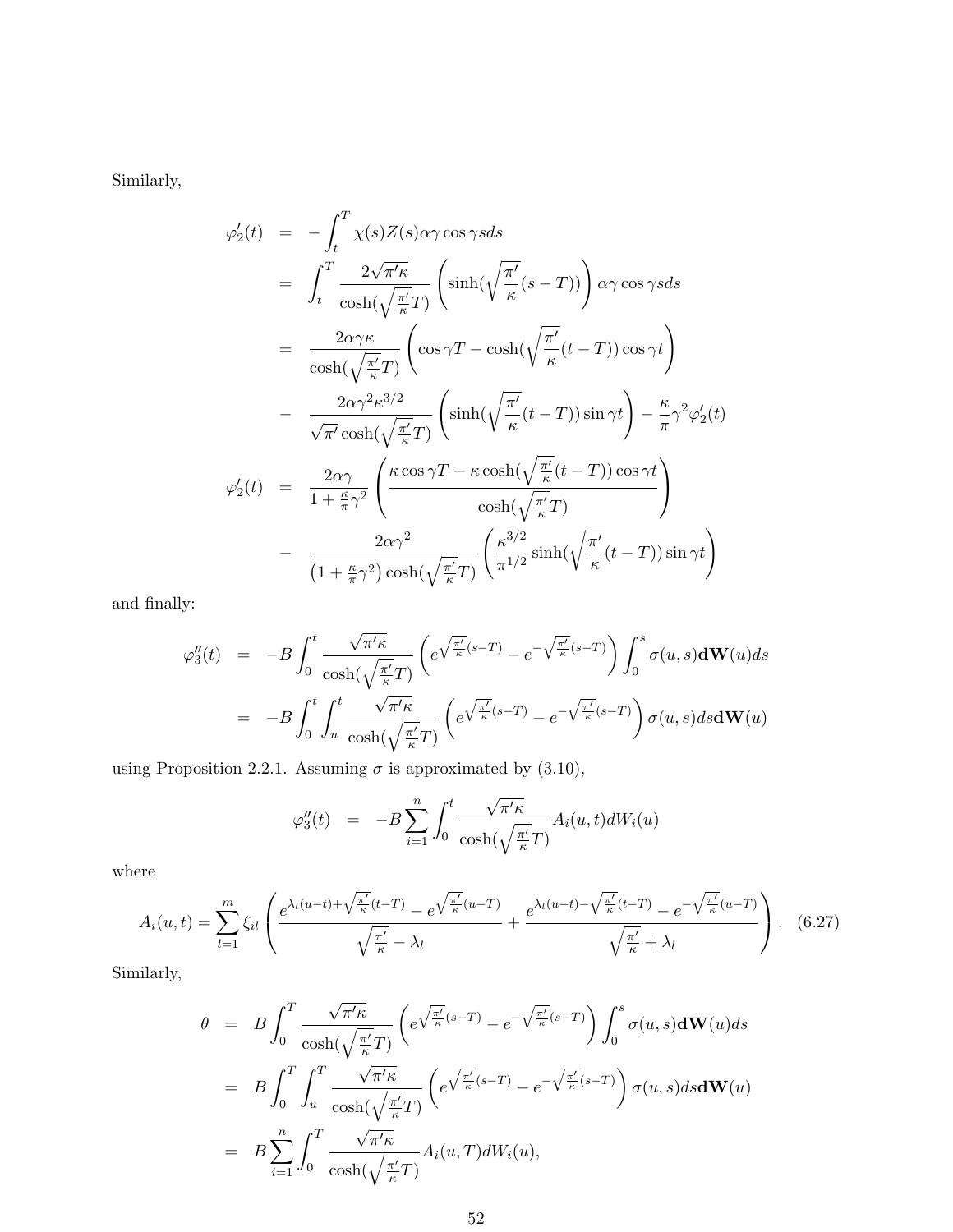where  $A_i(u, \cdot)$  is defined in (6.27).

Now, for  $t < T$ ,

$$
E(\theta|\mathcal{F}_t) = B \sum_{i=1}^n \int_0^t \frac{\sqrt{\pi/\kappa}}{\cosh(\sqrt{\frac{\pi'}{\kappa}}T)} A_i(u, T) dW_i(u).
$$

Therefore,

$$
\varphi_3''(t) + E(\theta|\mathcal{F}_t)
$$
  
= 
$$
B \sum_{i=1}^n \int_0^t \frac{\sqrt{\pi'} \kappa}{\cosh(\sqrt{\frac{\pi'}{\kappa}}T)} (A_i(u, T) - A_i(u, t)) dW_i(u)
$$
  
=: 
$$
\varphi_3'(t)
$$

which is measurable with respect to  $\mathcal{F}_t$ . Therefore,

$$
\varphi(t) = \frac{\cosh(\sqrt{\frac{\pi'}{\kappa}}T)}{\cosh(\sqrt{\frac{\pi'}{\kappa}}(t-T))} (\varphi_1'(t) + \varphi_2'(t) + \varphi_3'(t)).
$$

Using equation (2.25), pp 352, Yong and Zhou (1999):

$$
\Lambda_i(t) = \frac{B\sqrt{\pi' \kappa} A_i(t, T)}{\cosh(\sqrt{\frac{\pi'}{\kappa}}(t-T))}.
$$

# 6.4 Proof of Corollary 3.3.7

Let  $\psi(t)$  be such that

$$
d(\psi(t)\bar{Y}(t)) = \psi(t)(C + \frac{1}{2\kappa} (Z(t)(F(t,t) - X_0 + Y_0) - \varphi(t)))dt.
$$
\n(6.28)

The LHS of the above equation is equal to,

$$
d(\psi(t)\overline{Y}(t)) = \psi(t)d\overline{Y}(t) + d(\psi(t))\overline{Y}(t),
$$

which implies that  $\psi(t)$  must satisfy the following differential equation,

$$
\frac{d\psi(t)}{\psi(t)} = \frac{Z(t)}{2\kappa}dt, \psi(0) = 1.
$$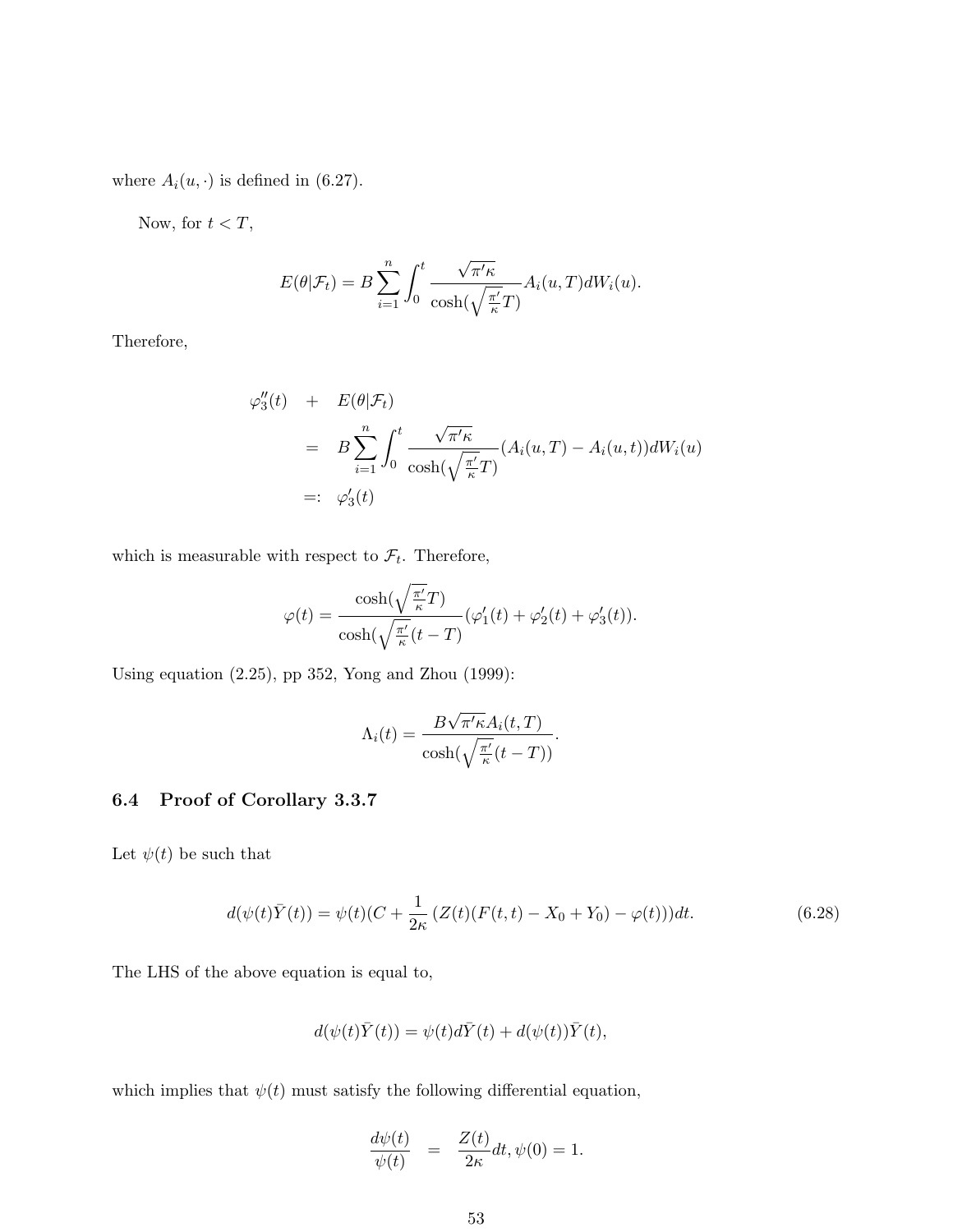Solving for  $\psi(\cdot)$  in the above equation,

$$
\psi(t) = \frac{\cosh\sqrt{\frac{\pi'}{\kappa}}T}{\cosh\sqrt{\frac{\pi'}{\kappa}}(t-T)}.
$$

Integrating (6.28) on both sides,

$$
\psi(t)\bar{Y}(t) - \psi(0)\bar{Y}(0) = \int_0^t \psi(u)(C + \frac{1}{2\kappa} (Z(u)(F(u, u) - X_0 + Y_0) - \varphi(u)))du
$$
  

$$
\bar{Y}(t) = \cosh\sqrt{\frac{\pi'}{\kappa}}(t - T) \int_0^t \frac{C + \frac{1}{2\kappa} (Z(u)(F(u, u) - X_0 + Y_0) - \varphi(u))}{\cosh\sqrt{\frac{\pi'}{\kappa}}(u - T)} du
$$
  

$$
+ \frac{\cosh\sqrt{\frac{\pi'}{\kappa}}(t - T)}{\cosh\sqrt{\frac{\pi'}{\kappa}}T} Y_0
$$

# 6.5 Proof of Corollary 3.3.8

Using Proposition 3.3.7,

$$
P(t) = \frac{-Z(t)(\bar{Y}(t) - F(t, t) + X_0 - Y_0) - \phi_1(t) - \phi_2(t) - \phi_3(t)}{S}.
$$

The deterministic component of the RHS is equal to,

$$
a(t) = \frac{-Z(t)\left(\frac{\cosh\sqrt{\frac{\pi'}{\kappa}}(t-T)}{\cosh\sqrt{\frac{\pi'}{\kappa}}T}Y_0 - Dt - \alpha\sin\gamma t + X_0 - Y_0\right) - \phi_1(t) - \phi_2(t)}{S}.
$$

The remaining terms are equal to

$$
\frac{BZ(t)}{S} \sum_{i=1}^{n} \sum_{l=1}^{m} \int_{0}^{t} \frac{\xi_{il}}{\lambda_{l}} (1 - e^{\lambda_{l}(s-u)} + \lambda_{l}) dW_{i}(s)
$$
\n
$$
- \frac{BZ(t)}{S} \sum_{i=1}^{n} \int_{0}^{t} \frac{\cosh \sqrt{\frac{\pi'}{\kappa}}(t-T)}{\cosh \sqrt{\frac{\pi'}{\kappa}}(u-T)} \int_{0}^{u} \left( \frac{Z(u)}{2\kappa} \sum_{l=1}^{m} \frac{\xi_{il}}{\lambda_{l}} (1 - e^{\lambda_{l}(s-u)} + \lambda_{l}) \right) dW_{i}(s) du
$$
\n
$$
+ \frac{BZ(t)}{S} \sum_{i=1}^{n} \int_{0}^{t} \frac{\cosh \sqrt{\frac{\pi'}{\kappa}}(t-T)}{\cosh \sqrt{\frac{\pi'}{\kappa}}(u-T)} \int_{0}^{u} \left( \frac{\sqrt{\pi'}(A_{i}(s,T) - A_{i}(s,u))}{2\sqrt{\kappa} \cosh \sqrt{\frac{\pi'}{\kappa}}(u-T)} \right) dW_{i}(s) du
$$
\n
$$
- \frac{B\sqrt{\pi'}\kappa}{S} \sum_{i=1}^{n} \int_{0}^{t} \left( \frac{(A_{i}(s,T) - A_{i}(s,t))}{2\sqrt{\kappa} \cosh \sqrt{\frac{\pi'}{\kappa}}(t-T)} \right) dW_{i}(s).
$$